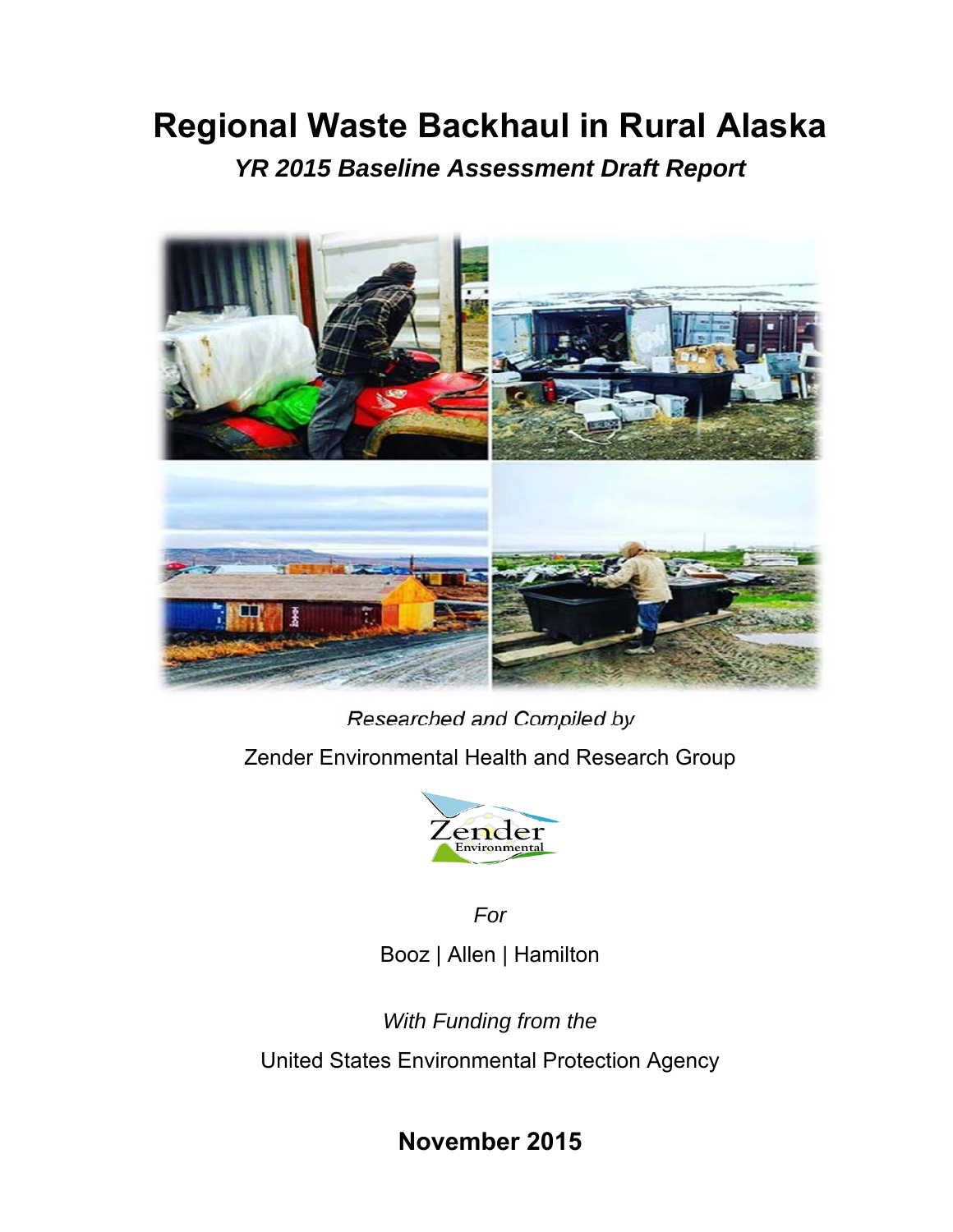# **Table of Contents**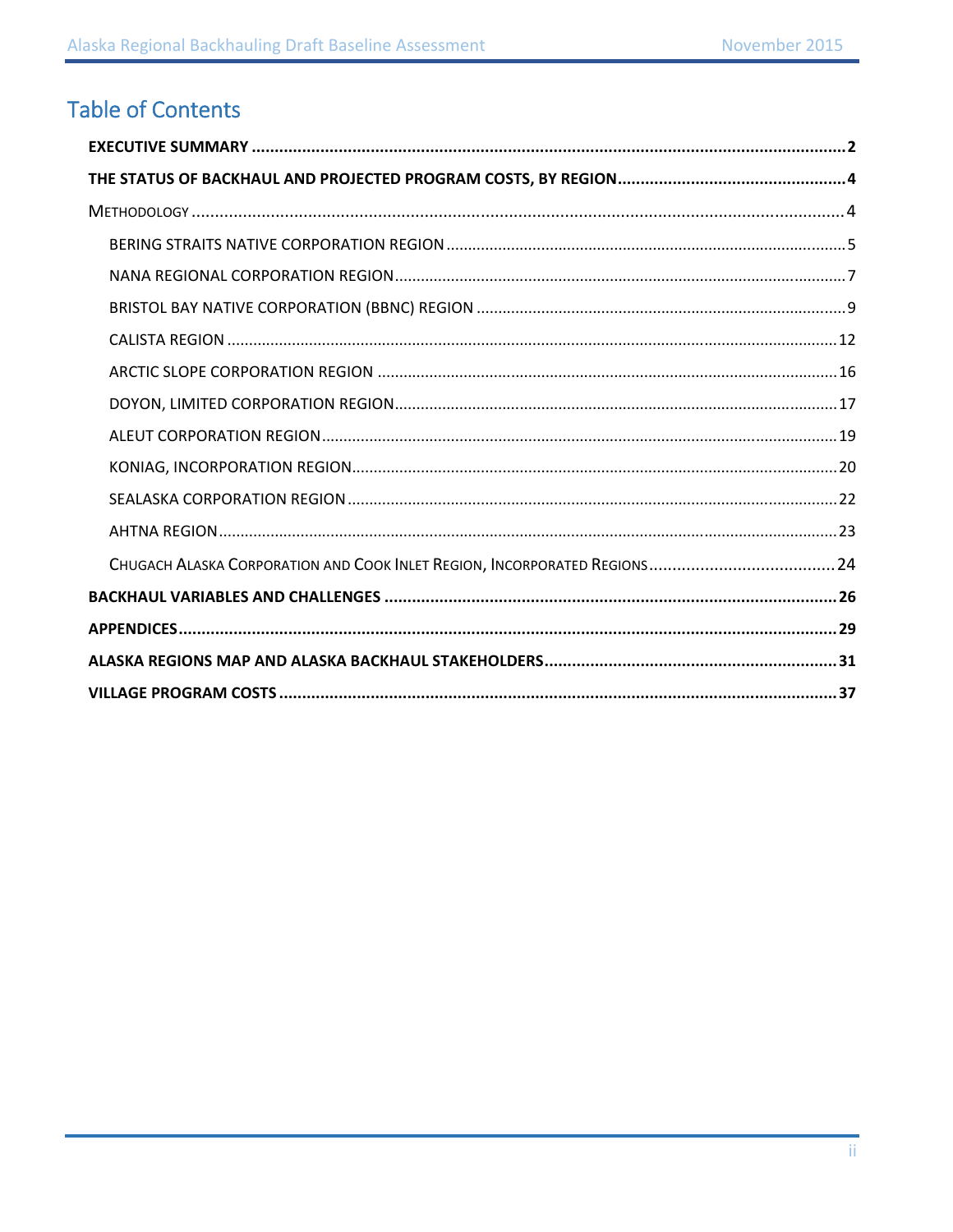### Executive Summary

A unique component of a remote Alaska community waste management program, backhaul refers to transporting wastes and used materials hundreds to thousands of miles to endrecycling destinations, most commonly by barge or plane. Each region has different shipping logistics, end- recyclers, season/weather constraints, collection and storage infrastructure, and different logistics within each of its villages.

While still challenging for small towns, Alaska's metropolitan areas and road system communities do not face the same daunting logistical or financial hurdles as their more isolated counterparts. And Southeast communities and the Aleutians for the most part have individual programs that work directly with regular Seattle year-round barge service. Financing backhaul is also not a present concern of Arctic Slope communities that benefit from a Borough program and well-developed transportation infrastructure. This report therefore focuses on Bering Straits, Calista, Bristol Bay, Nana, Koniag, and Doyon regions. Villages here are primarily off-road, with limited barge schedules and transportation options, and economically depressed. Operating backhaul programs is incredibly complex and financially challenging.

It has been observed by backhaul experts for several years now that the regions with the greatest proportion of villages consistently backhauling are those with established regional programs offering transport assistance from the hub-based coordinators and a range of technical assistance as needed. Supporting the supposition that coordinative assistance might facilitate successful backhaul, many villages that perform larger backhaul projects on their own use extensive technical assistance. The Environmental Protection Agency (EPA) therefore commissioned this report to assess regional backhaul conditions as currently experienced and efforts as currently practiced, and to use the garnered information to project the cost for each region of operating an established program.

As of 2015, Nana and Bering Straits regions are home to the sole operational regional backhaul programs servicing most or all of their communities, and are used here as regional program models. Both programs, managed by Maniilaq and Kawerak, are operated with a "hub and spoke" structure, whereby for the most part, the village programs stage, package, and prepare materials, then ship them by barge, small boat, plane, or ice road to the hub. The hub program then organizes and implements consolidated or individual shipments to the end-destinations (Anchorage or Seattle). The hub program coordinators also serve to educate, train, and assist village staff with organizing, packaging, labeling, and a variety of other technical needs.

Village communication and assistance are essential to the regional programs because the infrastructure, personnel, and community participation determine the volume and type of materials, if any, routed to the hub. Also, many individual villages carry out backhaul projects and programs separate from the hub program. Coordination between hub and village for these projects can result in better relationships with transporters and more in-kind opportunities from a wider stakeholder network.

Not all regions are ideally suited to a full hub and spoke model, at least based on current hub port, staging, or coordinative capacities. There may also be varied shipping logistics so that it is more economical to ship direct from some villages to Anchorage or Seattle, or it is simply infeasible to ship from the hub port. For example, barges stop at Toksook Bay in Western Alaska on their way to Seattle. For those materials to be flown by plane to Bethel only to be placed on that same barge to Seattle can result in an unnecessary transport cost incurred by the village or regional program. Several Lake and Peninsula Borough villages rely on a series of landing craft, small family-owned barges, trucks, and/or planes to bring their materials to market, often via Homer. Direct backhaul of hazardous wastes, such as lead-acid batteries, from some "Lake and Pen" villages to Dillingham is not possible.

Yet, even with individual village logistics necessitating different approaches, hub and spoke programs can still serve to provide economy-of-scale supplying, training, transporter networking and discounting, and much more. Hub and spoke routing can be carried out for those villages where it makes sense, while regional programs can assist in village direct routing for the rest. With the positive benefits and ability for regional programs to support either hub or individual village routing, it is hoped that this report's results provide useful information for decision makers, backhaul practitioners, and potential backhaul financiers in exploring regional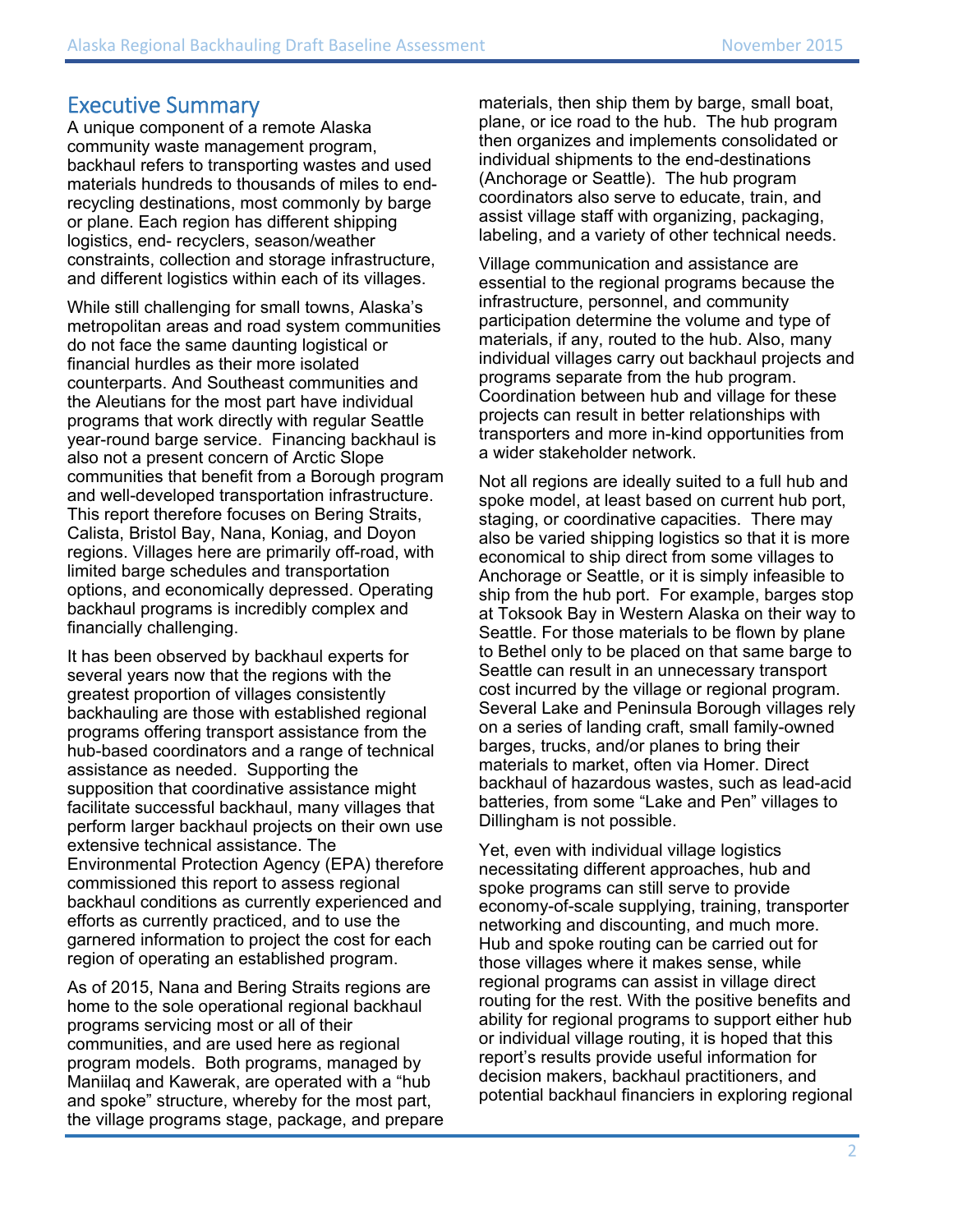program financial feasibility for all of Alaska's small off-road villages.

This report is divided into two main sections. Regional summaries are offered first with a description of existing and recent backhaul efforts. For focus regions, a budget table of projected costs for a fully operational regional program is also provided. Wrapping up the report main body is a description of key factors contributing to regional program costs and the dynamic nature of backhaul program efforts.

Projected program costs are listed in the table at bottom for focus regions to provide "hub and spoke" logistical and technical backhaul support for backhaul with exception of scrap metal backhaul for which technical assistance only is included. At certain volumes, scrap transport is performed free-of-charge by metal companies, and without this free transport to Seattle, scrap recycling is financially untenable. Because scrap metal poses no harm with proper vehicle and appliance staging, conventional wisdom is to store on- or off-site until a use is found, or bury it. Informative scrap metal backhaul data is sorely lacking as a result, and scrap recovery volume which is needed to project scrap backhaul costs, cannot be reliably estimated.

The projected program value assumes no discount or donation, and varies primarily with shipping costs and number of villages. The backhaul volume projected for each village is consistent with the pound per person rates of well-supported village programs. The average projected household cost is derived from that value using the total number of a region's households, and is a better comparative value. Two scenarios are included: with a 50 percent transportation discount, and without. Additionally, a truer household cost is provided that includes the cost of the local village program. For simplicity, household costs are for all households across the region to pay an equal portion of the

total region-wide household cost. Detailed budget tables can be found in the report under each region. With its lower shipping rates and fewest villages, Koniag region program costs are by far the lowest. Comparatively, Bristol Bay faces the highest per household cost at more than 2.5 times with its high shipping rates reflective of challenging logistics and high number of small population villages to serve. Calista, with the greatest number of villages and highest personnel demand has the highest program cost, but one of the lowest household costs due to the large number of households. Shipping costs are not the highest budget line item. The assumption of discounted shipping across all regional programs lowers the household cost by just \$19 to \$25. Incorporation of the local village program burden increases regional program cost substantially and unmasks a tremendous variation among regions.

The backhaul programs and efforts described here represent a snapshot only. Backhaul feasibility – whether via established programs or smaller projects varies annually, seasonally, and daily. Primary variables and extra-regional challenges contributing to this dynamic include temporal parameters such as fuel costs, commodity values, revenue streams heavily dependent on variable federal grant cycles, state revenue sharing, private donations, and the global transportation economy. Geographic variables include shipping season dates, barge routing, river depth hydrology, transport company service areas, and climate change factors affecting port infrastructure. Village infrastructural variables include ownership or use of staging equipment, storage areas (and access to those areas during spring and winter), packaging supplies, village staff experience, availability, and training, and village priorities and emergencies. Additionally regional staff experience, regional hub infrastructure, and hub priorities are critical.

| Alliudi Dackliqui FTUYIQIII COSIS, DY REGIUII |                                 |             |                    |              |                |               |
|-----------------------------------------------|---------------------------------|-------------|--------------------|--------------|----------------|---------------|
|                                               | <b>Bering</b><br><b>Straits</b> | <b>Nana</b> | <b>Bristol Bay</b> | <b>Dovon</b> | <b>Calista</b> | <b>Koniag</b> |
| <b>Projected Regional Program Value</b>       | \$217,764                       | \$122,869   | \$189,881          | \$150,362    | \$536,897      | \$126,482     |
| Per household cost                            | \$144                           | \$113       | \$194              | \$172        | \$110          | \$71          |
| With 50% shipping discount                    | \$117                           | \$88        | \$175              | \$158        | \$88           | \$50          |
| With local program cost                       | \$314                           | \$271       | \$600              | \$546        | \$277          | \$139         |

#### **Annual Backhaul Program Costs, By Region**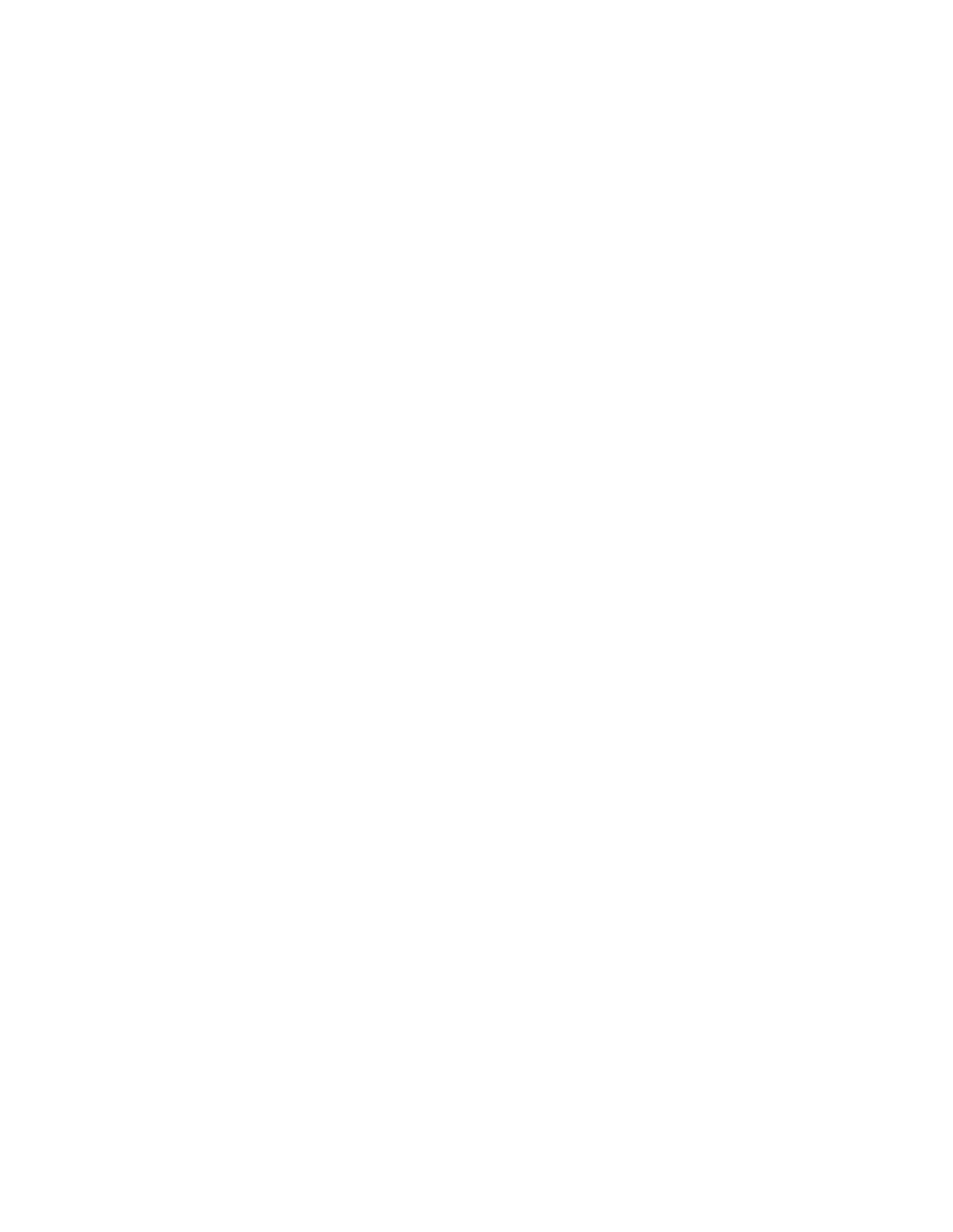# The Status of Backhaul and Projected

### Program Costs, by Region

This section presents the status of backhaul programs by region, along with the anticipated costs and material volumes to operate an established regional program in the regions currently lacking a working model.

# Methodology

As of 2015, Nana and Bering Straits regions are home to the sole operational regional backhaul programs servicing most or all of their communities (operated by Maniilaq and Kawerak respectively). Both operate in what is often referred to as a "Hub and Spoke" backhaul program. A hub coordinator assists village programs in relaying their materials to the hub by providing varying degrees of education, supplies, training, hands-on packing assistance, and regional transporter networking and logistics planning. The coordinator then consolidates and/or organizes shipment of materials from the hub to the end-destination, often securing better rates and service than an individual is able to procure. While each region varies with village program need, shipping logistics and costs, transporter donations, hub facilities, and much more, the Maniilaq and Kawerak programs serve as a general template in projecting needs and costs in establishing hub and spoke programs in other regions.

Program information for these and other region program and efforts was obtained directly from regional backhaul service providers—primarily hub-based backhaul coordinators or hub-based Tribal environmental coordinators.

Communications used included email, phone,

and a facilitated in-person all-regions meeting on October 14, 2015 in Anchorage. Additional information, when needed, was obtained from individual village programs. To calculate a projected program cost for regions without a true regional program, an annual average per capita waste volume, by type, was determined for off-road villages using backhaul data from 37 villages, supplied by Total Reclaim, Zender Environmental, and St. Mary's Environmental program. Only backhaul volumes from operational programs were used, and to the extent possible in deriving sustained year-toyear operational costs, annual waste volumes were distinguished from backhaul projects that sent historic accumulated wastes ("legacy waste"). After much research, the data sets used were determined to be the only available in the state that both separated out waste type and tracked the village and time period. The annual average per capita waste volume backhauled from fully operational village programs was multiplied by the village populations for each region to obtain total region and per village backhaul volumes. To derive a shipping cost, average village to hub and hub to port quotes were obtained for each region (primarily per barge connex or per flight weight costs), and multiplied by the projected backhaul volumes. The remaining program costs were estimated using Kawerak and Maniilaq costs, with personnel proportionately adjusted for number of villages served, and shipping costs adjusted for total waste volume projected. Note, villages vary in size so that waste volume, and hence shipping costs for ten villages in one region may vary greatly from ten villages in another.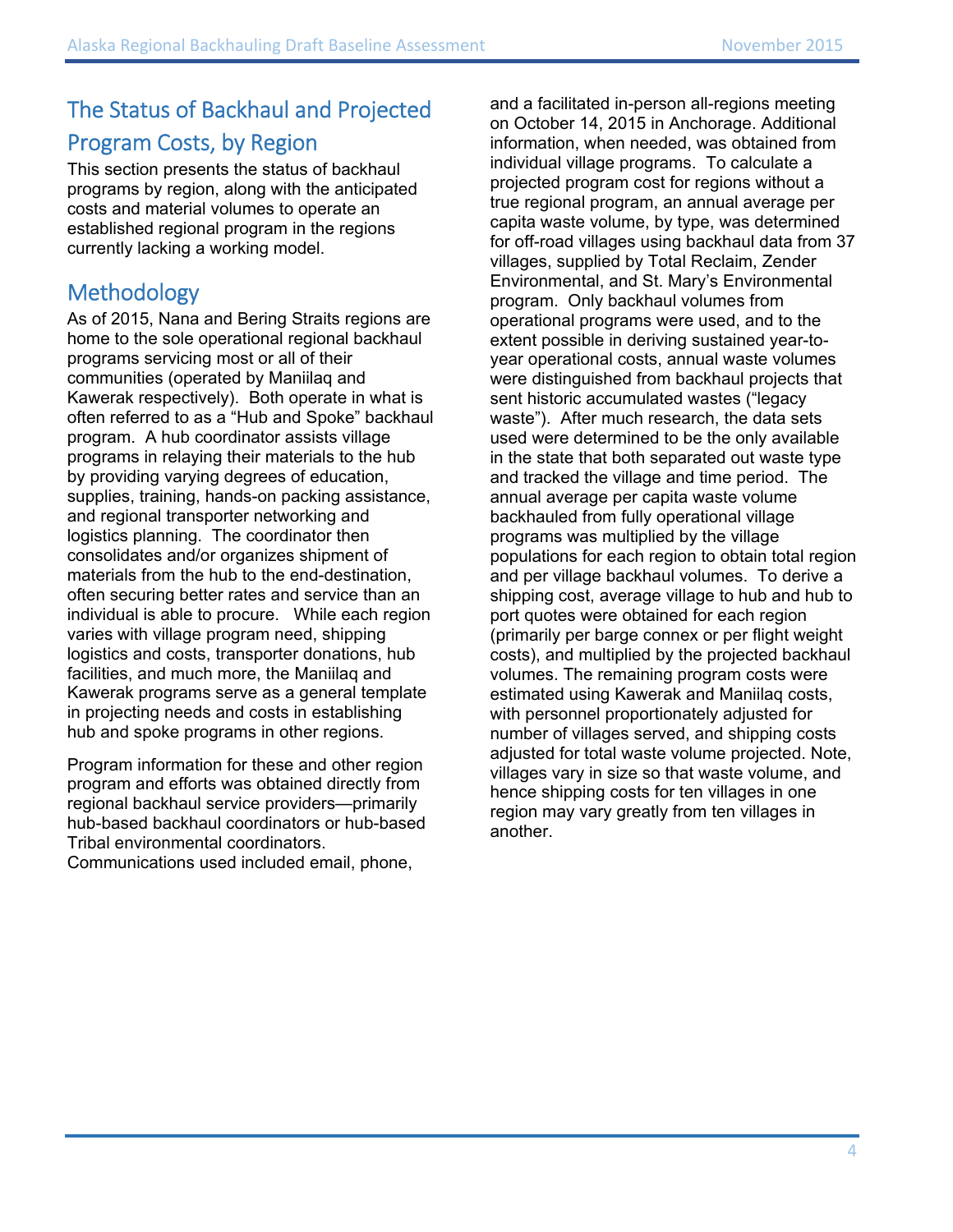

**Degree of village backhaul servicing** 

# Bering Straits Native Corporation Region

**Hub:** Nome **Contact Information:** Anahma Shannon, Environmental/Backhaul Coordinator env.coord@kawerak.org (907) 443-4249

**Current Program Summary** 

| <u>209100 01 Thugo Duonnuur oor Tionig</u><br>in/from hub:    | <b>FIIGH</b>                                                                                                                                                                                                          |
|---------------------------------------------------------------|-----------------------------------------------------------------------------------------------------------------------------------------------------------------------------------------------------------------------|
| <b>Entity operating backhaul program</b><br>in Nome:          | <b>Kawerak</b>                                                                                                                                                                                                        |
| <b>Waste types backhauled</b>                                 | Lead acid batteries, E-waste, large home appliances (i.e.<br>refrigerators, freezers), lights, household batteries, toner.                                                                                            |
| <b>Number of villages in service area</b>                     | 4 Native Villages in Nome, 15 outside of Nome.                                                                                                                                                                        |
| <b>Number of villages typically</b><br>participating          | 4 Native Villages in Nome, and 13 Villages outside of<br>Nome, (plus businesses and households in Nome).                                                                                                              |
| Annual waste volume backhauled                                | 30,000 pounds (lbs) mixed e-waste, 25,000 lbs lead acid<br><b>batteries</b>                                                                                                                                           |
| Where wastes are shipped                                      | E-waste, household batteries, lights, toner, white goods to<br>Total Reclaim, Seattle. Lead acid batteries to West Seattle<br><b>Recycling, Seattle</b>                                                               |
| How are wastes shipped -<br>Connex/barge, pallets/plane, etc. | By air from villages to Nome and then by Connex/barge<br>from Nome to Seattle.                                                                                                                                        |
| <b>Funded by:</b>                                             | Indian Environmental General Assistance Program (IGAP),<br>Kawerak discretionary funding, and recycling revenue from<br>lead acid batteries.                                                                          |
| <b>Donations:</b>                                             | Alaska Logistics provides free shipping for non-hazardous<br>wastes and 50 percent reduced shipping for batteries.<br>(Kawerak pays all fuel surcharges). Bering Air provides<br>free shipping from villages to Nome. |

High

#### **History and Overview of Backhaul Program**

Operating since 2010, the backhaul program in Nome is managed by Kawerak and funded by the USEPA Indian Environmental General Assistance Program (IGAP). On an annual basis, 17 of 19 Tribes participate, four of which are based in Nome. Materials are also accepted from businesses and households in Nome. Of the materials that Kawerak receives, two-thirds are from Villages, and one-third is from the four Nome-based tribes and Nome businesses and households. A Kawerak Coordinator carries out

all program planning and logistics, and assists Village Environmental Programs in bringing their materials to Nome, including supplying them with battery totes. Throughout the year, the Village Programs collect and package materials from the community and send to Nome via Bering Air on a no-cost space available basis. Kawerak picks up Village shipments at the airport and consolidates them in storage connexes supplied by the current shipper, Alaska Logistics. Once per year, Kawerak palletizes and packages all Village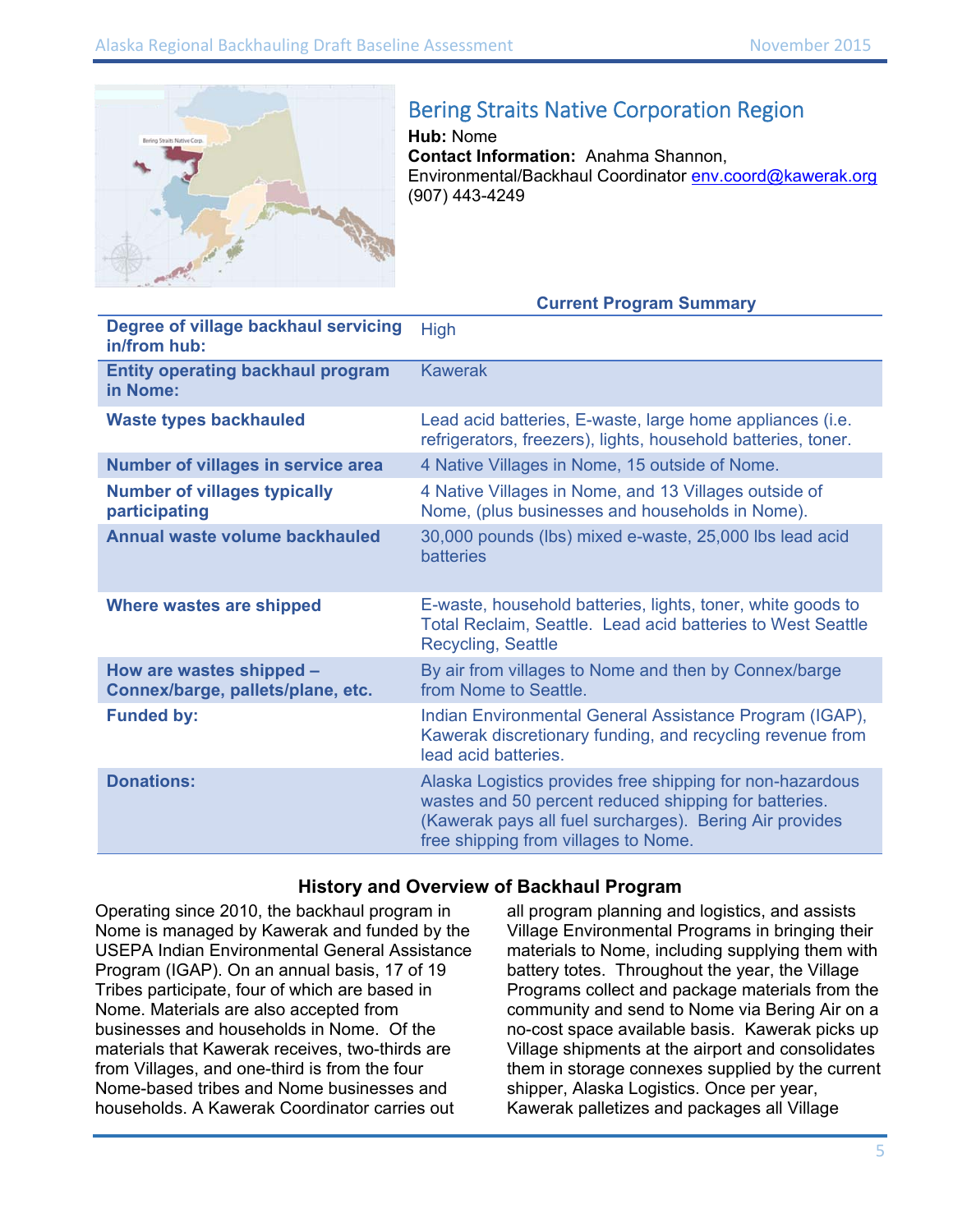materials and Nome community materials and ships them to Seattle in connexes separated by waste type. Once the connexes reach Seattle, they are picked up by the end-destination vendors, currently West Seattle Recycling for lead acid batteries, and Total Reclaim for ewaste, lights, and occasional white goods. City of Nome also sends a connex to Seattle with baled paper and cardboard in a separate program.

In addition to backhaul with Kawerak, some villages carry out individual backhaul projects. Last year, Unalakleet carried out a large e-waste backhaul and sent materials directly to Seattle.

Other villages have had EPA Special IGAP backhaul projects. Savoogna carried out a large scrap metal backhaul. Alaska Logistics worked directly with the Village to ship out six full connexes of scrap in Summer 2014, and another six in Summer 2015. Alaska Logistics paid for all the shipping and kept the proceeds from the recycled scrap metal. But the project operated at a loss, and Alaska Logistics is not interested in performing similar projects in the future. Several other villages have substantial scrap to send out – and in 2016, five Villages will be funded through EPA Special IGAP to ship out scrap metal.

#### **2015 Program Costs and Estimated Full Value for a Bering Straits Region Backhaul Program**

| Item                                                                                                                                                                                                                                                        | <b>Incurred</b> | Value at<br>full<br>operation |
|-------------------------------------------------------------------------------------------------------------------------------------------------------------------------------------------------------------------------------------------------------------|-----------------|-------------------------------|
| <b>Personnel \$60,000/year (yr) 1.0 full time employee (FTE) for Coordinator</b><br>(Current direct backhaul time is 0.15 FTE, FTE balance is supportive such as<br>education, other solid waste assistance)                                                | \$9,000         | \$60,000                      |
| Fringe 65%                                                                                                                                                                                                                                                  | \$5,850         | \$39,000                      |
| <b>Supplies</b> (safety gear, shrinkwrap, totes, vermiculite, tote return shipping)                                                                                                                                                                         | \$2,000         | \$2,000                       |
| <b>Flatbed truck</b> (insurance, fuel, and maintenance)                                                                                                                                                                                                     | \$1,500         | \$1,500                       |
| <b>Shipping</b>                                                                                                                                                                                                                                             |                 |                               |
| 3 connexes/yr of e-waste, lights, household batteries, toner, white goods <sup>1, 4</sup>                                                                                                                                                                   | \$1,899         | \$12,810                      |
| 1 connex/yr of lead acid batteries <sup>1, 4</sup>                                                                                                                                                                                                          | \$2,170         | \$4,270                       |
| Shipping from villages to hub <sup>2</sup>                                                                                                                                                                                                                  | \$0             | \$63,620                      |
| Recycling fees for e-waste/lights 3                                                                                                                                                                                                                         | \$4,500         | \$4,865                       |
| <b>Subtotal</b>                                                                                                                                                                                                                                             | \$26,919        | \$188,064                     |
| Indirect, 30% (on personnel and fringe)                                                                                                                                                                                                                     | \$4,455         | \$29,700                      |
| Total Regional Program Cost/Value per year (13 villages current, 15 villages<br>projected in 2016)                                                                                                                                                          | \$58,293        | \$217,764                     |
| Total Regional Program Cost/Value per year with 50% transportation discount                                                                                                                                                                                 |                 | \$177,415                     |
| Number of households <sup>5</sup>                                                                                                                                                                                                                           | 1515            | 1515                          |
| <b>Household Cost of Regional Program Support</b>                                                                                                                                                                                                           | \$38.48         | \$143.76                      |
| Estimated Village Program Cost per year, at full operation <sup>6</sup>                                                                                                                                                                                     |                 | \$17,215                      |
| <b>Total Village Program Value (multiply by village number)</b>                                                                                                                                                                                             |                 | \$258,225                     |
| <b>Total Regional Backhaul Value/Cost</b>                                                                                                                                                                                                                   |                 | \$475,989                     |
| <b>Annual Household Cost of Village/Regional Programs</b>                                                                                                                                                                                                   |                 | \$314                         |
| 1. Bering Air provides free shipping from the Village, and Alaska Logistics provides e-waste shipping for free and 50% discount for<br>lead acid batteries. Since transport donations are not guaranteed in the future, full price shipping costs are used. |                 |                               |

*2. Based on average shipping quotes from villages to Nome* 

*3. Current recycling fees of \$0.25/lb for e-waste and \$1.14/lb for lights were used for value at full operation* 

*4. Material amounts are from villages only and do not include the hub* 

*5. Four people per household used* 

*6. For a detailed list of estimated annual village backhaul costs, see Appendix B.*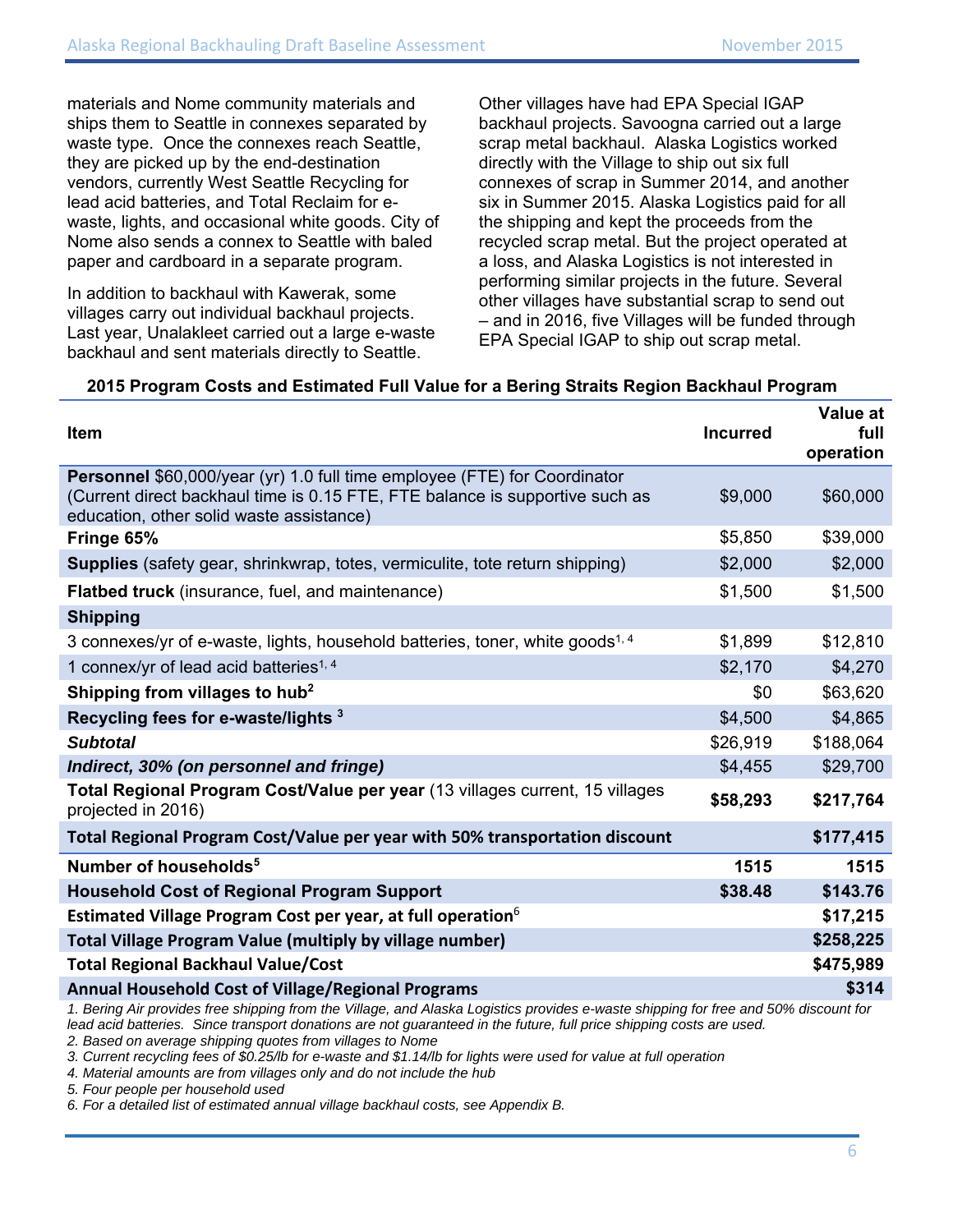

# NANA Regional Corporation Region

**Hub:** Kotzebue **Contact Information:** Stanley Tomaszewski, Backhaul and Brownfield Coordinator stanley.tomaszewski@maniilaq.org (907) 442-7639

#### **Current Program Summary**

| Degree of village backhaul<br>servicing in/from hub:          | <b>High</b>                                                                                                                                                      |
|---------------------------------------------------------------|------------------------------------------------------------------------------------------------------------------------------------------------------------------|
| Entity operating backhaul program<br>in Nome:                 | <b>Maniilaq Association</b>                                                                                                                                      |
| Waste types backhauled                                        | E-waste, batteries (lead acid), ballasts (no lamps). White<br>goods (washers, dryers, ovens, but not refrigerators).                                             |
| Number of villages in service area                            | Nine villages plus Kotzebue. Point Hope is served by North<br>Slope Borough.                                                                                     |
| Number of villages typically<br>participating                 | $8-9$                                                                                                                                                            |
| Annual waste volume backhauled                                | Approximately 55,000 pounds per year, 75% from villages<br>and 25% from Kotzebue.                                                                                |
| Where wastes are shipped                                      | All materials go to Seattle (Seattle Metal Recycling).                                                                                                           |
| How are wastes shipped -<br>Connex/barge, pallets/plane, etc. | By air (usually Ryan Air) from Villages to Kotzebue and<br>then by Connex/barge on Alaska Marine Lines (AML) from<br>Kotzebue to Seattle.                        |
| Funded by:                                                    | <b>Maniilag Association</b>                                                                                                                                      |
| Donations:                                                    | AML provides free shipping to Seattle (Maniilag pays<br>wharfage and handling fees). Ryan Air provides a reduced<br>rate for shipping from villages to Kotzebue. |

#### **History and Overview of Backhaul Program**

Operating since 2008, the backhaul program in Kotzebue is managed by Maniilaq. On an annual basis, eight of nine Tribes participate. Materials are also accepted from businesses, schools, and households in Kotzebue. Of the materials that Maniilaq receives, three-fourths are from villages, and one-fourth is from Kotzebue businesses, schools, and households. An Environmental Coordinator at Maniilaq carries out all program planning and logistics, and assists Village Environmental Programs in materials transport to Kotzebue, including supplying pallets and shrink wrap. Throughout the year, the Village Programs collect and package materials and send to Kotzebue via Ryan Air. Villages pay for their own shipping but Maniilaq works with villages to get a discounted shipping rate. Maniilaq picks up Village shipments at the airport and consolidates them in storage connexes supplied by the current shipper, AML. Twice per year, Maniilaq palletizes and packages all Village and Kotzebue materials and ships them to Seattle in connexes. Once the connexes reach Seattle, they are picked up by the end-destination vendors, currently Seattle Metal Recycling, for lead acid batteries, e-waste, fluorescent light ballasts, and occasional white goods. Individual village programs send the fluorescent light bulbs and aluminum cans to Alaskans for Litter Prevention and occasionally refrigerators to Total Reclaim.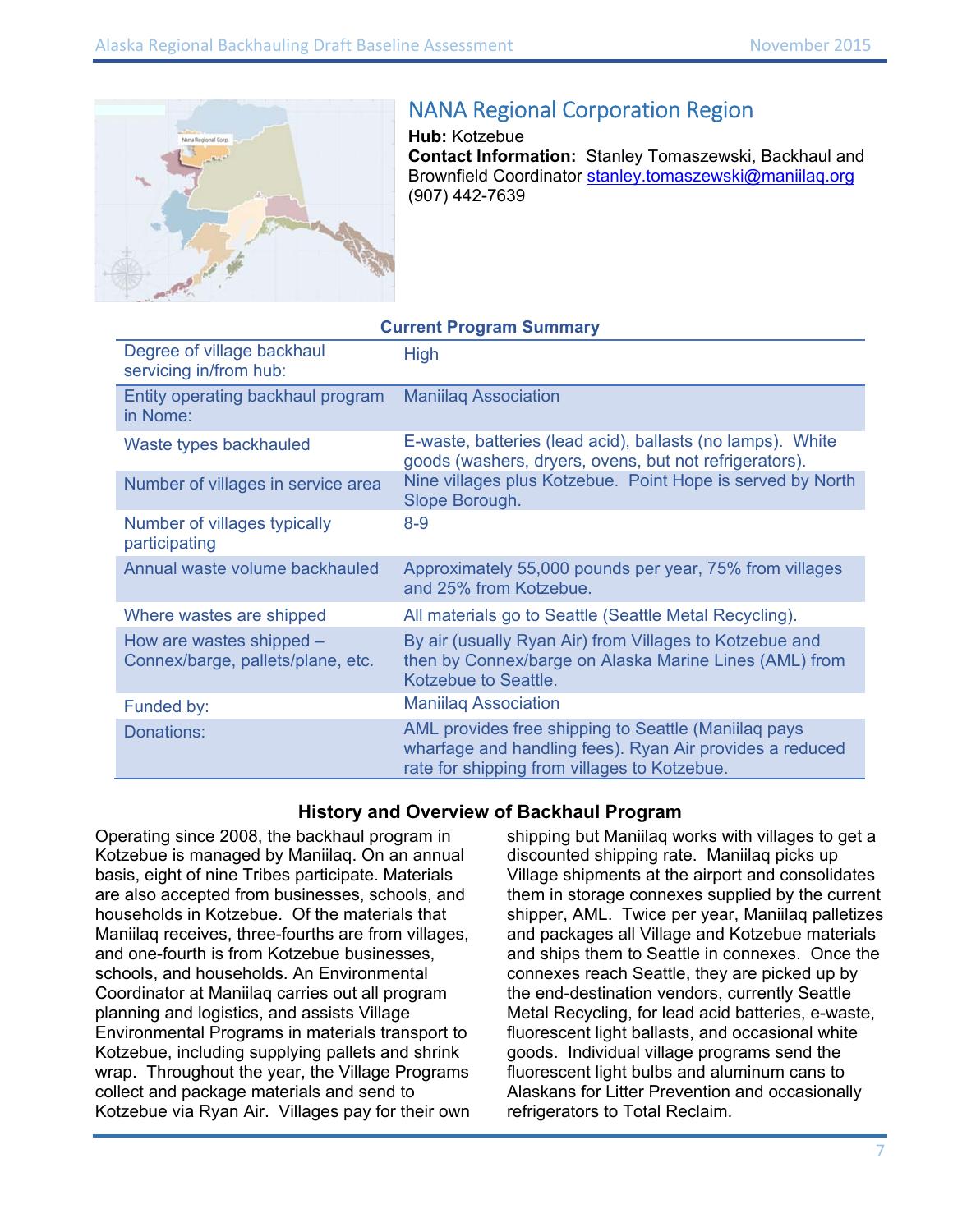| 2015 Program Costs and Estimated Full Operational Value for a Nana Region Backhaul Program |  |  |
|--------------------------------------------------------------------------------------------|--|--|
|                                                                                            |  |  |

| <b>Item</b>                                                                                                                                                                                                | <b>Incurred</b> | Value at<br>full<br>operation |
|------------------------------------------------------------------------------------------------------------------------------------------------------------------------------------------------------------|-----------------|-------------------------------|
| Personnel \$60,000/yr 1.0 FTE for Coordinator (Direct Backhaul time is 0.25 FTE,<br>FTE balance is supportive such as education, other solid waste assistance).<br>Personnel at full operation is 0.67 FTE | \$15,000        | \$40,000                      |
| Fringe $20\%$ <sup>1</sup>                                                                                                                                                                                 |                 | \$8,000                       |
| Supplies (safety gear, shrinkwrap, totes, vermiculite, tote return shipping)                                                                                                                               | \$500           | \$1,333                       |
| <b>Flatbed truck</b> (insurance, fuel, and maintenance)                                                                                                                                                    | \$500           | \$1,000                       |
| <b>Shipping</b>                                                                                                                                                                                            |                 |                               |
| 4 connexes/yr of e-waste, lights, batteries <sup>2, 5</sup>                                                                                                                                                | \$4,000         | \$15,154                      |
| Shipping from villages to hub <sup>3</sup>                                                                                                                                                                 | \$13,920        | \$39,491                      |
| Recycling fees for e-waste/lights <sup>4</sup>                                                                                                                                                             | \$0             | \$3,491                       |
| <b>Subtotal</b>                                                                                                                                                                                            | \$26,919        | \$108,469                     |
| Indirect, 30% (on personnel and fringe)                                                                                                                                                                    |                 | \$14,400                      |
| Total Regional Program Cost/Value per year (9 villages current, 10 villages<br>projected)                                                                                                                  | \$60,839        | \$122,869                     |
| Total Regional Program Cost/Value per year with 50% transportation discount                                                                                                                                |                 | \$95,547                      |
| Number of households <sup>6</sup>                                                                                                                                                                          | 1087            | 1087                          |
| <b>Household Cost of Regional Program Support</b>                                                                                                                                                          | \$55.97         | \$113                         |
| Estimated Village Program Cost per year, at full operation <sup>7</sup>                                                                                                                                    |                 | \$17,215                      |
| <b>Total Village Program Value (multiply by village number)</b>                                                                                                                                            |                 | \$172,150                     |
| <b>Total Regional Backhaul Value/Cost</b>                                                                                                                                                                  |                 | \$295,019                     |
| <b>Annual Household Cost of Village/Regional Programs</b>                                                                                                                                                  |                 | \$271                         |

*1. Fringe of 20% used for each program* 

*2. Alaska Marine Lines provides free shipping costs for four connexes a year but charge for wharfage and handling, approx. \$1,000 per connex. Ryan Air used to offer free shipping to villages but now charges \$0.50/lb to the three furthest and \$0.24/lb to the 5 closest villages. These rates are still discounted. Because transport donations are not guaranteed in the future, full price shipping is used for the Value at full operation.* 

*3. Based on average shipping quotes from villages to Kotzebue.* 

*4. Seattle Metal Recycling does not charge Maniilaq recycling fees. Because future donations are not guaranteed, current recycling fees of \$0.25/lb for e-waste and \$1.14/lb for lights are used for full operation value.* 

*5. Estimated material volume is from villages only and does not include materials generated in Kotzebue* 

*6. Four people per household assumed.* 

*7. For a detailed list of estimated annual village backhaul costs, see Appendix B.*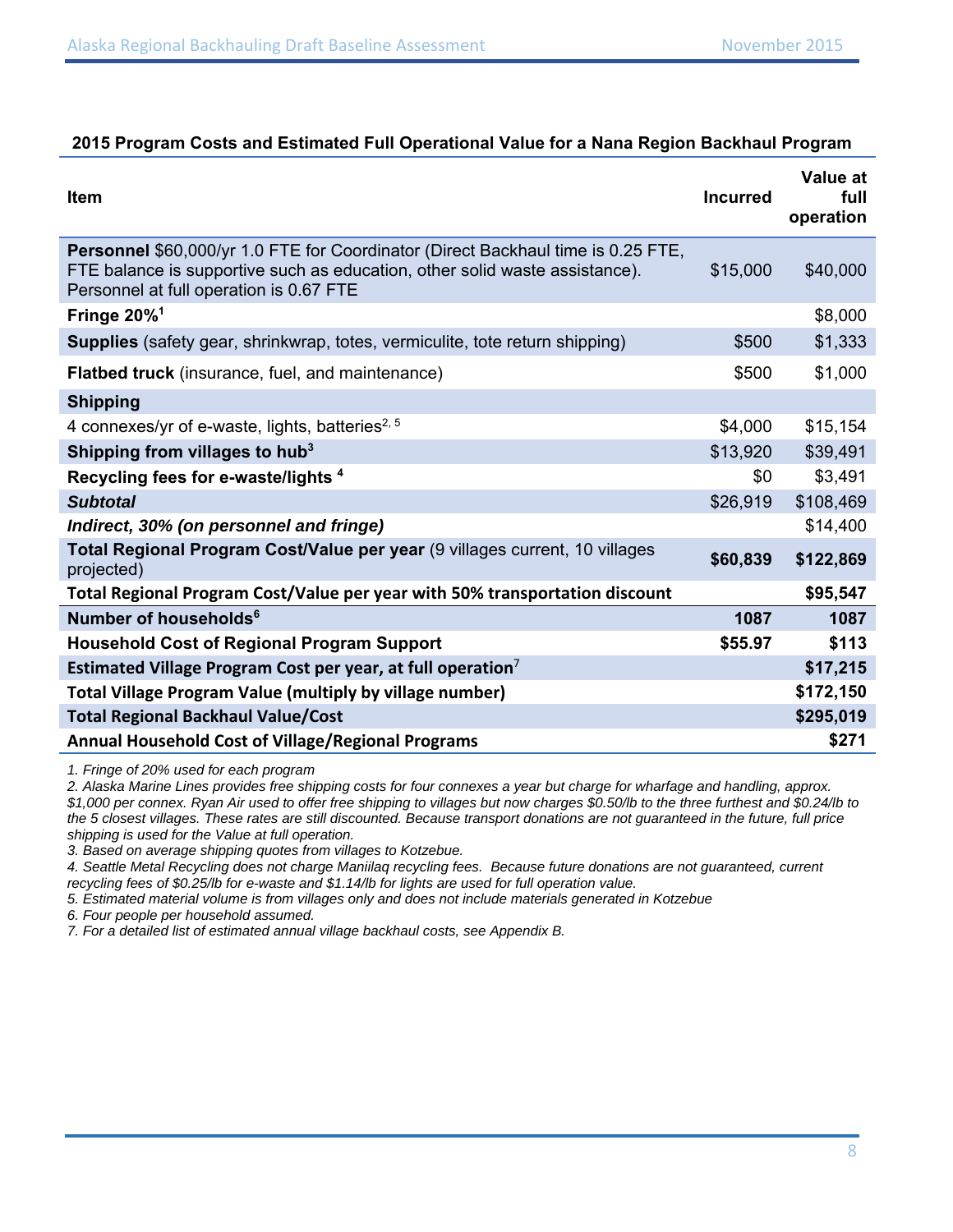

# Bristol Bay Native Corporation (BBNC) Region

Two programs operate in the region that serve more than one community. By design, neither is a true regional program. Curyung Tribe's longstanding Dillingham-based program serves a small number of villages on a case by case basis, and the Lake and Peninsula Borough Program is an advent of a four year project grant to carry out a one-time backhaul from those villages. Because they provide informative backhaul logistics and lessons learned, they are both described below. Following the narratives, the Projected Cost for a full hub and

spoke program for the BBNC region is provided that assumes Dillingham, with its already in-place nascent program, and best developed port and landfill facilities, as the hub.

### Program 1

**Hub:** Dillingham **Contact Information:** Billy Maines, Tribal Environmental Coordinator, Curyung Tribe, (907) 842-1751 billy@curyungtribe.com

| Degree of village backhaul servicing:                         | Low-Not a true regional program                                                                                                                                                                                                                                       |
|---------------------------------------------------------------|-----------------------------------------------------------------------------------------------------------------------------------------------------------------------------------------------------------------------------------------------------------------------|
| Entity operating backhaul program:                            | <b>Curyung Tribe</b>                                                                                                                                                                                                                                                  |
| Waste types backhauled                                        | E-waste, fish web                                                                                                                                                                                                                                                     |
| Number of villages in service area                            | 23                                                                                                                                                                                                                                                                    |
| Number of villages typically<br>participating                 | 1-2 villages a year send Curyung a portion of their backhaul.<br>Also 8 village schools.                                                                                                                                                                              |
| Annual waste volume backhauled                                | 22,000 lbs of e-waste<br>24,000 lbs of web                                                                                                                                                                                                                            |
| Where wastes are shipped                                      | E-waste goes to Total Reclaim in Seattle<br>Fish web goes to Skagit in Seattle                                                                                                                                                                                        |
| How are wastes shipped -<br>Connex/barge, pallets/plane, etc. | Connex/barge                                                                                                                                                                                                                                                          |
| Curyung backhaul program cost                                 | For above e-waste:<br>• Shipping costs: ~\$2,250/connex with an AML 50% discount<br>• Total Reclaim recycling fees: ~\$4,000/yr (~\$2,000 per<br>connex)<br>• Supplies and labor: ~\$1000<br>For fish web recycling: \$2,250/ with AML discount. No recycling<br>fees |
| Funded by:                                                    | <b>Curyung Tribe IGAP</b>                                                                                                                                                                                                                                             |
| Donations:                                                    | AML provides 50% shipping rates.                                                                                                                                                                                                                                      |

#### **Current Program Summary**

#### **History and Overview of Program**

The Curyung Tribe has operated an e-waste backhaul program for ten years, with fish web added five years ago. Unlike Nome and Kotzebue, a National Automotive Parts

Association (NAPA) store is located in Dillingham, and it ships out lead acid batteries free of charge. Three-quarters of the wastes are from businesses in Dillingham and the remaining waste comes mostly by charter plane from eight village schools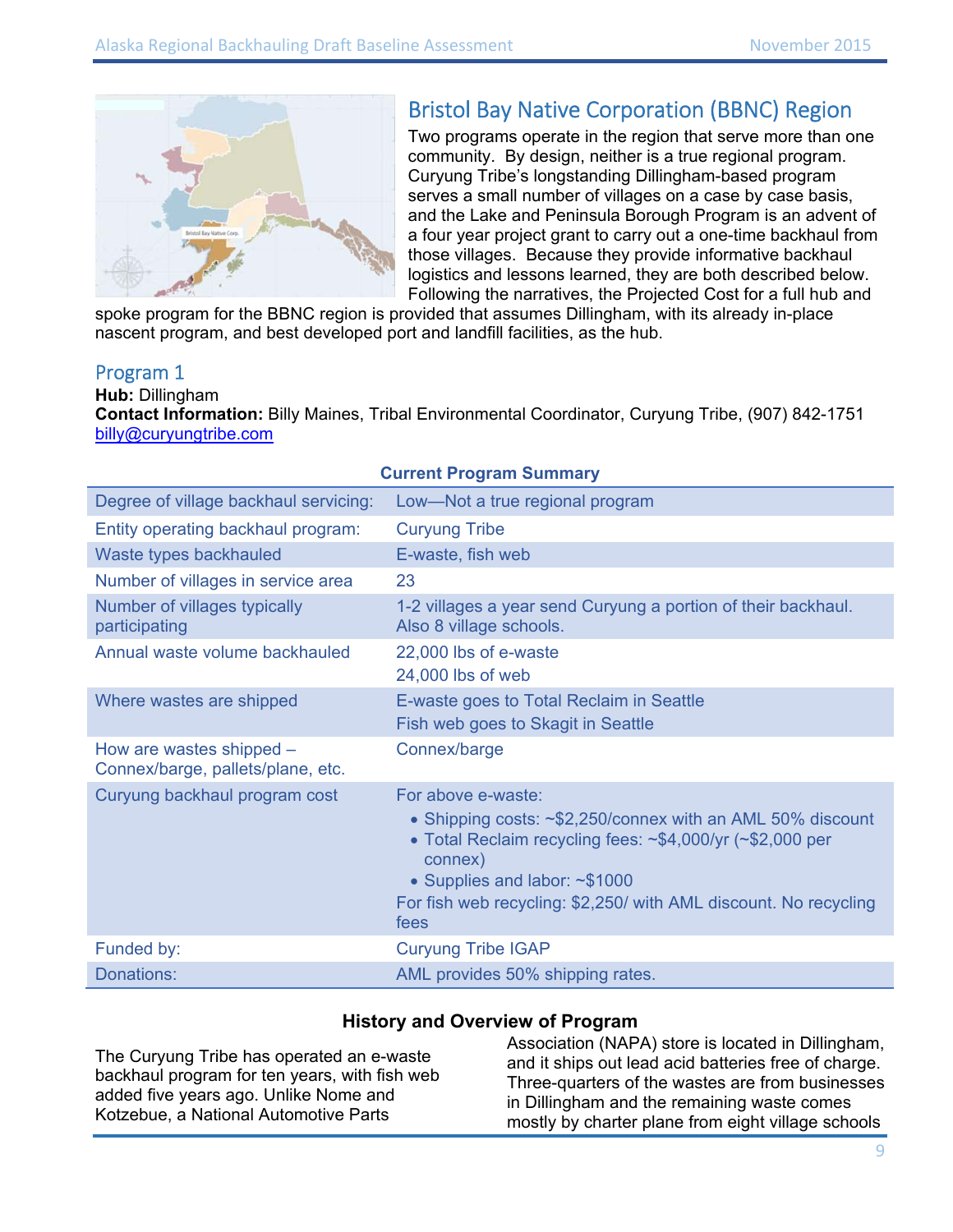and occasional e-wastes from one or two villages. Dillingham residential wastes comprise a negligible fraction.

Electronic waste and fish webbing drop-off and staging is at connexes sited at the landfill. Annually, the Coordinator, who has managed the program since inception, will recruit volunteers (often his own family) to help him go through the one or two connexes and separate, palletize, package and strategically load e-wastes. Any trash and cork is pulled from the fishing web throughout the year, and the web is also loaded. A local contractor transfers the loaded connexes to the dock and Alaska Marine Lines, who pays for half of all the shipping costs, and then barges them to Seattle. Empty connexes are dropped off at the same time the full ones are picked up, so they can be loaded over the following year.

The Tribe is working on a long term effort to ship out stockpiled scrap metal from the landfill—junk cars, skiffs, and white goods. Cars were last landfilled five years ago and 500 more vehicles since then have been junked. Last year, Central Recycling quoted a \$130,000 fee to process and ship them out. This year, the Tribe was funded for a forklift and flatbed to begin prepping the vehicles itself, and to use the equipment eventually for other scrap. Used oil and antifreeze are collected and then recycled in used oil burners throughout town and an antifreeze recycler. The Tribe also stockpiles tires, however they are not shipped out.

#### Program 2

#### **Hub:** King Salmon

**Contact Information:** Ranya Aboras, Lake and Peninsula Borough, (907) 469-0367, cdc@lakeandpen.com

| <b>Current Program Summary</b>                                |                                                                                                                                                                                                                                                 |  |
|---------------------------------------------------------------|-------------------------------------------------------------------------------------------------------------------------------------------------------------------------------------------------------------------------------------------------|--|
| Degree of village backhaul<br>servicing in/from hub:          | High but only for one-time projects                                                                                                                                                                                                             |  |
| <b>Entity operating backhaul</b><br>program:                  | Lake and Peninsula Borough                                                                                                                                                                                                                      |  |
| <b>Waste types backhauled</b>                                 | Electronic waste, lead acid batteries, lights, household<br>appliances, scrap metal, paint, partial and full drums of<br>hazardous liquids {Freon, antifreeze, used oil, etc}                                                                   |  |
| <b>Number of villages in service area</b>                     | 16                                                                                                                                                                                                                                              |  |
| <b>Number of villages participating</b>                       | 12 with one pending                                                                                                                                                                                                                             |  |
| Waste volume backhauled                                       | Currently waiting for data*                                                                                                                                                                                                                     |  |
| Where wastes are shipped                                      | Approximately 50% of materials go to Total Reclaim<br>Anchorage/Seattle, 40% to Central Recycling<br>Anchorage/Seattle, 10% to Interstate Batteries<br>Anchorage/Seattle, and a very small amount of fish web goes<br>to Seattle for recycling. |  |
| How are wastes shipped -<br>Connex/barge, pallets/plane, etc. | Six to nine villages ship by air to Anchorage on Northern<br>Aviation, Everett, or Desert Air Cargo<br>Three ship by barge to Seattle on Alaska Marine Lines.<br>Three communities use both air and barge.                                      |  |
| <b>Backhaul program cost</b>                                  | \$50,000-\$70,000 per community over the project life.                                                                                                                                                                                          |  |
| <b>Funded by:</b>                                             | <b>Coastal Impact Assessment Program (CIAP) Grant</b>                                                                                                                                                                                           |  |

#### **Current Program Summary**

#### **History and Overview of Backhaul Program**

| The Lake and Peninsula Borough received a YR |
|----------------------------------------------|
| 2013 CIAP grant in 2013 for backhaul, with a |

project completion deadline of December 2016. Fourteen villages have backhauled or will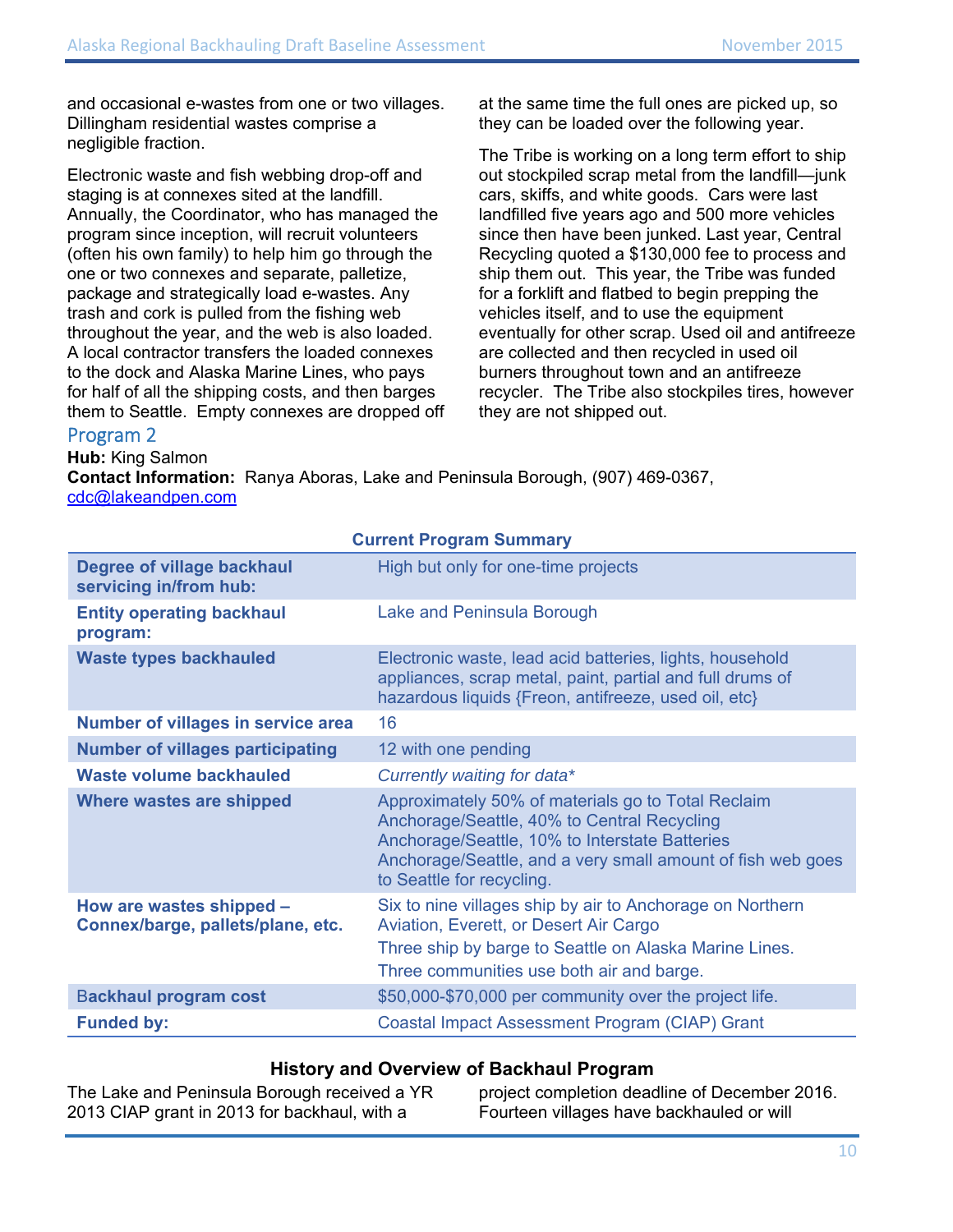backhaul through the grant. To help with assessing project costs, best shipping logistics, and technical assistance needs, the Borough requires a backhaul inventory from each community before being eligible for reimbursement of shipping, supply, personnel, or recycling costs. The Borough's Community Development Planner provides the communities technical assistance on shipping logistics, training, supply information, and pricing. She also oversees the project and tracks the shipped materials.

Shipping logistics vary greatly with some towns on rivers, some on lakes, and some on the coast. So a portion ship by air only, others by barge only, and others a by combination of air and barge. Most are shipping materials in batches with multiple small backhauls during the project period. Materials go to either Anchorage or Seattle depending on least cost route. The Borough has asked communities to provide at least a 5% match where possible to help build support.

#### **Estimated Full Operational Value/Cost for a BBNC Regional Backhaul Program**

| <b>Item</b>                                                                                                           | <b>Value at full</b><br>operation |
|-----------------------------------------------------------------------------------------------------------------------|-----------------------------------|
| Personnel \$60,000/yr 1.53 FTE for Coordinators <sup>1</sup>                                                          | \$92,000                          |
| Fringe 20% <sup>2</sup>                                                                                               | \$18,400                          |
| <b>Supplies</b> (safety gear, shrinkwrap, totes, vermiculite, tote return shipping <sup>3</sup>                       | \$3,067                           |
| <b>Flatbed truck</b> (insurance, fuel, and) $3$                                                                       | \$2,300                           |
| <b>Shipping</b>                                                                                                       |                                   |
| 3 connexes/yr of e-waste, lights, batteries 4,7                                                                       | \$9,149                           |
| Shipping from villages to hub <sup>5</sup>                                                                            | \$28,709                          |
| Recycling fees for e-waste/lights <sup>6</sup>                                                                        | \$3,137                           |
| <b>Subtotal</b>                                                                                                       | \$156,761                         |
| Indirect, 30% (on personnel and fringe)                                                                               | \$33,120                          |
| Total Regional Program Cost/Value per year                                                                            | \$189,881                         |
| Total Regional Program Cost/Value per year if in-kind equivalent to<br>Maniilaq/Kawerak (50% transportation discount) | \$170,952                         |
| Number of households <sup>8</sup>                                                                                     | 977                               |
| <b>Household Cost of Regional Program Support</b>                                                                     | \$194                             |
| Estimated Village Program Cost per year, at full operation <sup>9</sup>                                               | \$17,215                          |
| <b>Total Village Program Value (multiply by village number)</b>                                                       | \$395,945                         |
| <b>Total Regional Backhaul Value/Cost</b>                                                                             | \$585,826                         |
| <b>Annual Household Cost of Village/Regional Programs</b>                                                             | \$599                             |
| de Calaxia and FTE hoogel on Kouwunki nyowung and nyong stignately odivided for pumber of villages convert            |                                   |

*1. Salary and FTE based on Kawerak program and proportionately adjusted for number of villages served.* 

*2. Fringe of 20% used for each program.* 

*3. Supplies and truck costs based on Kawerak program and proportionately adjusted for number of villages served.* 

*4. Based on shipping quote from Dillingham to Seattle.* 

*5. Based on average shipping quotes from villages to Dillingham.* 

*6. Current recycling fees of \$0.25/lb for e-waste and \$1.14/lb for lights were used.* 

*7. Estimated material volume is from villages only and does not include materials generated in Dillingham.* 

*8. Four people per household assumed.* 

*9. For a detailed list of estimated annual village backhaul costs, see Appendix B.*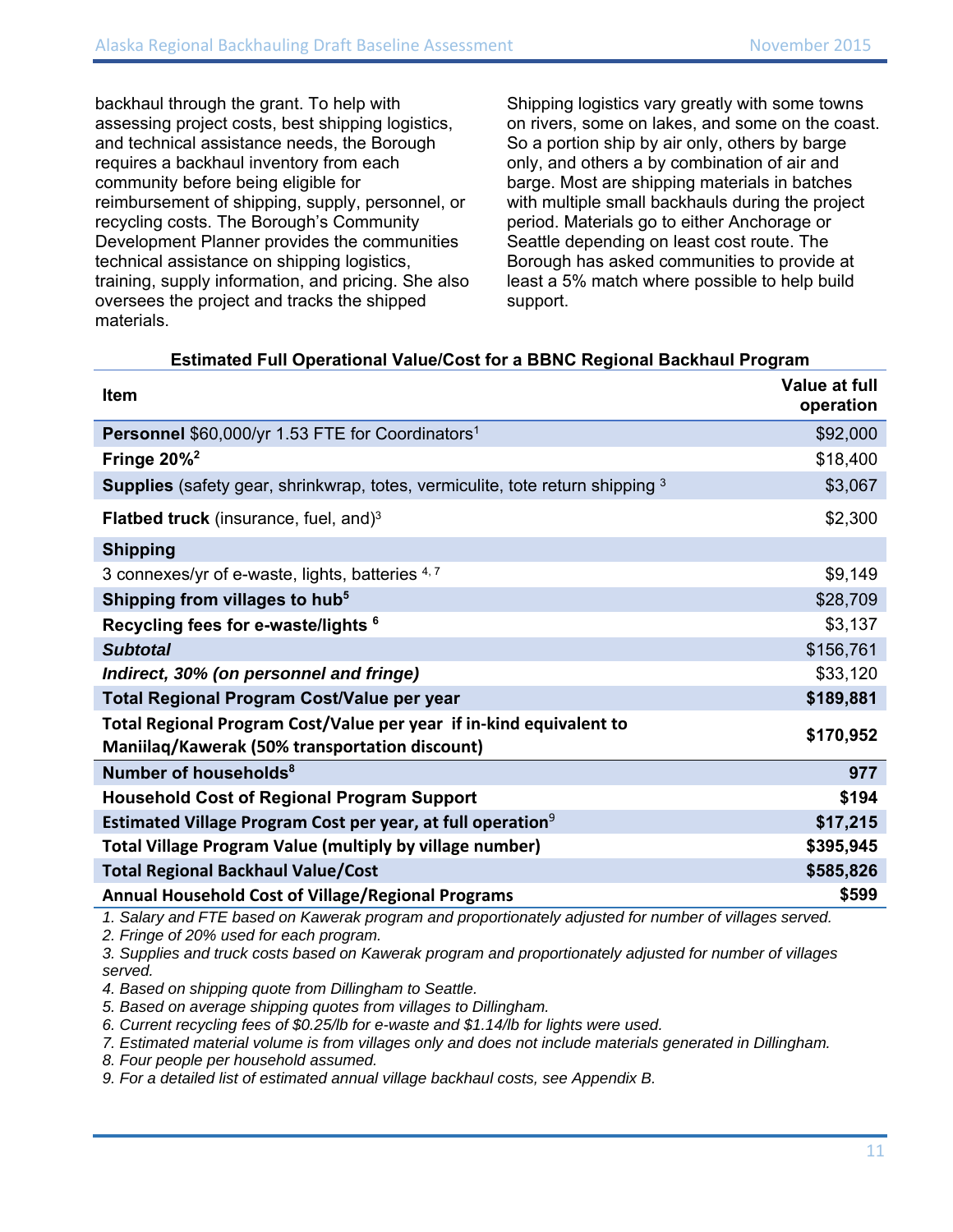

# Calista Region

There are no true regional programs operating at present. However, as summarized below, the regional non-profit Association of Village Council Presidents (AVCP) and at least two semi-regional entities, Nelson Island Consortium and Middle Kuskokwim Consortium, have operated multi-village backhaul projects recently. Following the narratives, the Projected Cost for a full hub and spoke program for the Calista region is provided. Bethel, with its best developed port and landfill facility and regional organization base, is assumed as

the developed backhaul hub. In 2012, a region-wide backhaul summit was hosted by Nelson Island Consortium, with assistance from Kuskokwim River Intertribal Watershed Council and Zender Environmental. The facilitated sequential sessions, intended to develop a basic regional plan, were attended by 21 villages, and included transporters, vendors, and service providers, all of whom were able to respond on priorities and decisions via electronic response technology. Reflecting routing complexity, village independence, and/or doubt for adequate regional infrastructural or technical support, villages were equally divided as to whether an individual, sub-regional, or regional program approach was most desirable here. For stakeholders interested in forming a regional program, a significant volume of work and detailed considerations are included in the summit report at http://www.nelsonislandconsortium.org/docs/summit.pdf.

### Program 1

#### **Hub:** Bethel

Contact Information: Ben Balivet (907) 543-7362 BBalivet@avcp.org, Sharon Slim SSlim@avcp.org, Association of Village Council Presidents ( AVCP)

| Degree of village backhaul servicing<br>in/from hub:          | Medium, however two one-time projects since FY12, no<br>regular program.                                                                                                                                       |
|---------------------------------------------------------------|----------------------------------------------------------------------------------------------------------------------------------------------------------------------------------------------------------------|
| <b>Entity operating backhaul projects:</b>                    | <b>AVCP</b>                                                                                                                                                                                                    |
| <b>Waste types backhauled</b>                                 | e-waste, Lights, Batteries                                                                                                                                                                                     |
| <b>Number of villages in service area</b>                     | 56 Tribes and their 45 <sup>*</sup> communities                                                                                                                                                                |
| <b>Number of villages participating</b>                       | 4 -12 per project                                                                                                                                                                                              |
| Waste volume backhauled                                       | 41,733 lb average for past four years, (2,206 lb per village).                                                                                                                                                 |
| Where wastes are shipped                                      | Anchorage Total Reclaim for the YR12 project<br>Seattle Total Reclaim for the YR15 project                                                                                                                     |
| How are wastes shipped -<br>Connex/barge, pallets/plane, etc. | Plane ( $1st$ project) or Barge ( $2nd$ project)                                                                                                                                                               |
| <b>Backhaul project cost</b>                                  | First project with 12 villages Total Cost = \$75,000, including<br>personnel & supplies. Villages to Bethel flight, =\$0.65/lb,<br>Bethel to Anchorage flight= \$0.35/lb, e-waste recycling fee=<br>\$0.25/lb. |
| <b>Funded by:</b>                                             | AVCP funded by EPA special IGAP and base IGAP grant<br>funds.                                                                                                                                                  |
| <b>Donations:</b>                                             | No donations from shippers but the NAPA in Bethel accepts<br>batteries free-of-charge                                                                                                                          |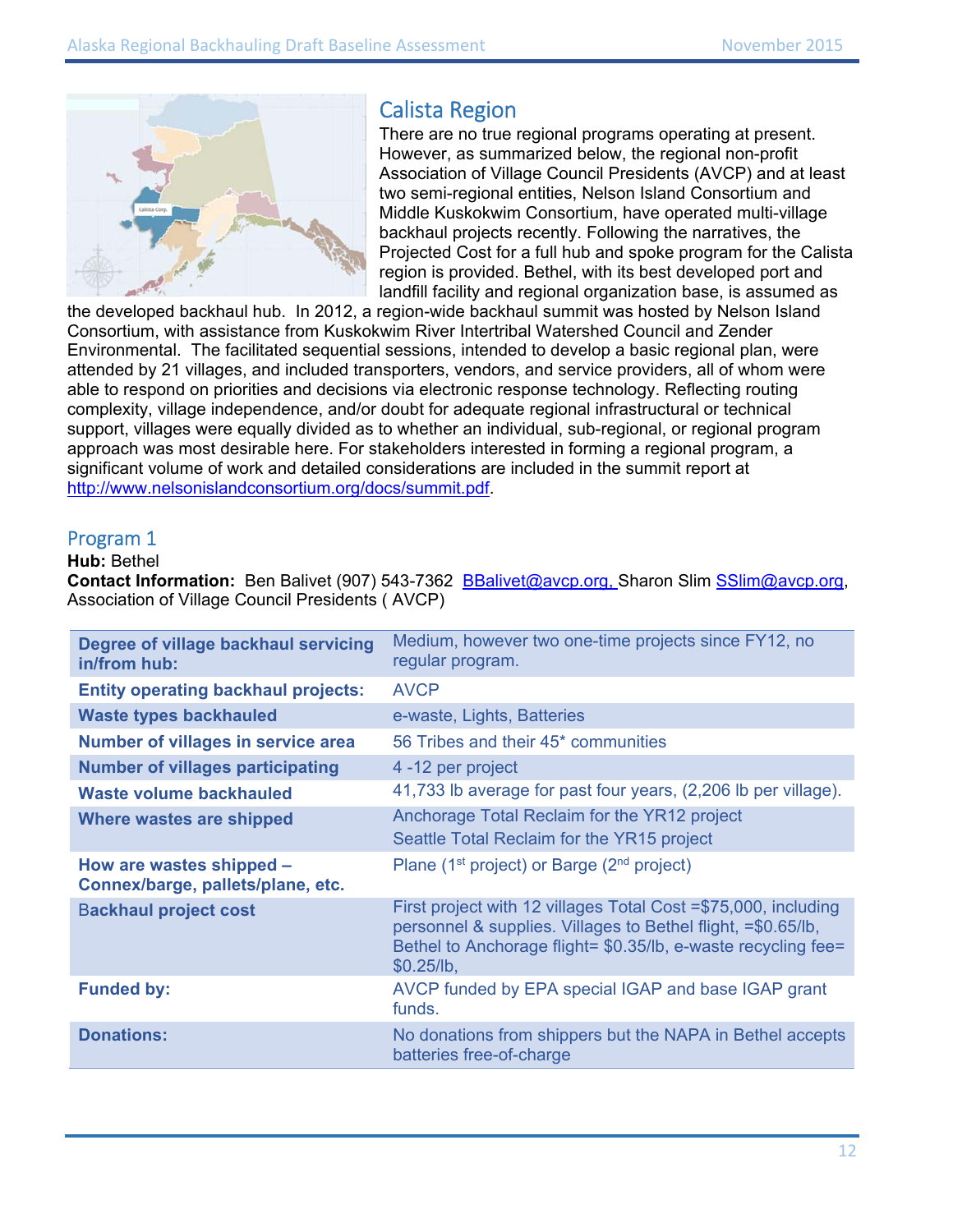#### **History and Overview of Backhaul Program**

In FY12-FY14 EPA funded AVCP to coordinate and fund an e-waste and battery backhaul project for its villages. AVCP paid Ryan Air to ship batteries and e-waste from villages to Bethel. Batteries went to NAPA in Bethel free of charge and e-waste was consolidated, packaged, and sent to Total Reclaim in Anchorage via Northern Air Cargo. Total Reclaim charged \$0.25/lb for the e-waste. The total amount of waste shipped out was 30,733 pounds from 12 villages, so the average per pound cost for just shipping and recycling was \$1.25.

Currently, AVCP is operating a smaller EPAfunded e-waste, lights, household batteries, and lead acid battery project with Kalskag, Eek, Napakiak, Akiak, and Bethel. Unlike the prior project, villages paid for material transport to Bethel (primarily via village small boat delivery). AVCP loaded materials into their connex and shipped via Alaska Marine Lines (AML) to Total Reclaim in Seattle. AVCP does not have the equipment needed to bring connexes to the port and was charged a transport fee by AML. As part of this project, AVCP produced a backhaul video on the process for collecting and shipping materials that showcases both the FY12-14 and FY15 projects.

### Program 2

**Hub:** Chefornak **Contact Information:** Hazel Flynn (907) 867-8316, Nelson Island Consortium, http://www.nelsonislandconsortium.org/

|                                                      | oan ciki rogram oannuary                                                                                                                                                                                               |
|------------------------------------------------------|------------------------------------------------------------------------------------------------------------------------------------------------------------------------------------------------------------------------|
| Degree of village backhaul<br>servicing in/from hub: | High but performed by one-time projects and not a<br>program.                                                                                                                                                          |
| <b>Entity operating backhaul project:</b>            | <b>Nelson Island Consortium</b>                                                                                                                                                                                        |
| <b>Waste types backhauled</b>                        | E-waste, Lights, Batteries, Other Hazardous, Scrap<br><b>Metal</b>                                                                                                                                                     |
| <b>Number of villages in service area</b>            | 7 (Tununak, Newtok, Chefornak, Toksook Bay, Kipnuk,<br>Nightmute, and Umkumiut)                                                                                                                                        |
| <b>Number of villages participating</b>              | $\overline{7}$                                                                                                                                                                                                         |
| Project waste volume backhauled                      | 62,283 lbs (8,898 lb per villages)                                                                                                                                                                                     |
| Where wastes are shipped                             | Direct from each village to Seattle                                                                                                                                                                                    |
| <b>How are wastes shipped</b>                        | <b>Barge</b>                                                                                                                                                                                                           |
| <b>Project cost</b>                                  | <b>Approximate cost per year:</b><br><b>Supplies</b><br>\$2,450<br>\$10,500<br>Village labor<br><b>Shipping</b><br>\$19,250<br>\$4,500<br><b>Recycling fees</b><br>Coordination<br>\$7,800<br><b>Total</b><br>\$44,500 |
| <b>Funded by:</b>                                    | EPA special IGAP grant, EPA Alaska Household<br>Hazardous Waste (HHW) grant.                                                                                                                                           |
| <b>Donations:</b>                                    | Northland barge provided connex shipping free of charge<br>for villages wishing to ship more than one connex. Ryan<br>Air provided free pallets.                                                                       |

#### **Current Program Summary**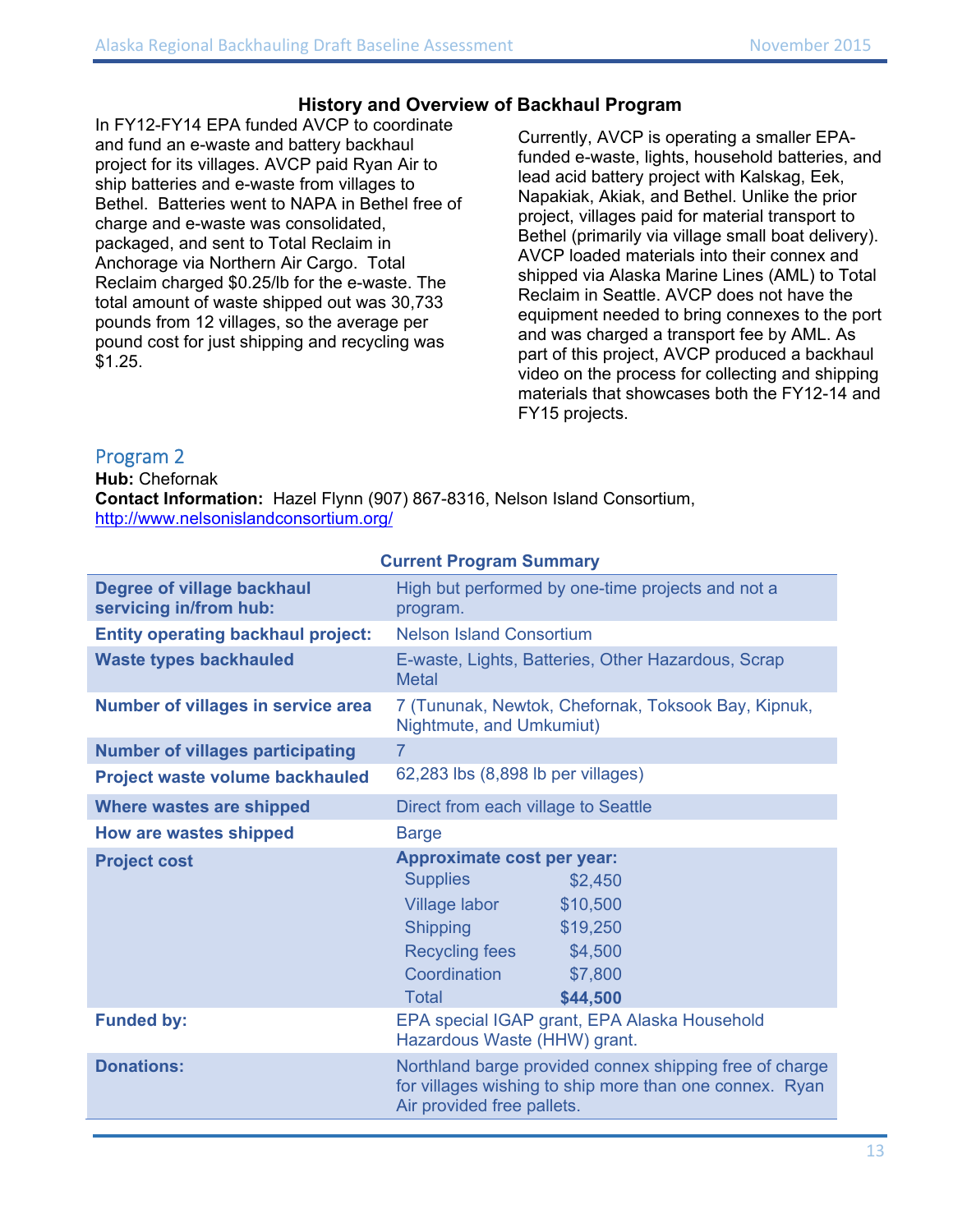#### **History and Overview of Backhaul Program**

In FY11 and FY12, the Nelson Island Consortium (NIC) received two EPA Special IGAP grants to work on backhaul. In FY11, wastes were inventoried and the backhaul summit was organized. In FY12, supplies were purchased, and materials were packaged and shipped directly from the villages to Seattle. In FY12 and

13, the Native Village of Kipnuk received an EPA grant on behalf of the NIC to carry out more backhaul. Over 62,000 lbs of materials total were shipped out from the seven communities over a two year period.

#### Program 3

**Hub:** Akiachak

**Contact Information:** Greg Charlie, Akiachak gregcharlie@yahoo.com, (907) 852-2211, Akiachak Native Community

| <b>Current Program Summary</b>                       |                                                                                                                                                                             |
|------------------------------------------------------|-----------------------------------------------------------------------------------------------------------------------------------------------------------------------------|
| Degree of village backhaul<br>servicing in/from hub: | High but one-time project and not a program.                                                                                                                                |
| <b>Entity operating backhaul project:</b>            | Middle Kuskokwim Consortium                                                                                                                                                 |
| <b>Waste types backhauled</b>                        | Electronic Waste, Lights, Batteries, Other Hazardous,<br><b>Scrap Metal</b>                                                                                                 |
| <b>Number of villages in service area</b>            | 4 (Akiachak, Akiak, Kwethluk, and Tuluksak)                                                                                                                                 |
| <b>Number of villages participating</b>              | $\overline{4}$                                                                                                                                                              |
| Project waste volume backhauled                      | 35,586 lbs over 2 yrs (8,896 lb per village)                                                                                                                                |
| Where wastes are shipped                             | Direct from each village to Total Reclaim, Seattle                                                                                                                          |
| <b>How are wastes shipped</b>                        | <b>Barge</b>                                                                                                                                                                |
| <b>Project cost</b>                                  | <b>Approximate cost per year:</b><br><b>Supplies</b><br>\$2,700<br>Shipping and<br><b>Recycling fees</b><br>\$20,500<br>Coordination<br>\$3,400<br>\$26,660<br><b>Total</b> |
| <b>Funded by:</b>                                    | Akiachak Native Community (EPA Alaska HHW & EPA<br>Special IGAP grants).                                                                                                    |
| <b>Donations:</b>                                    | Northland barge provided connex shipping free of charge<br>for villages wishing to ship more than one connex                                                                |

#### **History and Overview of Backhaul Program**

The Native Village of Akiachak on behalf of the Middle Kuskokwim Consortium (MKC) villages of Akiachak, Akiak, Kwethluk, and Tuluksak, also coordinated a backhaul of batteries, e-waste, and lights. Over 35,000 pounds of materials were

shipped out in YR13 and YR14 summers. The MKC requested and received an extension on the project due to late season shallow river conditions and the necessity of barge schedule cancellation.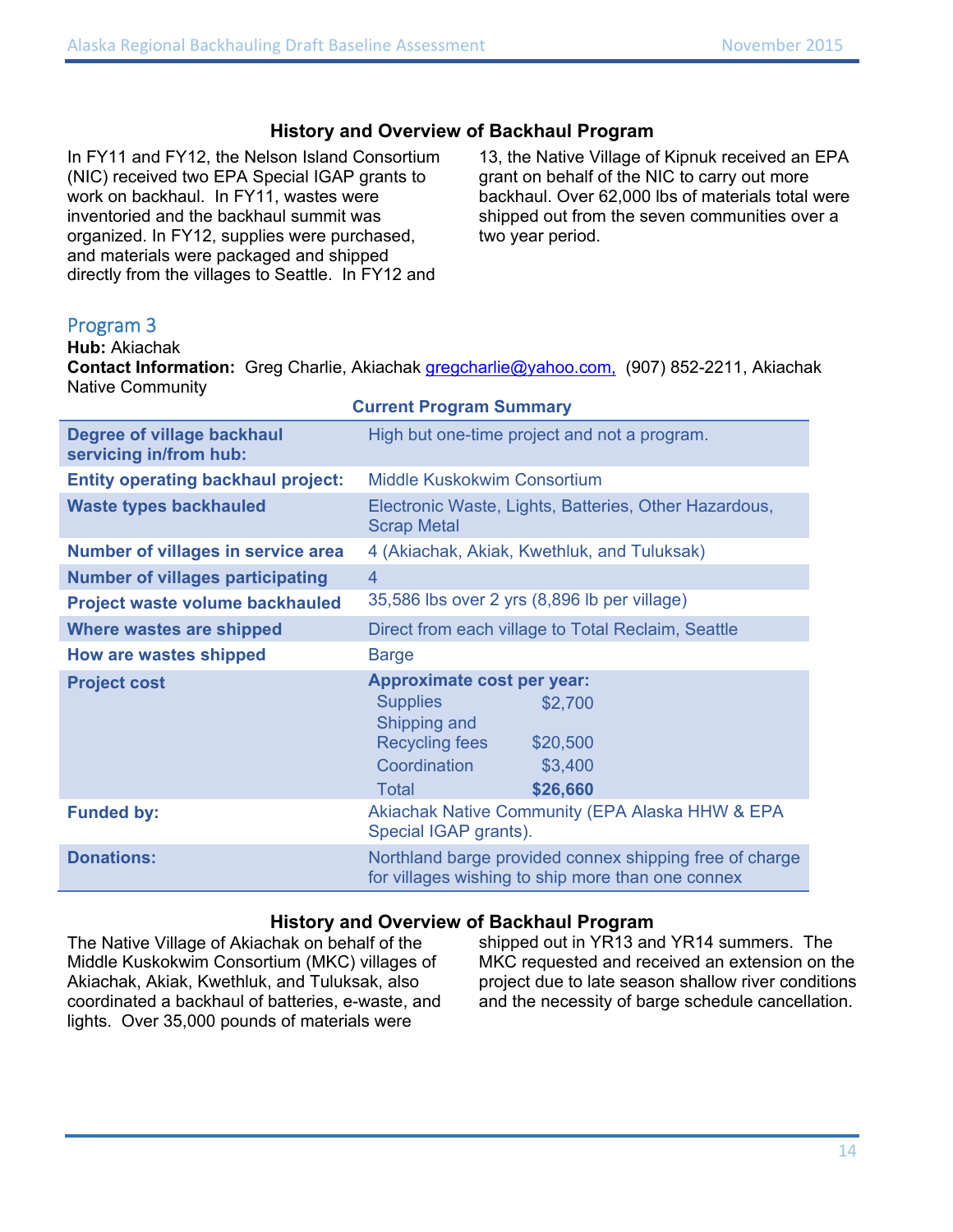| <b>Item</b>                                                                                                   | <b>Value at full</b><br>operation |
|---------------------------------------------------------------------------------------------------------------|-----------------------------------|
| Personnel \$60,000/yr 3.13 FTE for Coordinators <sup>1</sup>                                                  | \$188,000                         |
| Fringe $20\%^2$                                                                                               | \$37,600                          |
| <b>Supplies</b> (safety gear, shrinkwrap, totes, vermiculite, shipping to get totes back<br>to villages $)^3$ | \$6,267                           |
| <b>Flatbed truck</b> (insurance, fuel, and maintenance) $3$                                                   | \$4,700                           |
| <b>Shipping</b>                                                                                               |                                   |
| 16 connexes/yr of e-waste, lights, batteries <sup>4, 7</sup>                                                  | \$43,246                          |
| Shipping from villages to hub <sup>5</sup>                                                                    | \$173,770                         |
| Recycling fees for e-waste/lights <sup>6</sup>                                                                | \$15,634                          |
| <b>Subtotal</b>                                                                                               | \$469,217                         |
| Indirect, 30% (on personnel and fringe)                                                                       | \$67,680                          |
| Total Regional Program Cost/Value per year                                                                    | \$536,897                         |
| Total Regional Program Cost/Value per, 50% transportation discount                                            | \$428,389                         |
| Number of households <sup>8</sup>                                                                             | 4868                              |
| <b>Household Cost of Regional Program Support</b>                                                             | \$110                             |
| Estimated Village Program Cost per year, at full operation <sup>9</sup>                                       | \$17,215                          |
| <b>Total Village Program Value (multiply by village number)</b>                                               | \$809,105                         |
| <b>Total Regional Backhaul Value/Cost</b>                                                                     | \$1,346,002                       |
| <b>Annual Household Cost of Village/Regional Programs</b>                                                     | \$276                             |
| 1. Salary and FTE based on Kawerak program and proportionately adjusted for number of villages served.        |                                   |

#### **Estimated Full Operational Value/Cost for a Calista Regional Backhaul Program**

*2. Fringe of 20% used for each program* 

*3. Supplies and truck costs based on Kawerak program and proportionately adjusted for number of villages served.* 

*4. Based on shipping quote from Bethel to Seattle* 

*5. Based on average shipping quotes from villages to Bethel* 

*6. Current recycling fees of \$0.25/lb for e-waste and \$1.14/lb for lights were used* 

*7. Material amounts are from villages only and do not include materials generated in Bethel* 

*8. Four people per household used* 

*9. For a detailed list of estimated annual village backhaul costs, see Appendix B*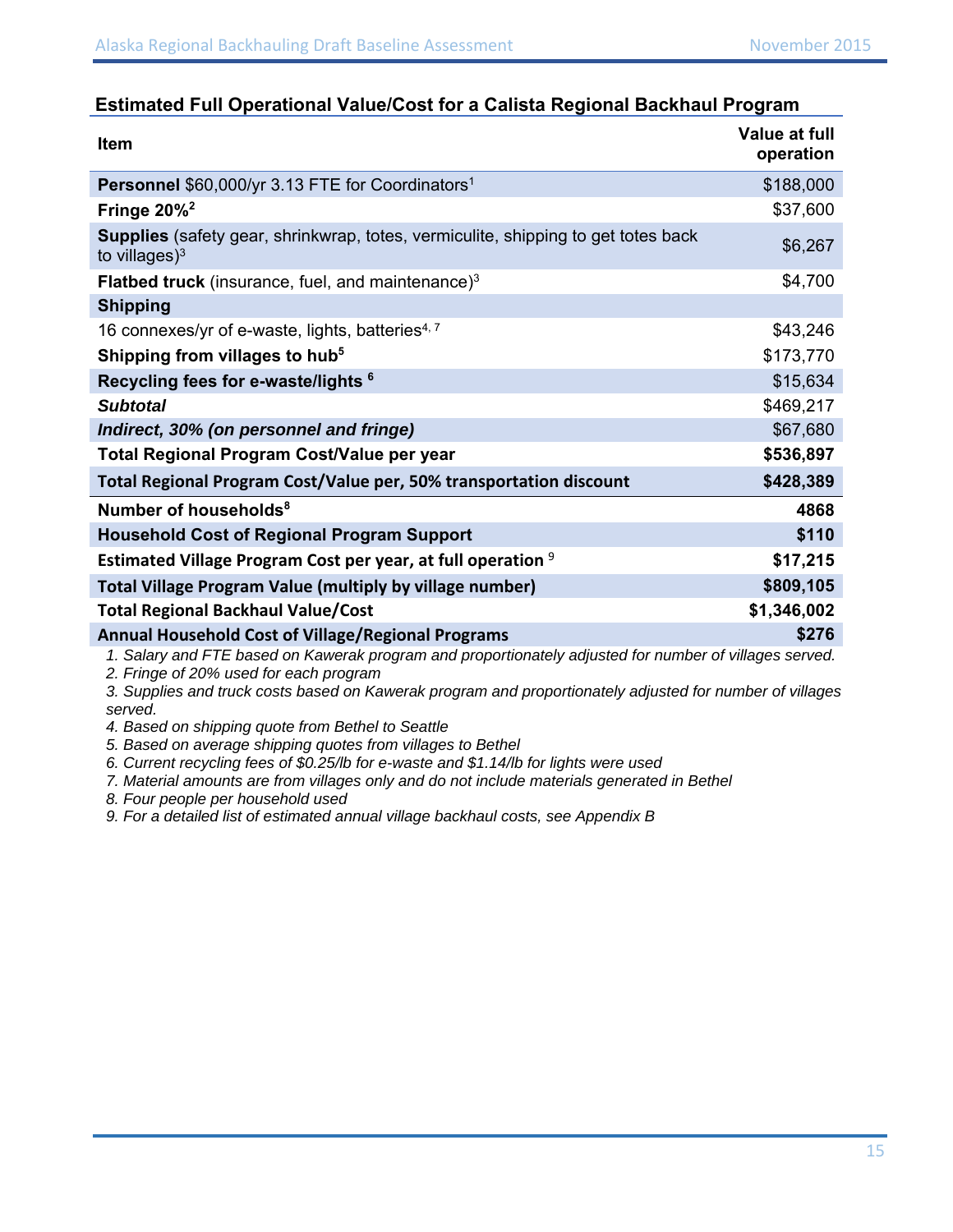

# Arctic Slope Corporation Region

**Hub:** Barrow **Entity operating backhaul program in Barrow:** North Slope Borough (NSB) **Contact Information:** Tom Nicolos (907) 852-0371 tom.nicolos@north-slope.org

#### **Current Program Summary**

| Degree of village backhaul servicing<br>in/from hub:          | Low to none                                                                                             |
|---------------------------------------------------------------|---------------------------------------------------------------------------------------------------------|
| <b>Entity operating backhaul program:</b>                     | Communities manage their own backhaul programs<br>although costs are covered by the North Slope Borough |
| <b>Waste types backhauled</b>                                 | <b>Batteries and lights</b>                                                                             |
| Number of villages in service area                            | 7                                                                                                       |
| <b>Number of villages participating</b>                       | All                                                                                                     |
| Waste volume backhauled                                       | Data Unavailable                                                                                        |
| Where wastes are shipped                                      | Anchorage                                                                                               |
| How are wastes shipped -<br>Connex/barge, pallets/plane, etc. | Barge and air                                                                                           |
| <b>Backhaul program cost</b>                                  | All costs are covered by the North Slope Borough and<br>programs are not comparable                     |
| <b>Funded by:</b>                                             | <b>North Slope Borough</b>                                                                              |
| <b>Donations:</b>                                             | No shipping donations but Excide accepts batteries free-of-<br>charge                                   |

#### **History and Overview of Program**

Most of this region's communities operate similar backhaul programs. Each community houses two connexes that are filled with batteries and lights throughout the year and the materials are either shipped out by barge or air to Anchorage annually. The North Slope Borough (Borough) covers all shipping and recycling costs. There may be no need for a regional backhaul program in this region because the current system is working well, with no concerns found in this assessment phase. The schools and businesses produce the vast majority of e-waste and they directly pay for and ship e-waste to be recycled. Residential e-waste that is generated is stripped

of hazardous parts and the non-hazardous portions are landfilled. Most or all communities have used oil burners, wastes from construction projects are taken care of by the construction companies, and household hazardous wastes are collected in the connexes. In Barrow, there is a thermal oxidation system (incinerator) that processes almost all wastes other than batteries, e-waste, and construction waste. Batteries, ewaste, and construction waste in Barrow are handled in the same way as other communities. Batteries in this region are sent to Exide in Anchorage and are recycled free-of-charge.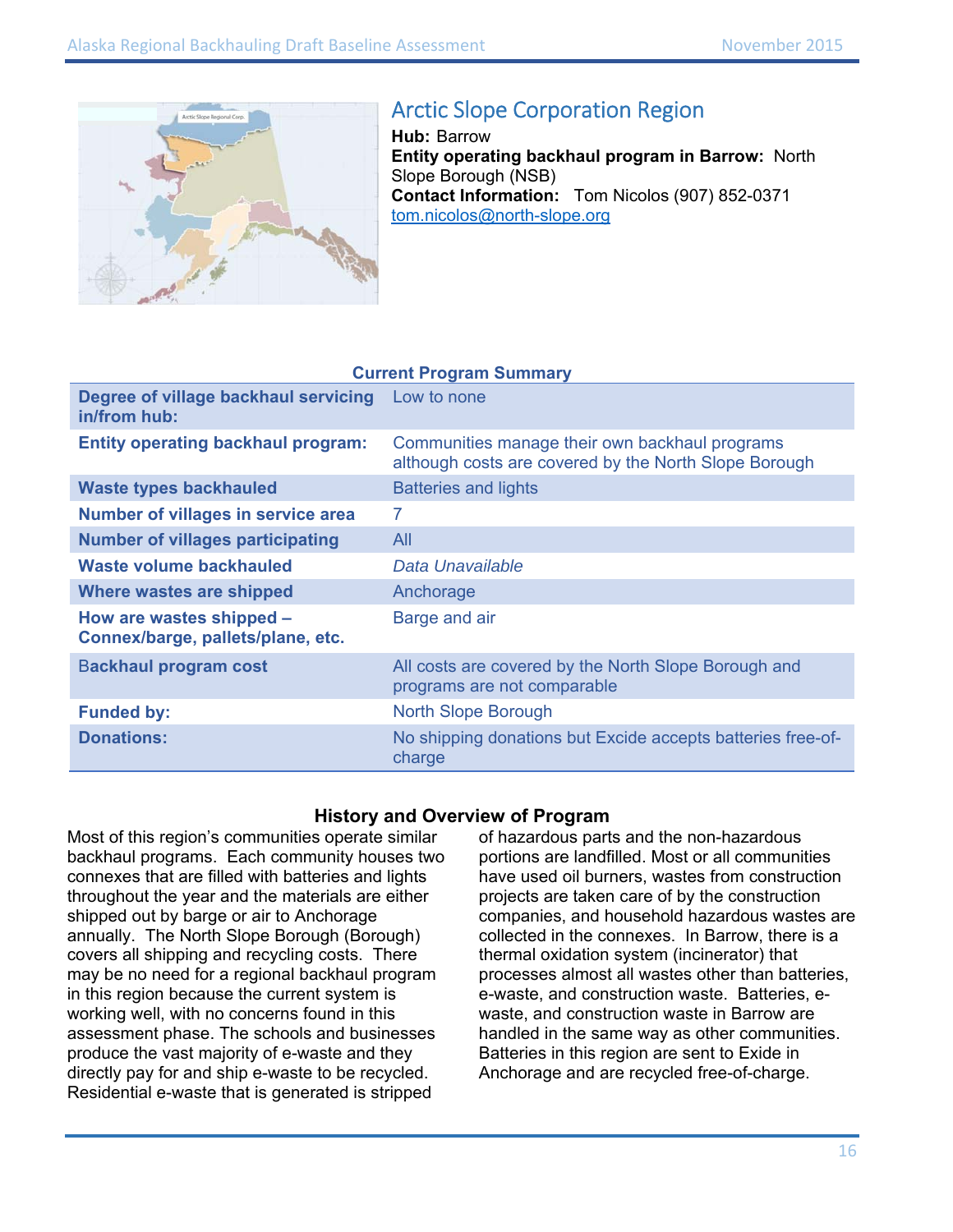

# Doyon, Limited Corporation Region

**Hub:** Fairbanks **Contact Information:** Trisha Bower, ADEC (907) 451-2174 trisha.bower@alaska.gov Becca Brado and La'ona Dewilde, Greenstar (907) 452-4152 info@iagreenstar.org

| oan ciki rogram oannuary                                      |                                                                                                                                                                                 |  |
|---------------------------------------------------------------|---------------------------------------------------------------------------------------------------------------------------------------------------------------------------------|--|
| Degree of village backhaul<br>servicing in/from hub:          | High, but currently a temporary situation. Greenstar is<br>developing a true regional program model                                                                             |  |
| <b>Entity operating backhaul</b><br>program:                  | Temporarily, Alaska Dept. of Conservation (ADEC) provides<br>primary coordinative role and assistance, transitioning to<br>Interior Greenstar, Fairbanks.                       |  |
| <b>Waste types backhauled</b>                                 | Electronic waste, lights, and lead acid batteries. Some<br>communities that ship by barge to Nenana ship junk vehicles<br>occasionally                                          |  |
| <b>Number of villages</b>                                     | 38                                                                                                                                                                              |  |
| <b>Number of villages participating</b>                       | 34-38 villages, plus 3-4 non-tribal communities.                                                                                                                                |  |
| <b>Annual waste volume backhauled</b>                         | Data unavailable. Materials from the borough and villages are<br>mixed in, with no record currently kept.                                                                       |  |
| Where wastes are shipped                                      | Materials are shipped to Fairbanks or Nenana, processed<br>through Interior Greenstar, and then to Anchorage (mostly to<br>Total Reclaim).                                      |  |
| How are wastes shipped -<br>Connex/barge, pallets/plane, etc. | Some villages ship by air to Fairbanks via Warbelows,<br>Wrights, Era, or Raven. Others by barge to Nenana via Ruby<br>Marine or Inland Barge. And others by road to Fairbanks. |  |
| <b>Fairbanks program cost</b>                                 | Indeterminate at present. See below setup.                                                                                                                                      |  |
| <b>Funded by:</b>                                             | Greenstar (recycling fees for TV's and computer monitors and<br>material transport FBK-ANC), ADEC (technical assistance).<br>Villages GAP (shipping, supplies).                 |  |
| <b>Donations:</b>                                             | Interstate Batteries (Battery totes). Warbelow's, Ruby Marine,<br>and Ice Road Truckers (reduced or free shipping). Villages                                                    |  |

#### **Current Program Summary**

#### **History and Overview of Program**

In the early 2000's ADEC and Yutana Barge offered a backhaul service to communities on the Yukon River for batteries, e-waste, used oil, antifreeze and more. In the later half of the decade, Yukon River Intertribal Watershed Council (YRITWC) worked with Yutana barge to build and coordinate a strong program. In the last few years, YRITWC's backhaul program stopped operating. In 2014 and 2015, ADEC Solid Waste Fairbanks office stepped in to fill the assistance

void left in the region, and began working with Interior Greenstar for that entity to operate a permanent regional program.

Villages now ship materials by air, barge, or road to Fairbanks on their own. ADEC staff provides as much technical assistance to village Environmental Coordinators on packaging materials and arranging shipping logistics as needed. Villages pay for their own packing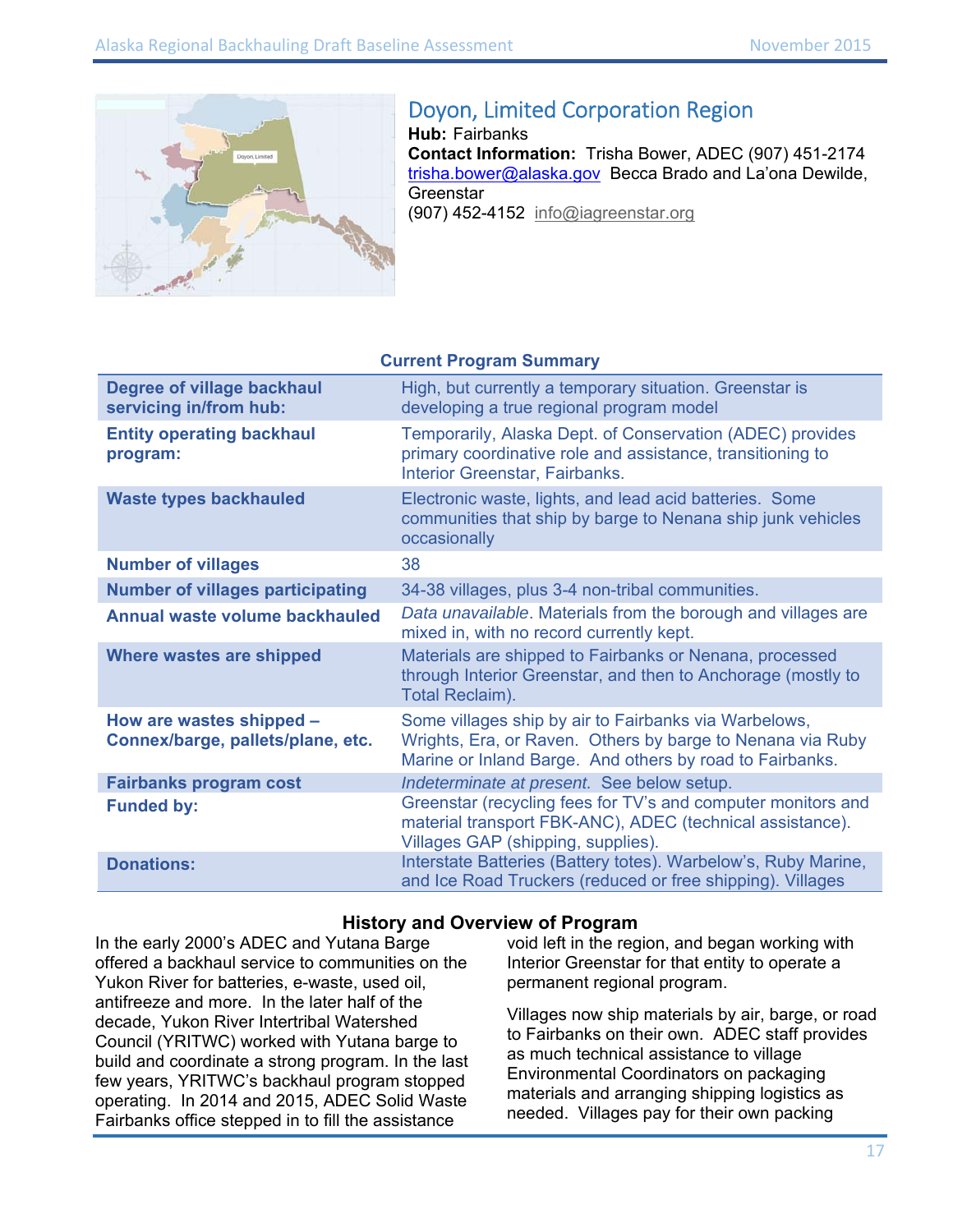supplies, with the exception of battery totes, which Interstate Batteries provides for free. Once the materials arrive in Fairbanks or Nenana, Greenstar collects and processes them, then transports e-waste to Total Reclaim in Anchorage, and recycles batteries locally in Fairbanks. Communities are not charged recycling fees for e-waste or batteries. Neither Greenstar nor ADEC have the staff time to track the volume of waste currently being routed through Fairbanks, and village waste is mixed in

with Borough wastes during processing and shipping. However, currently seeking funds, Greenstar plans to provide full time coordinators for the program soon. A feasibility study is nearly complete for a large recycling building handling recycling from all of Interior Alaska. They plan to also set up hubs in Tok and Nenana.

Of final note, the Native Village of Venetie and Arctic Village manage their own packing and shipping logistics and ship materials directly to recyclers in Fairbanks.

### **Estimated Full Operational Value/Cost for a Doyon Regional Backhaul Program**

| <b>Item</b>                                                                                                        | Value at<br>full<br>operation |
|--------------------------------------------------------------------------------------------------------------------|-------------------------------|
| Personnel \$60,000/yr 1.27 FTE for Coordinators <sup>1</sup>                                                       | \$76,000                      |
| Fringe $20\%^2$                                                                                                    | \$15,200                      |
| <b>Supplies</b> (safety gear, shrinkwrap, totes, vermiculite, shipping to get totes back to villages) <sup>3</sup> | \$2,533                       |
| Flatbed truck (insurance, fuel, and maintenance) <sup>3</sup>                                                      | \$1,900                       |
| <b>Shipping</b>                                                                                                    |                               |
| $\sim$ 3 Truckloads/yr of e-waste, lights, batteries <sup>4, 7</sup>                                               | \$953                         |
| Shipping from villages to hub <sup>5</sup>                                                                         | \$23,609                      |
| Recycling fees for e-waste/lights 6                                                                                | \$2,806                       |
| <b>Subtotal</b>                                                                                                    | \$123,002                     |
| Indirect, 30% (on personnel and fringe)                                                                            | \$27,360                      |
| Total Regional Program Cost/Value per year                                                                         | \$150,362                     |
| Total Regional Program Cost/Value per year (50% transportation discount)                                           | \$138,081                     |
| Number of households <sup>8</sup>                                                                                  | 874                           |
| <b>Household Cost of Regional Program Support</b>                                                                  | \$172                         |
| Estimated Village Program Cost per year, at full operation <sup>9</sup>                                            | \$17,215                      |
| <b>Total Village Program Value (multiply by village number)</b>                                                    | \$327,085                     |
| <b>Total Regional Backhaul Value/Cost</b>                                                                          | \$477,447                     |
| <b>Annual Household Cost of Village/Regional Programs</b>                                                          | \$546                         |
| 1. Salary and FTE based on Kawerak program and proportionately adjusted for number of villages served.             |                               |

*2. Fringe of 20% used for each program* 

*3. Supplies and truck costs based on Kawerak program and proportionately adjusted for number of villages served.* 

*4. Based on trucking quote from Fairbanks to Anchorage* 

*5. Based on average shipping quotes from villages to Fairbanks* 

*6. Current recycling fees of \$0.25/lb for e-waste and \$1.14/lb for lights were used* 

*7. Estimated material volume is from villages only and does not include materials generated in Fairbanks* 

*8. Four people per household assumed* 

*9. For a detailed list of estimated annual village backhaul costs, see Appendix B*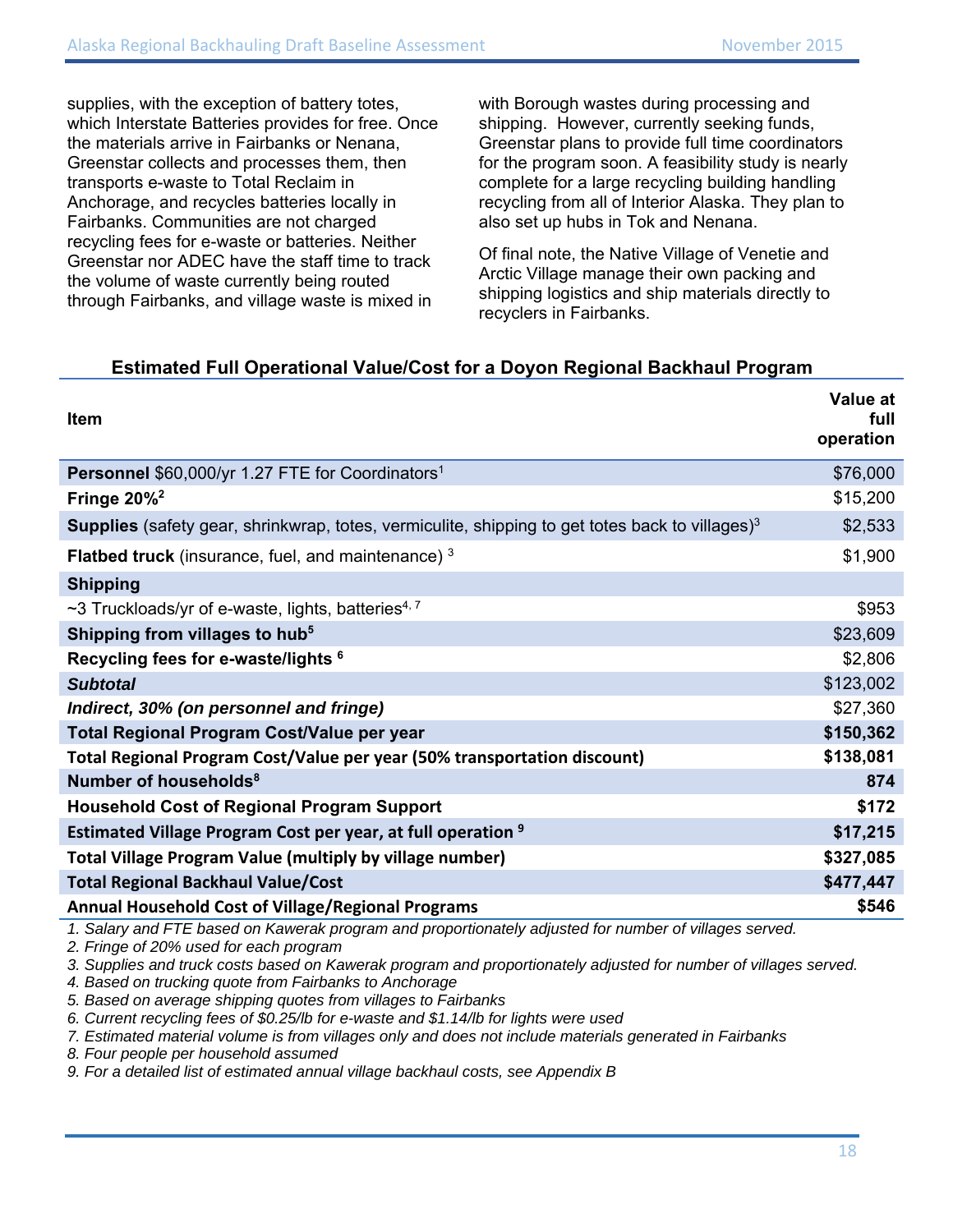

# Aleut Corporation Region

**Hub:** None **Contact Information:** Karen Plentikoff, APIA (907) 276-2700 karenp@apiai.org, Sand Point Karis Porcincula (907) 383- 6968 qttenvironmental@arctic.net

| Degree of village backhaul servicing<br>in/from hub:          | Very low - Communities each have individual programs.                                    |
|---------------------------------------------------------------|------------------------------------------------------------------------------------------|
| <b>Waste types backhauled</b>                                 | E-waste, batteries, lights                                                               |
| <b>Number of villages in service area</b>                     | 13                                                                                       |
| <b>Number of villages participating</b>                       | Varies each year                                                                         |
| Waste volume backhauled                                       | Data Unavailable                                                                         |
| Where wastes are shipped                                      | <b>Seattle</b>                                                                           |
| How are wastes shipped -<br>Connex/barge, pallets/plane, etc. | <b>Barge</b>                                                                             |
| <b>Backhaul program cost</b>                                  | Varies tremendously and programs are not comparable                                      |
| <b>Funded by:</b>                                             | <b>IGAP, Municipalities</b>                                                              |
| <b>Donations:</b>                                             | Coastal Transportation provides free shipping, Trident<br>Seafood provides free pallets. |

#### **Current Program Summary**

#### **History and Overview of Program**

In the Aleut region, communities backhaul their own materials and there is no central regional program, and little concern is expressed in developing one. Barge access to Seattle is relatively easy and most communities ship materials through Coastal Transportation. Sand Point is one of the few communities that ships materials annually (other communities in the region backhaul when funding is available). For the past five years, Sand Point, has shipped solely e-waste to Total Reclaim in Seattle. Coastal Transportation offers free shipping to Sand Point, and they receive free pallets and totes for packing materials from the local Trident Seafood company. They ship three to four pallets total each year and IGAP covers personnel and end destination recycling costs.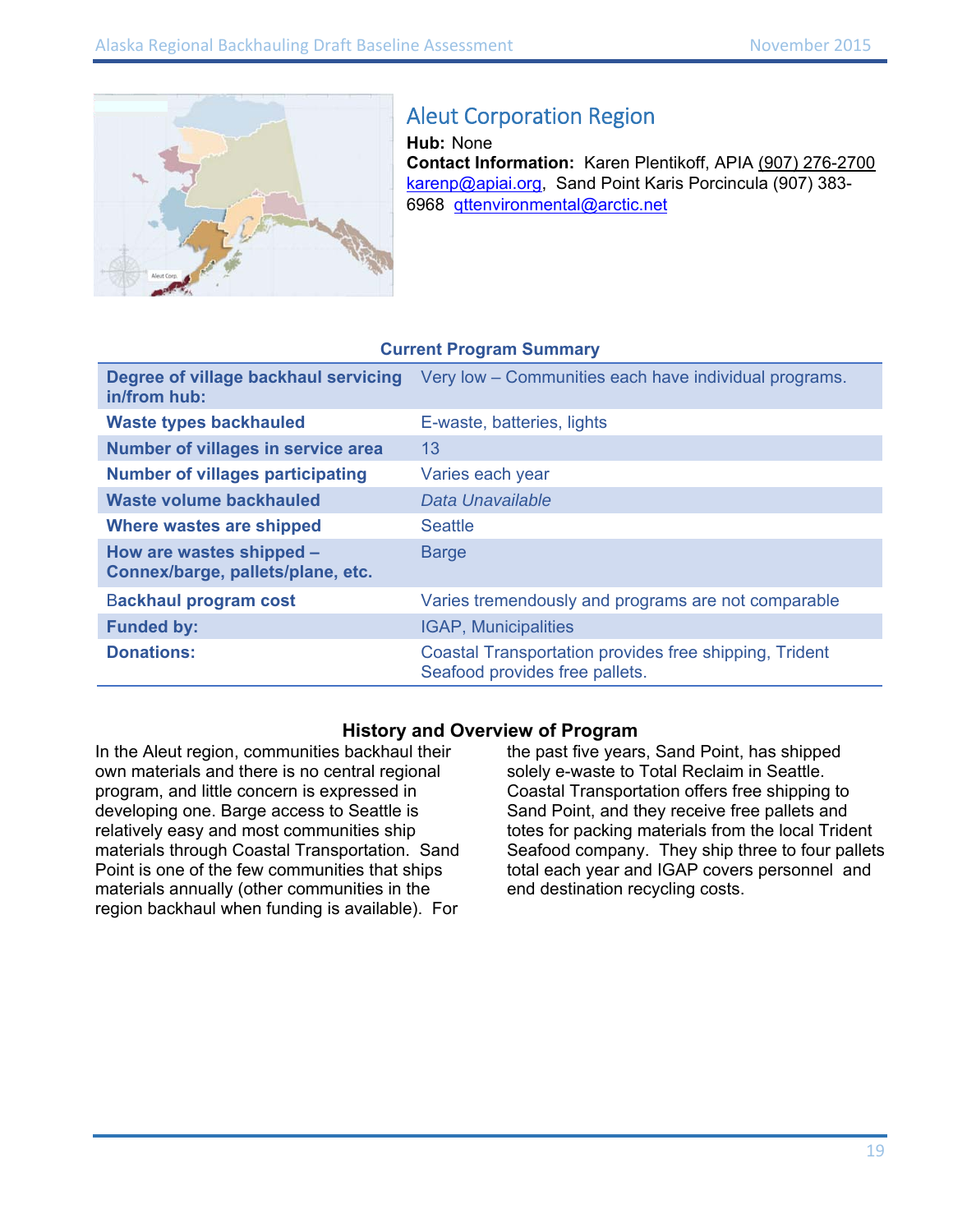

# Koniag, Incorporation Region

**Hub:** Kodiak **Contact Information:** Tyler Kornelis, Project Manager, KANA (907) 486-1393 Cell (907) 654-5620 tyler.kornelis@kanaweb.org

#### **Current Program Summary**

| Degree of village backhaul<br>servicing in/from hub: | High but only for one-time project    |
|------------------------------------------------------|---------------------------------------|
| <b>Entity operating backhaul program:</b>            | Kodiak Area Native Association (KANA) |

| <b>Waste types backhauled</b>                                 | <b>Scrap metal</b>                                                                                                                                                                                                                                                                                |
|---------------------------------------------------------------|---------------------------------------------------------------------------------------------------------------------------------------------------------------------------------------------------------------------------------------------------------------------------------------------------|
| <b>Number of villages in service area</b>                     | 6                                                                                                                                                                                                                                                                                                 |
| <b>Number of villages participating</b>                       | 6                                                                                                                                                                                                                                                                                                 |
| Annual waste volume backhauled                                | From Larsen Bay: 366 tons of scrap<br>From Ouzinkie: 10,000 lbs of scrap<br>From Akhiok: 83 tons of scrap<br>From Old Harbor: 80 tons of scrap (junk vehicles) (through a<br>separate grant)                                                                                                      |
| Where wastes are shipped                                      | Homer and then scrap is picked up and trucked to Soldotna<br>by Alaska Scrap. Scrap is also shipped to Anchorage where it<br>is picked up by Central Recycling                                                                                                                                    |
| How are wastes shipped -<br>Connex/barge, pallets/plane, etc. | Landing crafts (barges that can dock directly on the beach)<br>take the materials from communities on the island to Homer or<br>Anchorage.                                                                                                                                                        |
| Kodiak backhaul project cost                                  | Coastal Impact Assessment Program (CIAP) Grant used to<br>ship scrap metal out of Kodiak Island totals \$2.4 million. A line<br>item breakdown was unavailable for this report but primary<br>costs include the regional coordinator, transportation fees &<br>recycling fees, supplies, training |
| <b>Funded by:</b>                                             | CIAP Grant, managed by KANA with oversight from Kodiak<br>Borough and Kodiak Housing Authority.                                                                                                                                                                                                   |

#### **History and Overview of Program**

The Kodiak Island Borough (KIB) received a YR 2013 Coastal Impact Assessment Program (CIAP) Grant in 2013 for backhaul, with a project completion deadline of December 2016. KANA manages the project with additional oversight from the Kodiak Housing Authority. KANA provides a coordinator to work directly with the communities on Kodiak Island and handles all

shipping and recycling logistics. Six villages have backhauled or will backhaul through the grant. The grant specifies scrap metal is the only waste material to be backhauled through the project but KANA is looking to see if other wastes such as batteries and e-waste could also be shipped out either at the same time, or once the metal is all shipped out.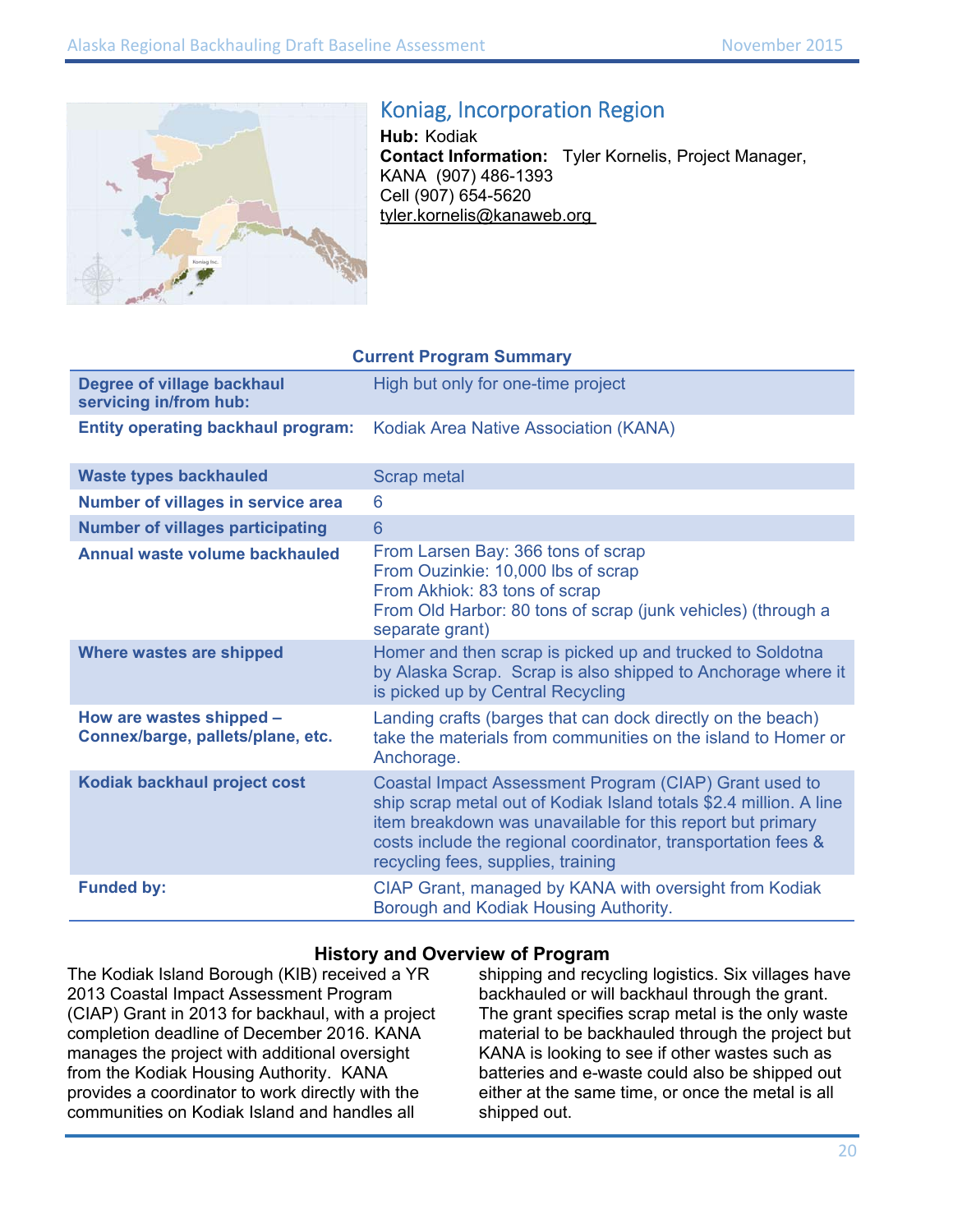Shipping logistics can be difficult on the island since some communities don't have docks. Landing crafts (barges that can land on beaches) need to be used in that situation. Typically, materials are taken to Homer by barge or landing craft and Alaska Scrap picks up and trucked to Soldotna for recycling. Old Harbor, a community

on the Island, sometimes uses the State Ferry to send e-waste to Kodiak for recycling but scheduling and logistics are difficult and the costs end up being high. Flying materials from communities to Kodiak is also costly.

#### **Estimated Full Operational Value/Cost for Koniag Regional Backhaul Program**

| Item                                                                                                 | Value at full<br>operation |
|------------------------------------------------------------------------------------------------------|----------------------------|
| Personnel \$60,000/yr 0.47 FTE for Coordinators <sup>1</sup>                                         | \$28,000                   |
| Fringe $20\%^2$                                                                                      | \$5,600                    |
| <b>Supplies</b> (safety gear, shrinkwrap, totes, vermiculite, tote return shipment) <sup>3</sup>     | \$933                      |
| Flatbed truck (insurance, fuel, and maintenance) <sup>3</sup>                                        | \$700                      |
| <b>Shipping</b>                                                                                      |                            |
| 6 connexes/yr of e-waste, lights, batteries <sup>4, 7</sup>                                          | \$23,413                   |
| Shipping from villages to hub <sup>5</sup>                                                           | \$52,067                   |
| Recycling fees for e-waste/lights <sup>6</sup>                                                       | \$5,688                    |
| <b>Subtotal</b>                                                                                      | \$116,402                  |
| Indirect, 30% (on personnel and fringe)                                                              | \$10,080                   |
| Total Regional Program Cost/Value per year                                                           | \$126,482                  |
| Total Regional Program Cost/Value per year (50% transportation discount)                             | \$88,742                   |
| Number of households <sup>7</sup>                                                                    | 1,771                      |
| <b>Household Cost of Regional Program Support</b>                                                    | \$71                       |
| Estimated Village Program Cost per year, at full operation <sup>8</sup>                              | \$17,215                   |
| <b>Total Village Program Value (multiply by village number)</b>                                      | \$120,505                  |
| <b>Total Regional Backhaul Value/Cost</b>                                                            | \$246,987                  |
| <b>Annual Household Cost of Village/Regional Programs</b>                                            | \$139                      |
| Salary and ETF hased on Kawerak's program and proportionately adjusted for number of villages served |                            |

*1. Salary and FTE based on Kawerak's program and proportionately adjusted for number of villages served.* 

*2. Fringe of 20% used for each program* 

*3. Supplies and truck costs based on Kawerak's program and proportionately adjusted for number of villages served.* 

*4. Based on shipping quote from Kodiak to Seattle* 

*5. Based on average shipping quotes from villages to Kodiak* 

*6. Current recycling fees of \$0.25/lb for e-waste and \$1.14/lb for lights were used* 

*7. Four people per household used* 

*8. For a detailed list of estimated annual village backhaul costs, see Appendix B*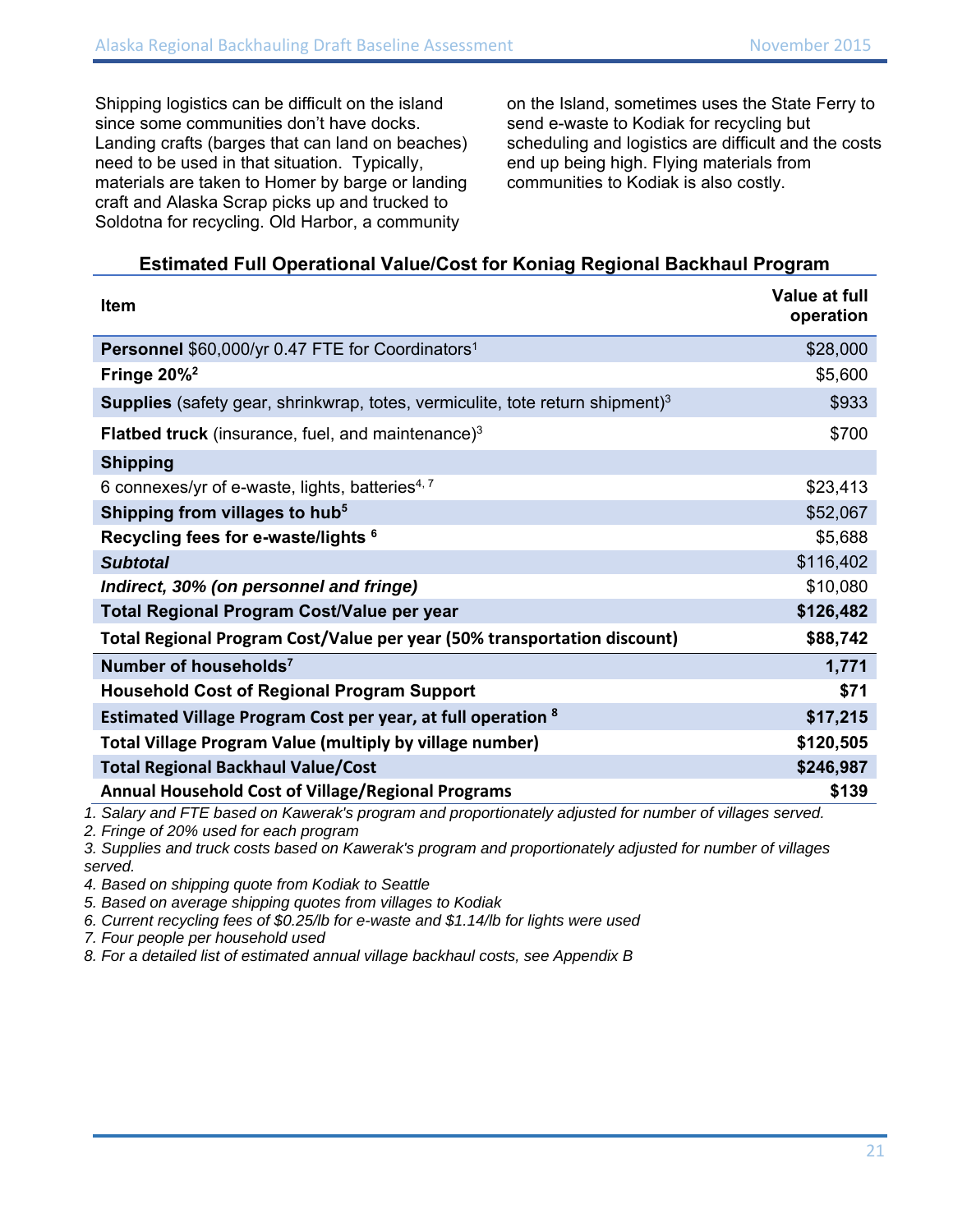

# Sealaska Corporation Region

**Hub:** None **Contact Information:** Total Reclaim: Reilly Kosinski AkOutreach@TotalReclaim.com (907) 561-0544, Southeast Conference: (907) 523-4350, Central Council Tlingit & Haida Indian Tribes (CCTHITA): (907) 463-7184

#### **Degree of village backhaul servicing in/from hub:**  Very low – Communities each have functional individual programs. **Entities operating backhaul programs for more than 1 village:**  Total Reclaim hosts annual collection events in Haines, SE Conference hosts an HHW annual collection in various communities, Central Council Tlingit & Haida Indian Tribes have a regional Environmental Program that works with other Tribal communities. **Waste types backhauled Maste Hypes backhauled Number of villages in service area** 19, plus additional communities without Tribes **Number of villages participating** 1 – 5 in above programs and all perform individual backhaul. **Waste volume backhauled** *Data Unavailable*  **Where wastes are shipped Seattle Seattle How are wastes shipped – Connex/barge, pallets/plane, etc. Barge** B**ackhaul program cost** Varies tremendously and programs are not comparable **Funded by: IGAP, Municipalities, In-kind Shipping, In-Kind Recycling,** SE Conference

#### **Current Program Summary**

#### **History and Overview of Program**

A relatively large volume of backhaul takes place in the Southeast region because of its close proximity to Seattle recyclers, lower shipping rates and, for most communities, well-developed, year-round barge schedules. Because each community has established relationships with their barge suppliers and have higher population bases to support a backhaul program there is no regional program, and little concern is expressed in developing one. Primarily, communities backhaul their own materials. Prince of Wales Island communities in the past have worked together to consolidate materials, but those joint efforts have waned substantially. Hosted by Total

Reclaim, Haines holds an annual collection event for any community or family to bring e-waste and fish web for free recycling. The Southeast Conference sponsors an annual program where household hazardous waste is collected from several communities. Materials are sent to Emerald Services in Seattle.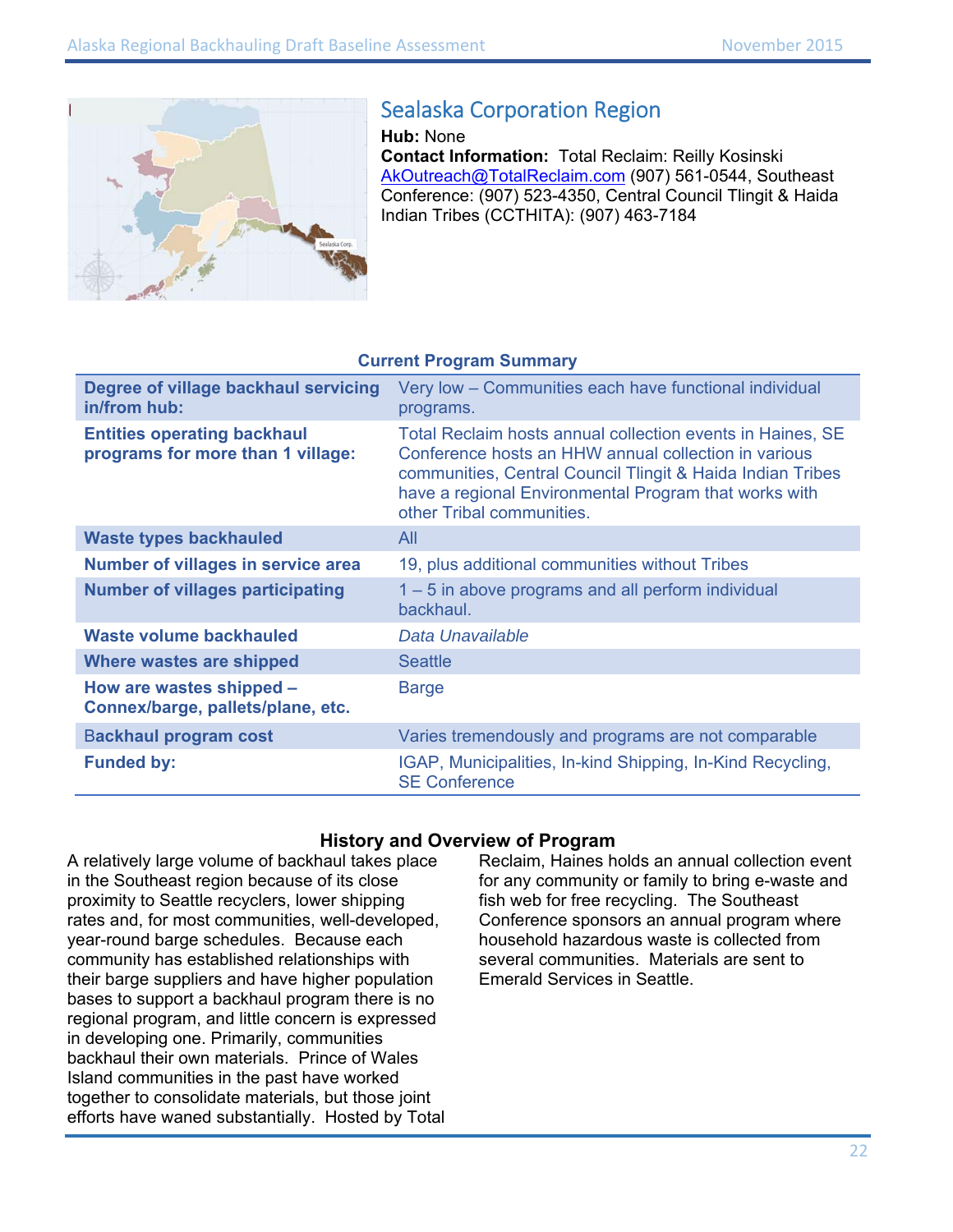

### AHTNA Region

**Hub:** Glennallen **Contact Information:** Copper River Sanitation (907) 822-3600, Recycling Our Areas Resources (ROAR) 907 822-6777 https://www.facebook.com/pages/Recycling-Our-Area-Resources-ROAR/185227084852105

|                                                                         | <b>Current Program Summary</b>                                                                |
|-------------------------------------------------------------------------|-----------------------------------------------------------------------------------------------|
| Degree of village backhaul<br>servicing in/from hub:                    | Low – No regional backhaul program but communities<br>can drive their batteries to Glenallen. |
| <b>Entities operating backhaul</b><br>programs for more than 1 village: | <b>Copper River Sanitation, ROAR</b>                                                          |
| <b>Waste types backhauled</b>                                           | Batteries, lights, cans, paper                                                                |
| <b>Number of villages in service area</b>                               | 13                                                                                            |
| <b>Number of villages participating</b>                                 | 13 (for lead acid batteries)                                                                  |
| Waste volume backhauled                                                 | Data Unavailable                                                                              |
| Where wastes are shipped                                                | Anchorage                                                                                     |
| How are wastes shipped -<br>Connex/barge, pallets/plane, etc.           | By truck and car on pallets, totes, or loose.                                                 |
| <b>Backhaul program cost</b>                                            | Not applicable. No true regional program.                                                     |
| <b>Funded by:</b>                                                       | IGAP, Tazlina River Trading, ROAR, volunteers.                                                |
| <b>Donations:</b>                                                       | In-kind battery recycling by NAPA, Interstate Batteries.                                      |

### **History and Overview of Program**

Communities in this region are all on the road system so backhauling materials out is less of an issue than communities that are coastal or are only accessible by air or barge. The regional landfill in Glenallen accepts lead acid batteries, along with the Tazlina River Trading Post, and NAPA (although NAPA will only accept the types of batteries they sell). The 13 communities all drop off their batteries to one of these three places. The landfill also accepts lights from households but not from businesses, and accepts household batteries in limited quantity.

E-waste that comes to the landfill is buried with regular trash and not recycled. So Village IGAP programs separately transport village e-waste to Anchorage for recycling. There is a village effort to have school districts recycle their own e-waste.

ROAR operates a 24/7 recycling facility in Glenallen where residences and businesses can drop off aluminum cans, office paper, mixed paper, shredded paper and newspapers. Volunteer organizations sort materials, transfer them to a trailer and transport to Anchorage for recycling. The revenue that ROAR receives from aluminum cans doesn't cover the transportation and it seeks financial assistance where it can.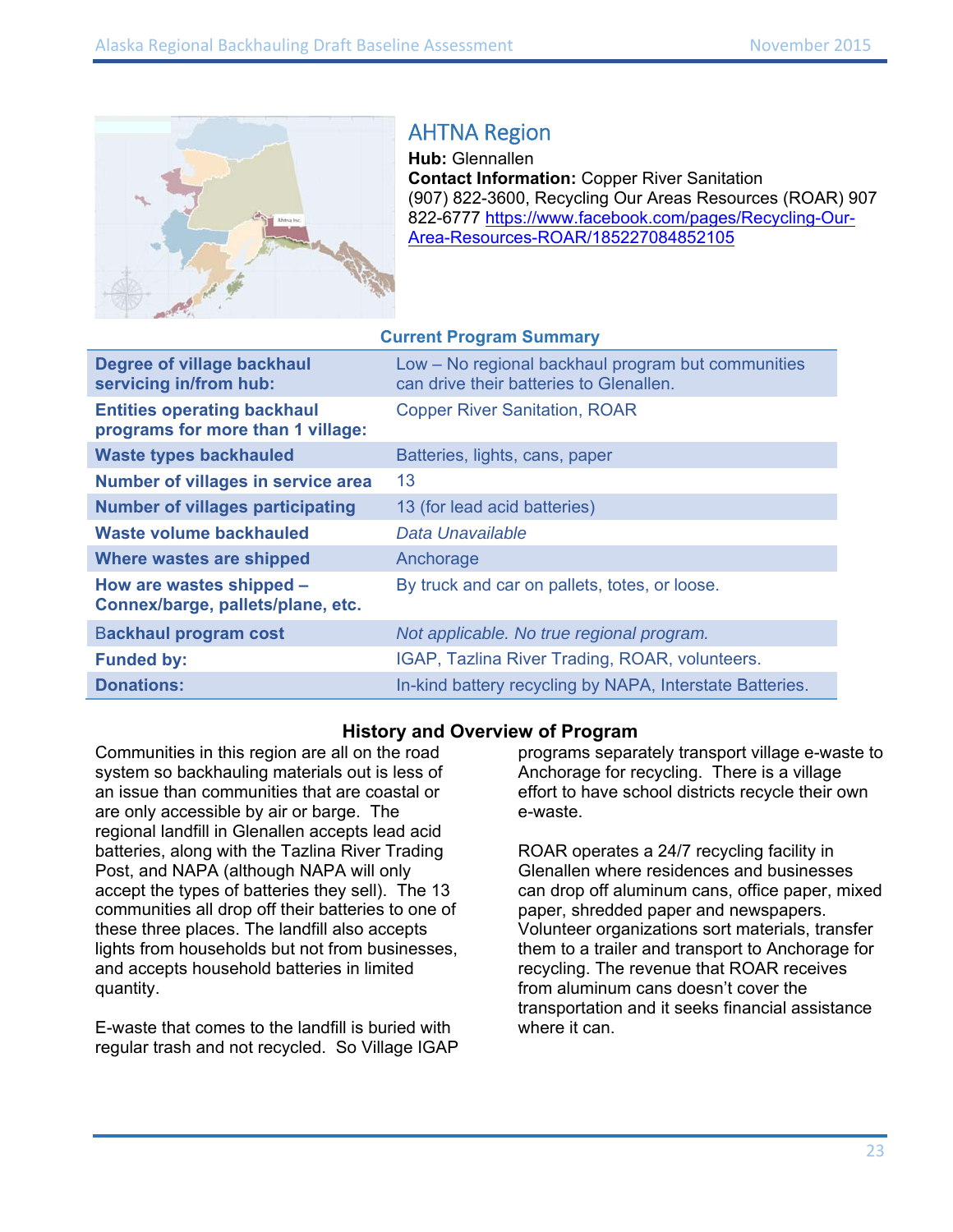

# Chugach Alaska Corporation and Cook Inlet

# Region, Incorporated Regions

In these regions there are mostly road system communities, and just a few villages where it is difficult to ship materials, including Seldovia, Nanwalek, Port Graham (Chugach Alaska Corp.) and Tyonek (CIRI). Crossing both regions, it is primarily the Kenai Borough that operates a regional program, as described below. While off-road communities are authorized to make use of the Borough's backhaul programs, transport logistics are more difficult

than their on-road counterparts. So also described is a Seldovia regional backhaul program that included fellow offroad communities Nanwalek and Port Graham.

#### Program 1

**Hub:** Soldotna **Contact Information:** Jack Marriott, Kenai Borough (907) 262-9667

| Degree of village backhaul<br>servicing in/from hub:          | Low service – No outreach/technical assistance but<br>communities can drive their materials to Soldotna or Homer<br>when needed, or on collection days.      |
|---------------------------------------------------------------|--------------------------------------------------------------------------------------------------------------------------------------------------------------|
| Entity operating backhaul program:                            | Kenai Peninsula Borough                                                                                                                                      |
| Waste types backhauled                                        | E-waste, batteries, HHW                                                                                                                                      |
| Number of villages in service area                            | 7 in the Homer area<br>6 in the Soldotna area<br>5 in the Seward area                                                                                        |
| Number of villages typically<br>participating                 | 18                                                                                                                                                           |
| Annual waste volume backhauled                                | Data Unavailable                                                                                                                                             |
| Where wastes are shipped                                      | Homer or Soldotna.                                                                                                                                           |
| How are wastes shipped -<br>Connex/barge, pallets/plane, etc. | By truck and car on pallets, totes, or loose.                                                                                                                |
| Soldotna backhaul program cost                                | Not Applicable. No true regional program.                                                                                                                    |
| Funded by:                                                    | The Kenai Borough runs the landfill and sponsors e-waste<br>and HHW collection days along with Total Reclaim and the<br><b>National Response Corporation</b> |

#### **Current Program Summary**

#### **History and Overview of Borough Program**

Most of the communities in this region are on the road system with the ability to drive materials to a recycle hub, so backhaul is less of an issue here. The regional landfill in in Soldotna and is operated by the Kenai Borough. The Borough doesn't collect from communities but it works with Total Reclaim to hold annual e-waste recycling events in Homer and Soldotna when communities can bring in their materials. Households are not charged to recycle e-waste however businesses

are charged by weight. Household hazardous waste (HHW) collection days are held eight times each year in Homer and Soldotna and communities can bring in HHW, including batteries. Like the e-waste events, households don't pay for drop-off but businesses do. Communities can drop-off small quantities of batteries anytime at the landfill, but larger quantities must wait for the HHW collection days.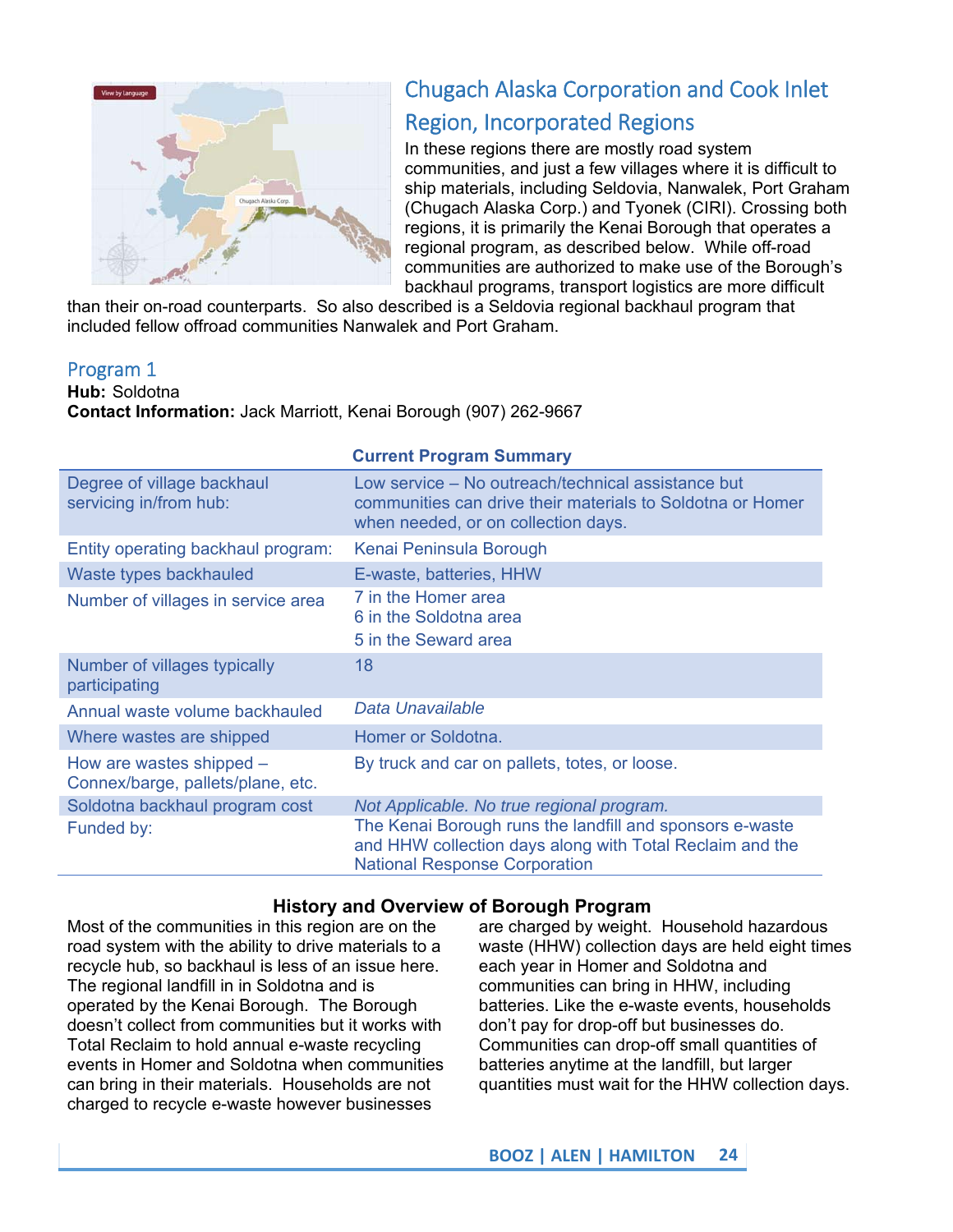### Program 2

**Hub:** Seldovia

**Contact Information:** Michael Opheim mopheim@svt.org (907) 435-3247 and Tracie Merrill, tmerrill@svt.org

| <b>Current Seldovia Program Summary</b>                       |                                                                                                                                                                                                                                    |  |  |
|---------------------------------------------------------------|------------------------------------------------------------------------------------------------------------------------------------------------------------------------------------------------------------------------------------|--|--|
| Degree of village backhaul<br>servicing in/from hub:          | High but only for one-time projects                                                                                                                                                                                                |  |  |
| Entity operating backhaul program:                            | Seldovia Village Tribe                                                                                                                                                                                                             |  |  |
| Waste types backhauled                                        | E-waste, batteries                                                                                                                                                                                                                 |  |  |
| Number of villages in service area                            | 3                                                                                                                                                                                                                                  |  |  |
| Number of villages typically<br>participating                 | 3                                                                                                                                                                                                                                  |  |  |
| Project waste volume backhauled                               | 5,300 lbs in the most recent two-year project.                                                                                                                                                                                     |  |  |
| Where wastes are shipped                                      | E-waste sent to Homer where is it processed by Cook Inlet<br>Keeper and then driven to Total Reclaim, Anchorage.                                                                                                                   |  |  |
| How are wastes shipped -<br>Connex/barge, pallets/plane, etc. | Landing craft (with totes/pallets) and then trucked.                                                                                                                                                                               |  |  |
| Seldovia backhaul program cost                                | Costs vary. \$75,000 covers personnel, supplies, transport,<br>and recycling fees.<br>Landing craft from 3 communities to Homer $= $2700$ .<br>Trucking materials to the Homer recycling area = \$200<br>Recycling fees $= $800$ . |  |  |
| One-time projects funded by:                                  | IGAP, EPA Hazardous Waste Grant, Cook Inlet Keeper in-<br>kind                                                                                                                                                                     |  |  |

#### **History and Overview of Seldovia Program**

In 2011 and 2012, Cook Inlet Keeper (CIK) funded backhaul of e-waste from Seldovia, Nanwalek, and Port Graham, but since then has lacked funds to do so. Regularly scheduled boat and ferry services to the communities don't exist and flying materials to Homer is expensive. Due to port characteristics, a landing craft is required to take materials to Homer. A local trucking company picks up the materials and takes them to a processing point in Homer before they are further trucked to Total Reclaim in Anchorage. In

2013 and 2014, Seldovia continued to backhaul for their community through community fundraising and Gap funds. In 2014/2015, Seldovia received an EPA Tribal Hazardous Waste Grant to carry out a backhaul and educational project with the three communities. The same backhaul logistics as the CIK backhaul projects were used, and a dedicated electronics backhaul person was hired to work on the project in Nanwalek and Port Graham.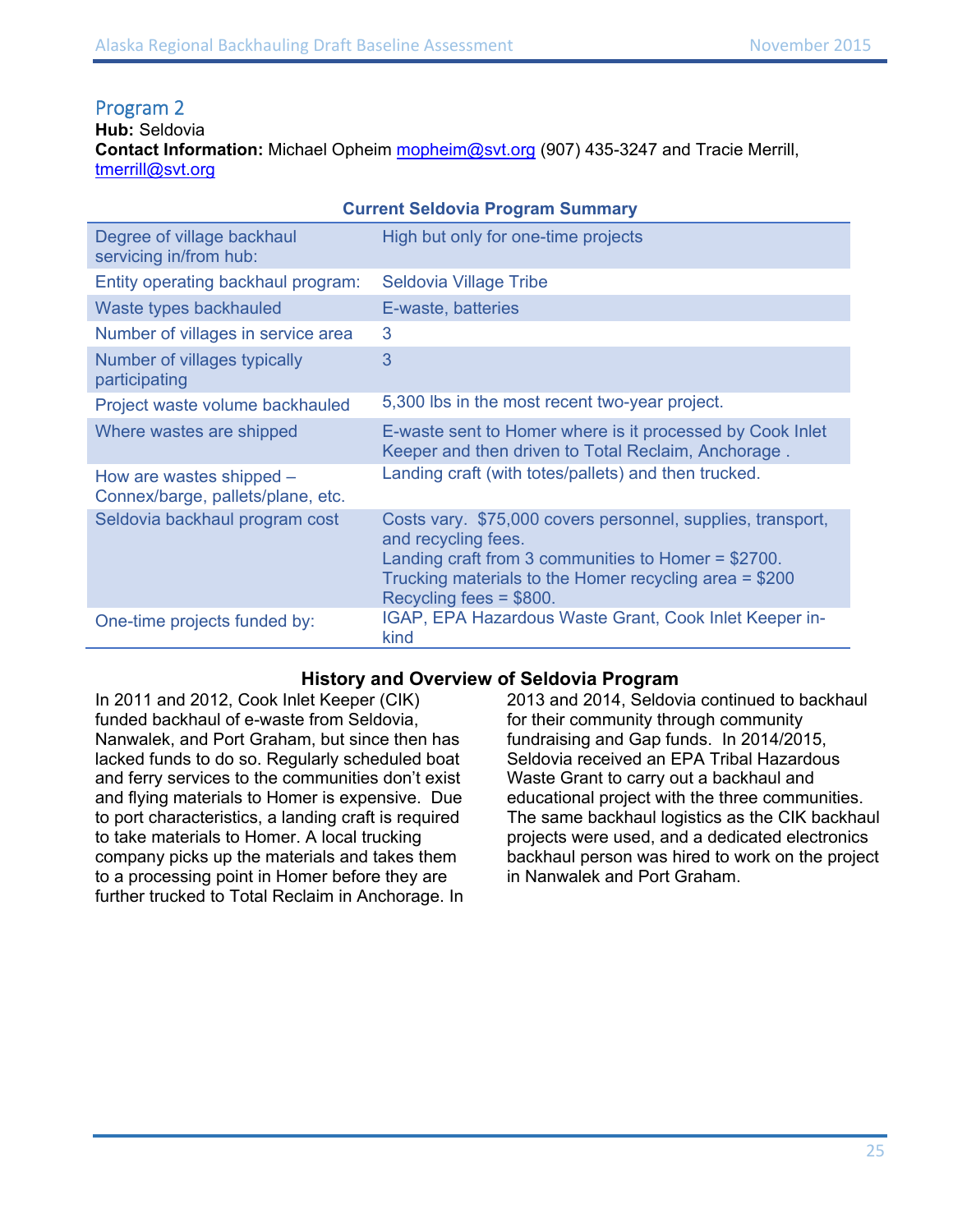# Backhaul Variables and Challenges

The current regional efforts described in this Baseline Assessment reflect a moment in time only. Backhaul began in earnest from villages in the early 2000's, with a number of villages beginning lead acid battery backhaul on barges offering free space, and ADEC and Yutana Barge developing a collection program for dozens of river communities. While supporting records are unavailable, the volume of backhaul statewide has grown substantially since then as the number of participating villages and programs have grown. The material receipt records of Total Reclaim, Anchorage, themselves a significant factor in increased backhaul since mid-2000's, show a geometric leap supporting village backhaul in the past few years. Yet, many variables and events have affected backhaul in Alaska and will continue to do so. For example, Yutana Barge program ceased, and in response to personnel demand as more villages began programs, the free battery backhaul did as well. In comparison, the increased e-waste recycling from 2011 - 2015 appears to correlate with increased education, training, and village GAP funding offered. As with all else in Alaska, fuel costs are primary, and with fixed budgets, the volume of backhaul that is feasible changes with this commodity. There is a greater complexity than the advent and decline of programs, technical assistance, funding criteria, and fuel cost. Significant factors affecting the development and operation of backhaul programs and their costs are listed below. These considerations were primarily identified via several avenues: 1) The interviews and facilitated meeting discussions with regional backhaul experts and coordinators specifically performed for this assessment report and described in the prior Section Methodology, 2) Direct and substantial technical assistance work by the authors with over 20 village backhaul programs over the past seven years, 3) Shared information via networking with Solid Waste Alaska Taskforce (SWAT) members, 4) Direct discussions with transporters and vendors via Adopt a Barge meeting.

### Shipping Price

Without any discount, shipping can form onequarter to nearly one-half of a program budget. Projection of shipping costs for the next backhaul

season is central to effective program operation. However costs are affected by:

- Base shipping prices vary by region and among villages in the region, and are temporally dependent not just on fuel costs but port access and other logistics and supply/demand factors.
- Fuel surcharge rates fluctuate every year.
- Wharfage fees vary from port to port.
- Some companies charge a hazardous materials fee, some don't
- Some companies charge a fee to help complete shipping paperwork, some don't
- Various companies offer various types of shipping donations – from offering free shipment of connexes, to discounted rates, to discounted weights, to free additional shipping of connexes (once full price of 1 has been paid)
- Airlines have even more variable donation types throughout the state. Some offer free backhaul on a space available basis, some offer discounted rates or weights, and some discounted flat fees). The discounts offered vary over time and may be offered to some regions and villages but not to others.

### End‐Destination

Recycling fees for e-wastes and lights form a smaller portion of the budget, as do revenues from lead acid batteries. Unlike shippers, it is not common for recyclers to offer in-kind services. As some grant sources disallow expenditures for recycling fees and, unlike shipping, there is less opportunity for in-kind donation. The amount of time spent in redeveloping a logistics plan each year to best economize backhaul funds can be significant. Of note:

- Different recyclers charge or pay different rates, even when located in the same city.
- Material prices constantly fluctuate with global market.
- Some companies offer discounts, but these are temporary and unpredictable. For example, Total Reclaim, Anchorage currently takes e-waste directly from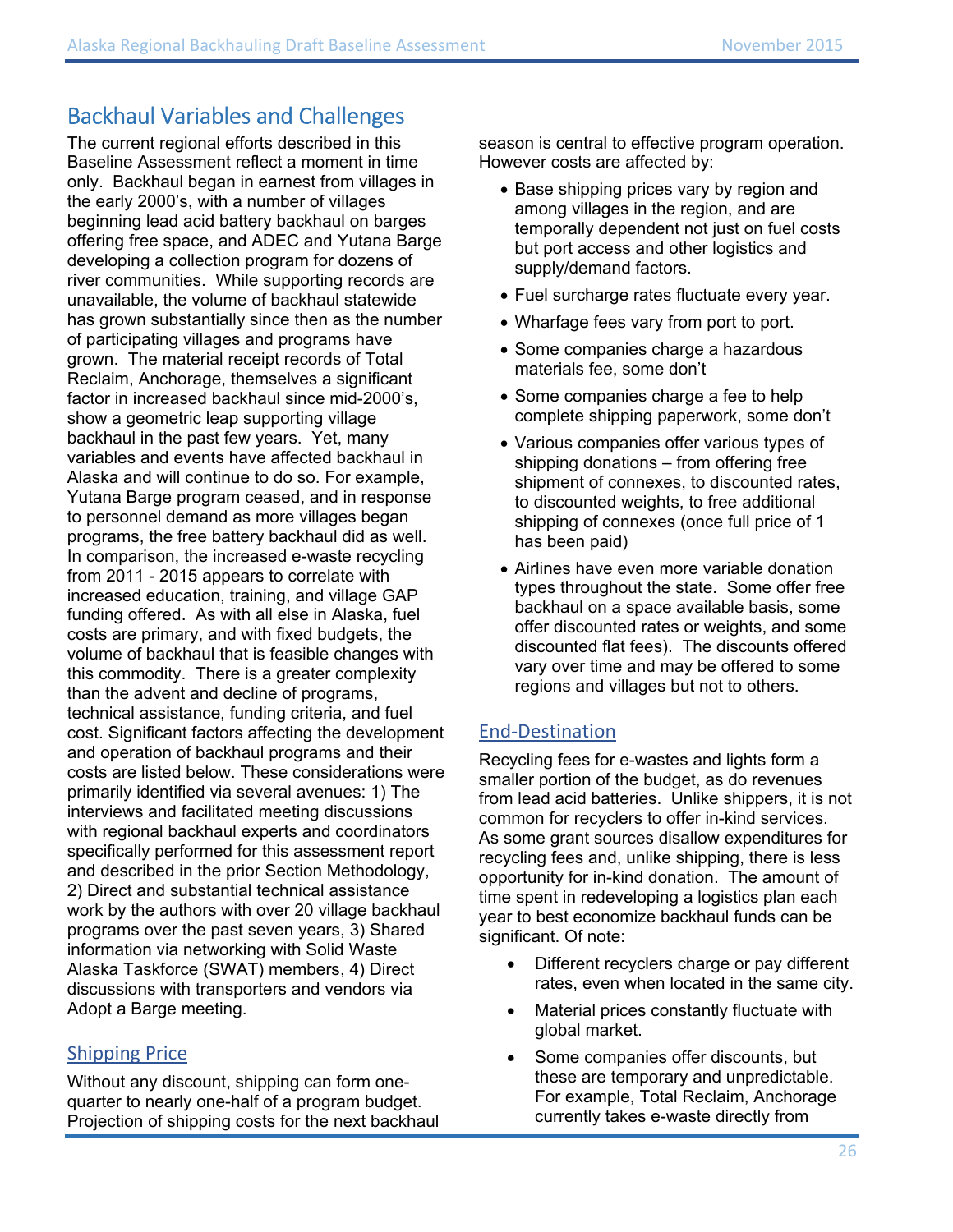Alaska villages free of charge, but is unable to provide this service with higher volumes that may occur with regional program development.

• Some recycling companies will charge a trucking fee to pickup connexes from the Seattle dock, and others won't.

### Staging, Storage area, Landing area

Infrastructure is variable between the hubs and villages which changes the feasibility and timing of backhaul. Regional programs need to adjust for this challenge and change their consolidation/shipping practices to conform to the volume and amount of materials received from each village. Logistics for shipper collection and loading can change for villages as landing areas deteriorate or equipment breaks down. Sometimes regional programs or the individual villages must establish new protocols in how to get out their materials. Also:

- Some villages or hubs have land or storage buildings/connexes that are available free of charge. Others may have to pay for the storage site.
- Some villages may have storage areas that are a distance away from the barge dock and may not have equipment to transport a connex or totes to the dock. In this situation, villages need to pay the shipping company to transfer the materials.

### Supplies and Equipment

Supplies, including but not limited to safety gear (goggles and gloves), shrinkwrap, totes, pallets, scales, and connexes, are essential for backhaul. Pallet jacks, forklifts or other equipment to transport the materials and move them around the staging area also are needed or a backhaul program must stop. These items and their need for inclusion in budgets are variable among villages and regions.

• Some villages may have equipment locally but must rent it from the owner, others need to purchase equipment and pay for it's shipping, and others must wait for a mechanic to fly into the village to repair equipment. Any scenario costs

money and risks missing the barge season.

 Just because the right equipment is on hand does not mean a backhaul program is functioning. Training is needed to operate the equipment and a place to store it out of the weather is necessary to maintain it.

### Hydrology, Weather, and Other Routing Factors

Unsurprisingly, extreme weather affects backhaul programs.

- In several villages, barges might cancel scheduled stops due to shallow water at the dock or river. Some Bethel area villages have a better chance of barge delivery late summer while some villages in the Arctic have a better chance of early summer delivery. Increasingly some villages are unable to receive any barge service in a given year.
- Stormy weather can also delay barges and potentially cause cancellation of some stops for a barge to get back on schedule. Losing a barge opportunity may mean losing an opportunity to backhaul because funds are often tied to strict grant closure deadlines that cannot accommodate a year extension.
- High snowfall may prevent staff from accessing buried connexes and delay material preparation.
- Severe cold can hamper or prevent backhaul events and preparation. The vast majority of backhaul storage facilities are unheated connexes or totes stored outside or in unheated buildings. Prep and packaging work is nearly impossible when wearing full Arctic gear. Equipment and vehicles can also stop working.

### Personnel

Personnel costs make up the bulk of a program budget. As such, the number of staff available directly relate to the amount of backhaul achievable.

• Village staff turnover is high. Staff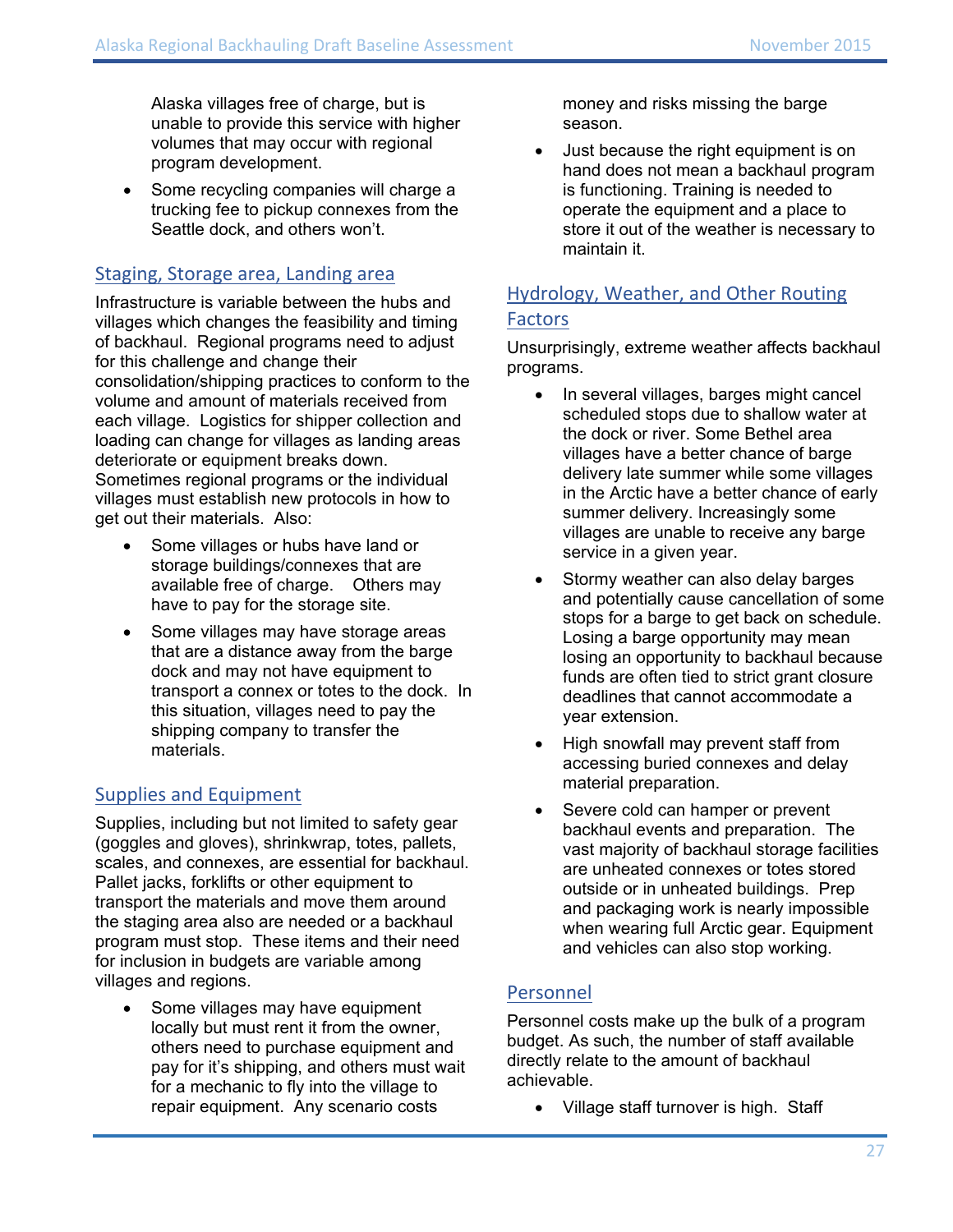turnover can delay the progress of backhaul programs or halt programs for a period of time. Not only must new staff be trained, but also often new logistics must be planned as the knowledge of how backhaul was done the prior year is lost. Training involves significant travel expense, which can literally wipe out the annual budget for recycling and shipping fees.

• There may simply be a lack of funding or personnel needed to carry out a backhaul program – IGAP funds might not exist or there might not be enough IGAP funding to cover backhaul.

### Rural Life

Disasters strike. In small communities a single fire can take out the only school or store. A freeze-up can destroy the water supply system and force a transition back to "honeybuckets". Backhaul staff and administrators and the community that drop off materials all wear multiple hats, several of which may be much more important than backhaul. A search and rescue involves the entire town and may take weeks. Preventing a suicide copycat may consume everyone's focus for a year. An Elder's, or anyone's, funeral is attended by all in town as nearly everyone will have been related in complex and strong extended familial ties.

Village and hub political alliances and objectives can hinder backhaul programs. Entities that need to work together and provide support to make backhaul happen, such as cities and tribes within a village, may clash and hinder progress. Power struggles with individuals or families might also affect programs. New community leaders might not support or prioritize backhaul needs.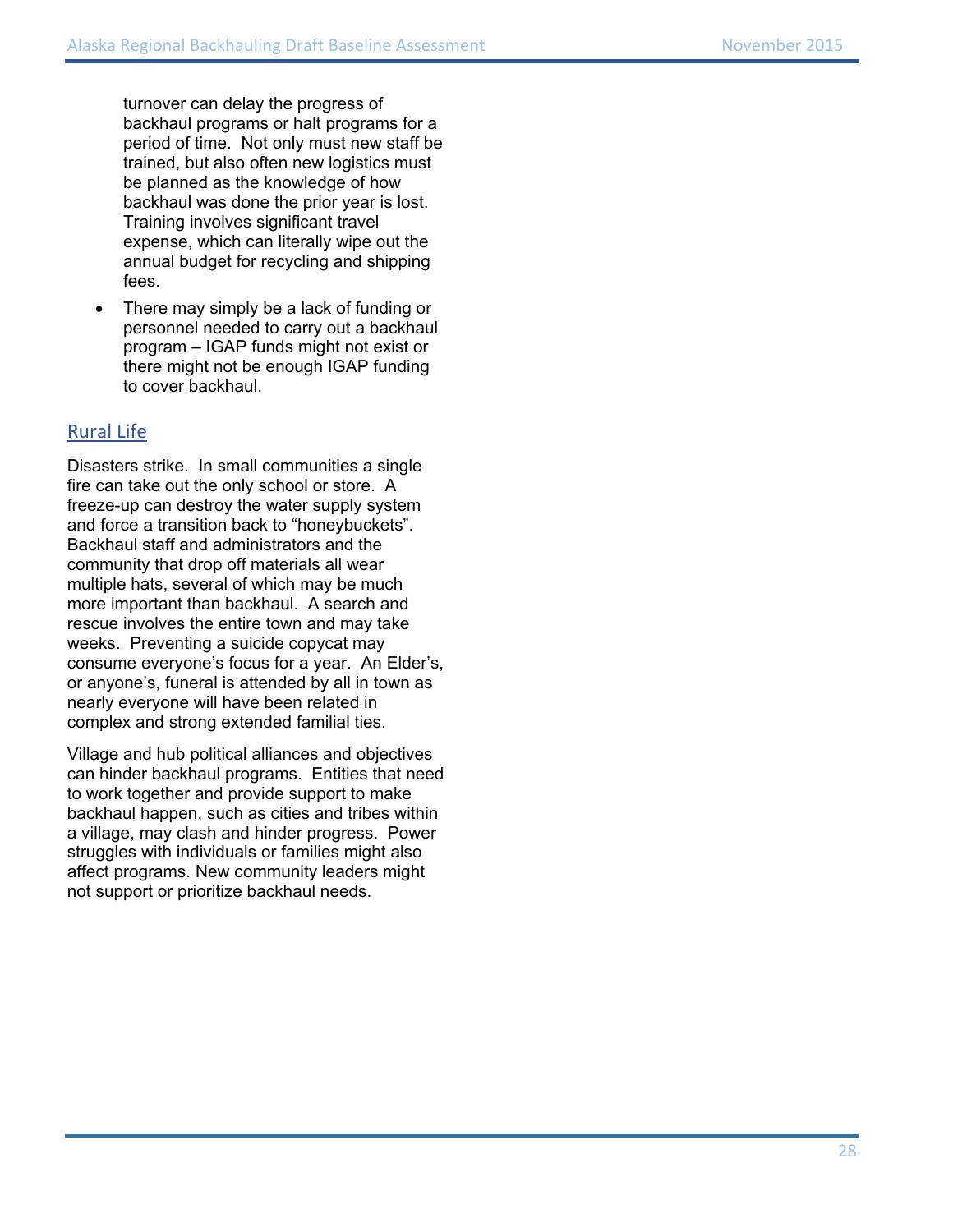Appendices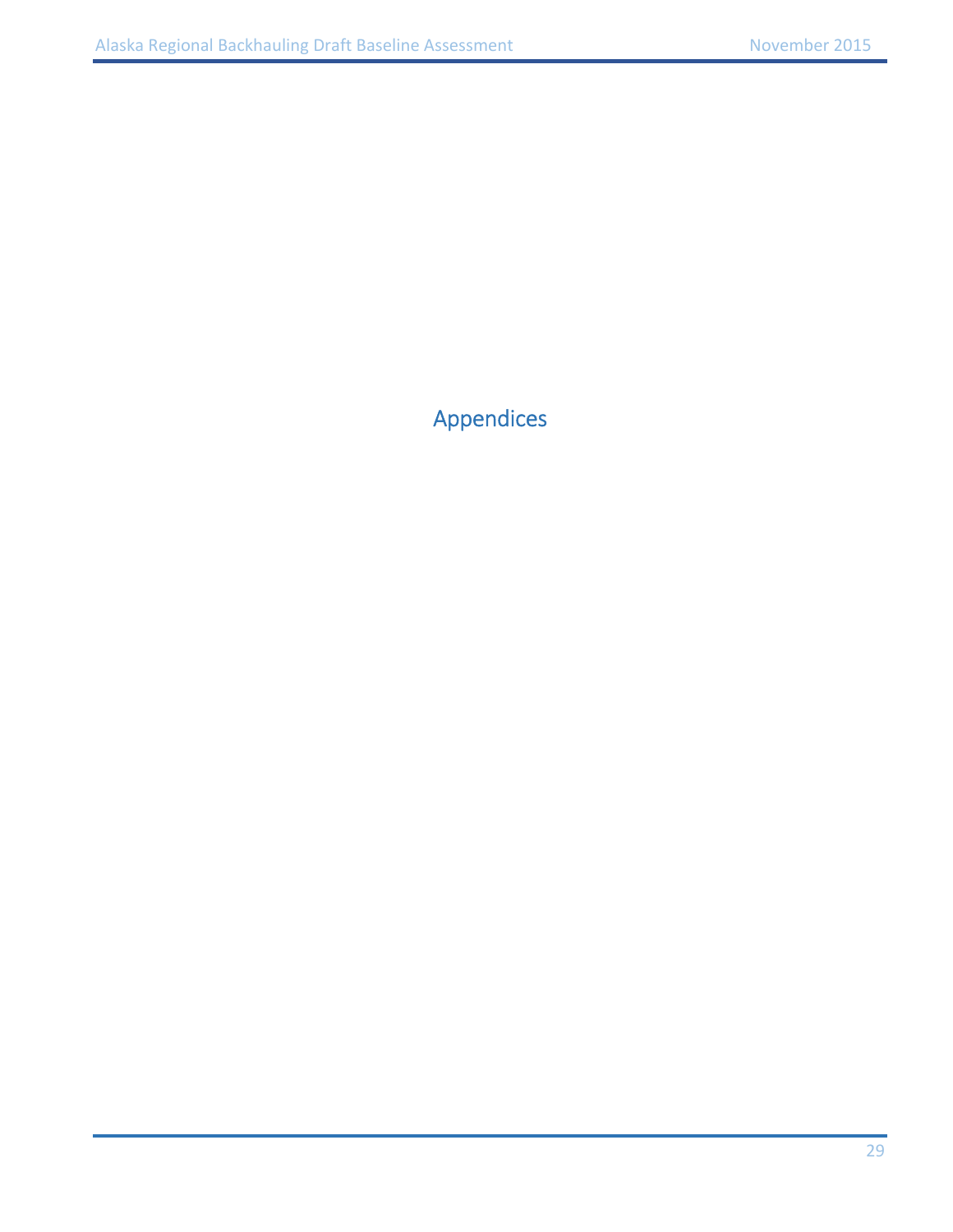# Appendix A

# Map of Regional For‐Profit Native Corporations

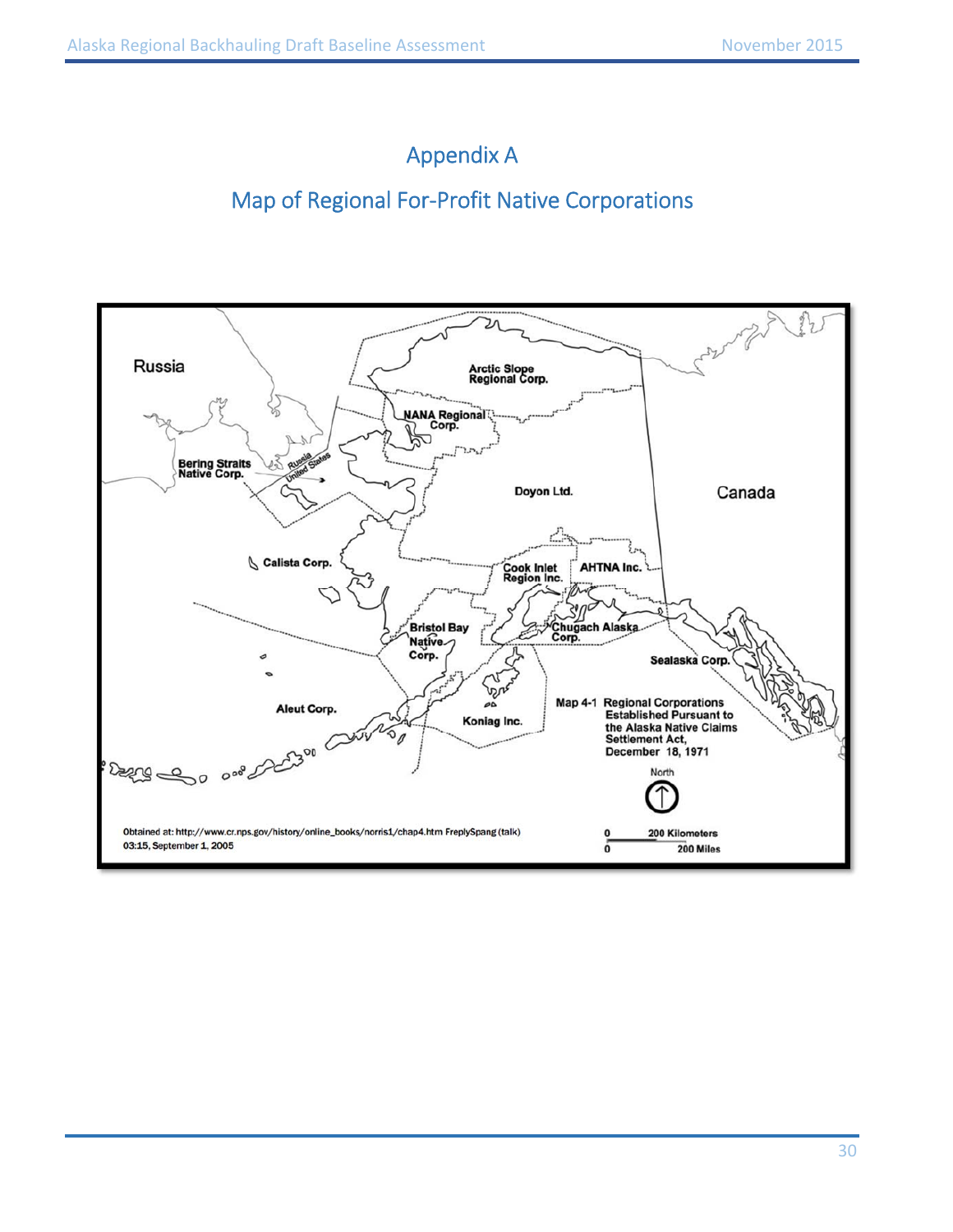### **Name Constructs Affiliation Constructs Phone Email** *NGO Solid Waste Service Providers* Lynn Zender Zender/SWAT/ Adopt a Barge 907 277‐2111 lzender@zendergroup.org Simone Sebalo Zender/SWAT/Adopt a barge 907 277-2111 ssebalo@zendergroup.org Evelyn Agnus Zender/ Adopt a barge 907 277-2111 eagnus@zendergroup.org Kristin K'eit Zender/ Adopt a barge 907 277-2111 kkeit@zendergroup.org Desirae Roehl ANTHC/SWAT 907 729-3496 droehl@anthc.org Ted Jacobsen EPA/RurALCAP/SWAT 907 279-2511 tjacobson@ruralcap.com Oxcenia O'domin ANTHC/SWAT 907 729‐3492 orodomin@anthc.org Mary Fisher ALPAR/Adopt a barge 907 274-3266 alpar@gci.net Becca Brado Interior Greenstar 907 452-4152 becca@iagreenstar.org *Regional Backhaul Coordinators or Regional Program Contacts* Anahma Shannon Kawerak/SWAT/ Adopt a barge 907 443‐4249 env.coord@kawerak.org Ben Bavilet AVCP Contact 907 543-7362 bbalivet@avcp.org Sharon Slim AVCP 907 543‐7362 SSlim@avcp.org Stan Tomaszewski Maniilaq 1997 1997 907 442-7639 stanley.tomaszewski@maniilaq.org Mike Grundberg Yukon River InterTribal Watershed 907 258‐3337 mgrundberg@yritwc.org Billy Maines Curyung Tribe 907 842‐1751 billy@curyungtribe.com Sue Flensburg BBNA BBNA 907 842-5257 sflensburg@bbna.com Reilly Kosinski Total Reclaim 907 561-0544 AkOutreach@TotalReclaim.com Bobbi Anne Barnowsky Native Village of Old Harbor Environmental Department 907 286-2315 bobbi.barnowsky@ohtcmail.org Tyler Kornelis KANA KANA 907 486-1393 tyler.kornelis@kanaweb.org Michael Ophiem Seldovia Village 907-435-3247 mopheim@svt.org Lance Whitwell Mative Village of Venetie Tribal Government 907 849‐8165 lancewhitwell@yahoo.com Ray Paddock CCTHITA 907 463.7184 rpaddock@ccthita.org Karen Pletnikoff APIA 907 276‐2700 karenp@apiai.org Ranya Aboras Lake and Pen Borough 907 469-0367 cdc@lakeandpen.com Tom Nicolos North Slope 907 852-0371 tom.nicolos@north-slope.org *State Solid Waste Program Backhaul Contacts* Rebecca Colvin DEC SW/SWAT/ Adopt a barge 907 269-7802 rebecca.colvin@alaska.gov Trisha Bower DEC SW/SWAT 907 451-2174 trisha.bower@alaska.gov Stephen Price DEC SW 907 269-7467 stephen.price@alaska.gov *End Destination/Recyclers* Larry Zirkle **Total Reclaim/SWAT/ Adopt a** barge 907 561‐0544 LarryZ@TotalReclaim.com Nate Kruk Central Recycling 907 748-7400 nate@crs-alaska.com John Howe 
West Seattle Recycling
206 935-4255 jon@westseattlerecycling.com

# Alaska Rural Backhaul Stakeholder List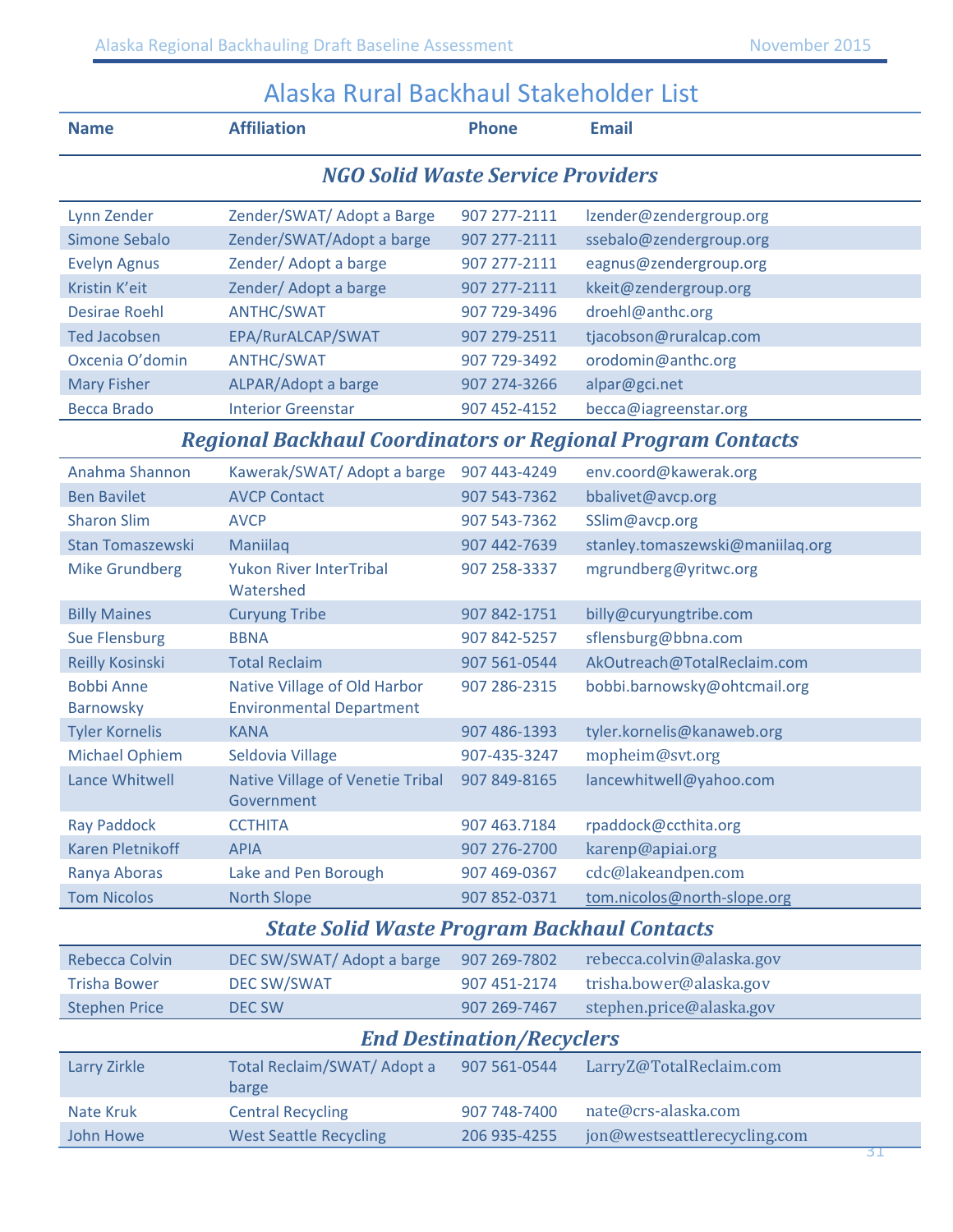| <b>Steve Glucoft</b>                         | <b>Calbag Metals</b>                                                  | 503-226-3441               | Metals@calbag.com               |
|----------------------------------------------|-----------------------------------------------------------------------|----------------------------|---------------------------------|
| <b>Phil Cole</b>                             | <b>K&amp;K Recycling</b>                                              | 907 488-1409               | kandkrecycling.net/contact-us/  |
| <b>Beth Munson</b>                           | <b>Schnitzer Steel</b>                                                | 907 349-4833               | bmunson@schn.com                |
| <b>Chris Fedele</b>                          | Alaska Scrap & Recycling                                              | 907 277-2727               | cfedele@alaskascrap.com         |
|                                              | <b>Transporters/Transport Logistics</b>                               |                            |                                 |
| Don Hansen                                   | AML/Adopt a barge                                                     | 206 892-2595               | donh@aml.lynden.com             |
|                                              |                                                                       | 206 369-1194               |                                 |
| <b>Paul Gillet</b>                           | Naniq Global logistics/Adopt a                                        | 907 345-6122               | paul.gillett@ngl-intl.com       |
|                                              | barge                                                                 | 907 331-8933               |                                 |
| Debbie Brueckner                             | <b>Alaska Logistics</b>                                               | 907 677-2505               | Debbie@alaska-logistics.com     |
| <b>Matt Sweetsir</b>                         | <b>Ruby Marine</b>                                                    | 907 832-1062               | rubymarine@alaska.net           |
| <b>Endil Moore</b>                           | Crowley/Adopt a Barge                                                 | 907 832 5505               | endil.moore@crowley.com         |
| <b>Paul Abad</b>                             | <b>Everts</b>                                                         | 907 243-0009               | pabad@evertsair.com             |
| <b>Ben Anspacker</b>                         | Northern Air Cargo                                                    | 907 243-3331               | customercare@nac.aero           |
| <b>Nancy Neidlinger</b>                      | Warbelows                                                             | 907 474-0518               | nancy@warbelows.com             |
| <b>Mark Cline</b>                            | <b>Ryan Air</b>                                                       | 907 562-2227               | mcline@ryanalaska.com           |
| <b>Eddie Walton</b>                          | <b>Matson Logistics</b>                                               | 8776787447                 | ewalton@matson.com              |
| <b>John Armstrong</b>                        | Carlile                                                               | 800 478-1853               | customerservice@carlile.biz     |
| <b>Charley Hnilicka</b>                      | <b>Inland Barge</b>                                                   | 907 832-5645               | inlandbarge@gmail.com           |
| <b>Bruce Flanigan</b>                        | Alaskan Coastal Trans.                                                | 907 235-3660               | captainbruceflanigan@myway.com  |
| <b>Don Sangsaas</b>                          | Ravn                                                                  | 907 450-7202               |                                 |
|                                              |                                                                       |                            |                                 |
|                                              |                                                                       | <b>U.S. Senate</b>         |                                 |
| Deborah Vo                                   | Senator's office/Adopt a barge                                        | 907 586-7277               | deborah_vo@murkowski.senate.gov |
|                                              |                                                                       | <b>Native Corporations</b> |                                 |
| <b>Tom Maloney</b>                           | CEO, Ahtna, Inc.                                                      | 907 868-8250               | tmaloney@ahtna.net              |
| <b>Matthew Fagnani</b>                       | <b>CEO, Aleut Corporation</b>                                         | 907 561-4300               | taf@thealeutfoundation.org      |
| <b>Rex Rock</b>                              | <b>CEO, Arctic Slope Regional</b><br>Corporation                      | 907 852-8633               | thardt@asrc.com                 |
| Gail R. Schubert                             | <b>CEO, Bering Straits Native</b><br>Corporation                      | 907 443-5252               | info@beringstraits.com          |
| <b>Jason Metrokin</b>                        | <b>CEO, Bristol Bay Native</b><br>Corporation                         | 907 278 3602               | jmetrokin@bbnc.net              |
|                                              |                                                                       | 907 275-2800               | aguy@calistacorp.com            |
| <b>Andrew Guy</b><br><b>Gabriel Kompkoff</b> | <b>CEO, Calista Corporation</b><br>CEO, Chugach Alaska<br>Corporation | 907 563-8866               | gabriel.kompkoff@chugach.ak.net |
| <b>Sophie Minich</b>                         | CEO, Cook Inlet Region,<br>Incorporation                              | 907 274-8638               | sminich@ciri.com                |
| Aaron M. Schutt                              | CEO, Doyon, Limited                                                   | 907 375-4220               | info@doyon.com                  |
| <b>Elizabeth Perry</b>                       | CEO, Koniag, Incorporation                                            | 907 486-2530               | eperry@koniag.com               |
| <b>Wayne Qaniqsiruaq</b><br>Westlake         | CEO, Nana Regional                                                    | 907 442-3301               | news@nana.com                   |
| <b>Anthony Mallott</b>                       | CEO, Sealaska Corporation                                             | 907 586-1512               | corpsec@sealaska.com            |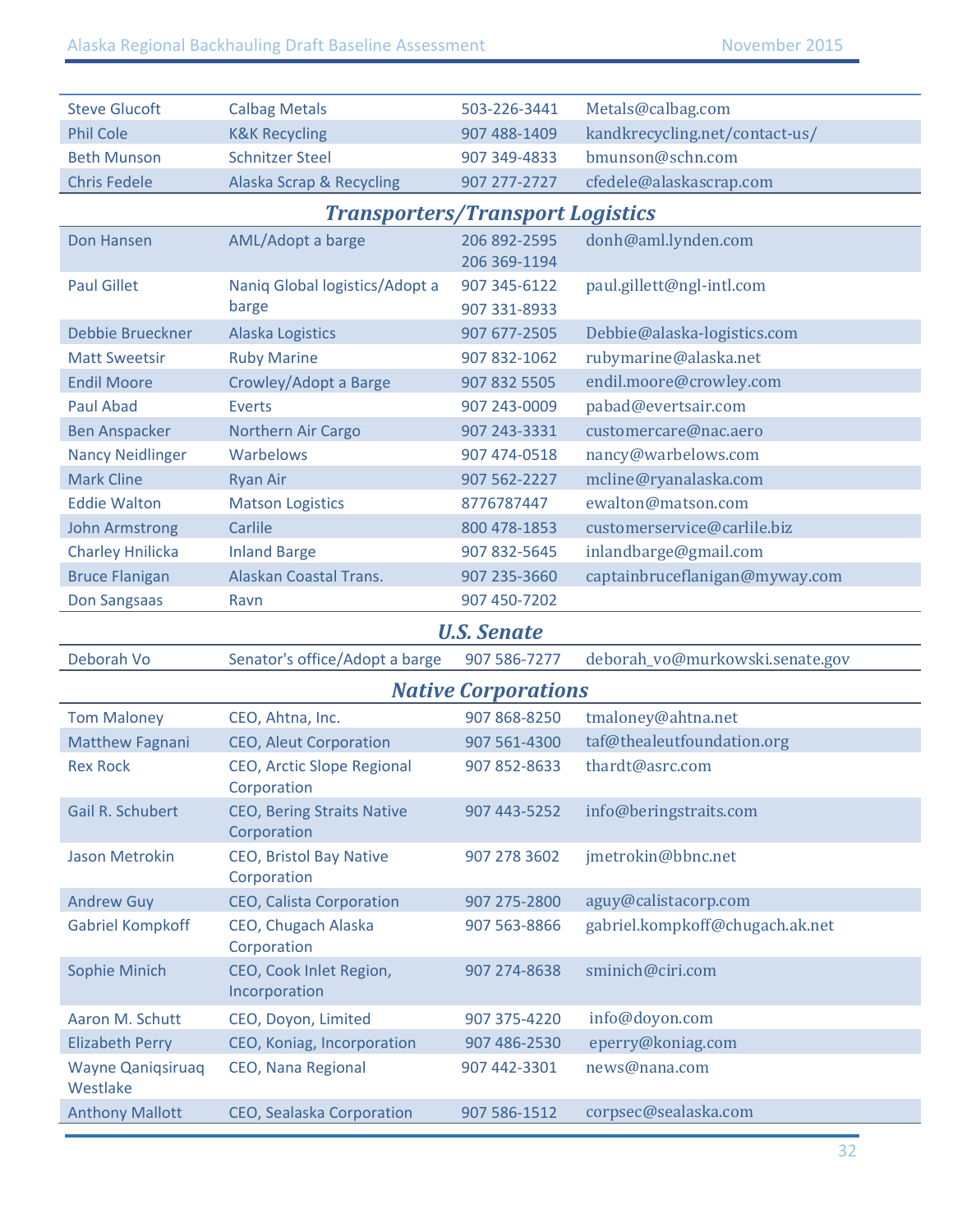| <b>Federal Agencies</b>       |                                                                                  |              |                               |  |
|-------------------------------|----------------------------------------------------------------------------------|--------------|-------------------------------|--|
| Santina Gay                   | <b>EPA/SWAT Ex Officio</b>                                                       | 907 271-3413 | Gay.Santina@epa.gov           |  |
| Crystal Leonetti              | Native Liaison, US Fish &<br>Wildlife                                            | 907 786-3868 | crystal_leonetti@fws.gov      |  |
| Jerome Montague               | <b>Native Affairs and Natural</b><br><b>Resources Advisor Alaskan</b><br>Command | 907 552-2769 | Jon.Montague@us.af.mil        |  |
| <b>Michael Haller</b>         | <b>Tribal and Community Liaison</b><br>Alaska OCS Region                         | 907 334-5276 | michael.haller@boem.gov       |  |
| <b>Lillian Petershoare</b>    | <b>Native Liaison USDA Forest</b><br><b>Service</b>                              | 907 586-7089 | lpetershoare@fs.fed.us        |  |
| <b>Adrienne Fleek</b>         | <b>National Park Service</b>                                                     | 907 644-3511 | adrienne_fleek@nps.gov        |  |
| Givey Kochanowski             | Dept. of Energy                                                                  | 907 271-1423 | Givey.Kochanowski@hq.doe.gov  |  |
| Elizabeth Hoffman             | DOT/FHWA                                                                         | 907-586-7188 | Elizabeth.Hoffman@dot.gov     |  |
| <b>Joel Neimeyer</b>          | <b>Denali Commission</b>                                                         | 907 271-1440 | JNeimeyer@denali.gov          |  |
| <b>Brenda TakesHorse</b>      | <b>Bureau of Land Management</b>                                                 | 907 271-3547 | Btakes@blm.gov                |  |
| <b>Ralph Eluska</b>           | (BLM)                                                                            |              | Reluska@blm.gov               |  |
| <b>Leslie Grey</b>            | <b>Federal Aviation Admin</b>                                                    | 907 271-5453 | Leslie.Grey@faa.gov           |  |
| <b>Adrienne Fleek</b>         | <b>National Park Service</b>                                                     | 907 644-3511 | adrienne_fleek@nps.gov        |  |
| <b>Ramona VanCleve</b>        | <b>FEMA</b>                                                                      | 907 271-4302 | Ramona.VanCleve@fema.dhs.gov  |  |
| <b>Kristine Harper</b>        | <b>USDA Natl Resource</b><br><b>Conservation Svc</b>                             | 907 761-7737 | Kristine.Harper@ak.usda.gov   |  |
| <b>Jim Nordlund</b>           | <b>USDA Rural Development</b>                                                    | 907 761-7705 | Jim.Nordlund@ak.usda.gov      |  |
| Jolene John                   | <b>Econ Development</b>                                                          | 720 544-2911 | Jolene.John@ak.usda.gov       |  |
| <b>Tasha Deardorff</b>        | RAVG, TAT                                                                        |              | Tasha.Deardorff@ak.usda.gov   |  |
| <b>Heidi Edwards</b>          | AK Federal Executive Assoc),<br><b>DOJ</b>                                       | 907 271-2754 | Heidi.M.Edwards@usdoj.gov     |  |
| Christopher<br>Mandregan, Jr. | <b>IHS Area Director</b>                                                         | 907-29-3686  | Christopher.Mandregan@ihs.gov |  |
|                               | <b>State Agencies and City/Borough Representation</b>                            |              |                               |  |
| <b>Mike Hanley</b>            | Commissioner, Dept. of<br><b>Education &amp; Early Development</b>               | 907 465-2802 | Mike.Hanley@alaska.gov        |  |
| <b>Katherine Eldemar</b>      | Division Director, Dept of<br><b>Community &amp; Regional Affairs</b>            | 907 269-4501 | katherine.eldemar@alaska.gov  |  |
| Dave Kemp                     | Tribal Advisor, Dept. of<br>Transportation                                       | 907 269-0811 | David.Kemp@alaska.gov         |  |
| <b>Tom Wolforth</b>           | Dept Military & Vet Aff.<br><b>AK Army National Guard</b>                        | 907 428-6896 | Tom.Wolforth@alaska.gov       |  |
| Gina Shirey,                  | DEC Local & Tribal Govt.<br>Coordinator                                          | 907 465-5272 | Gina.Shirey@alaska.gov        |  |
| Kathie Wasserman              | Alaska Municipal League Exec.<br><b>Director</b>                                 | 907 586-1325 | Kathie@akml.org               |  |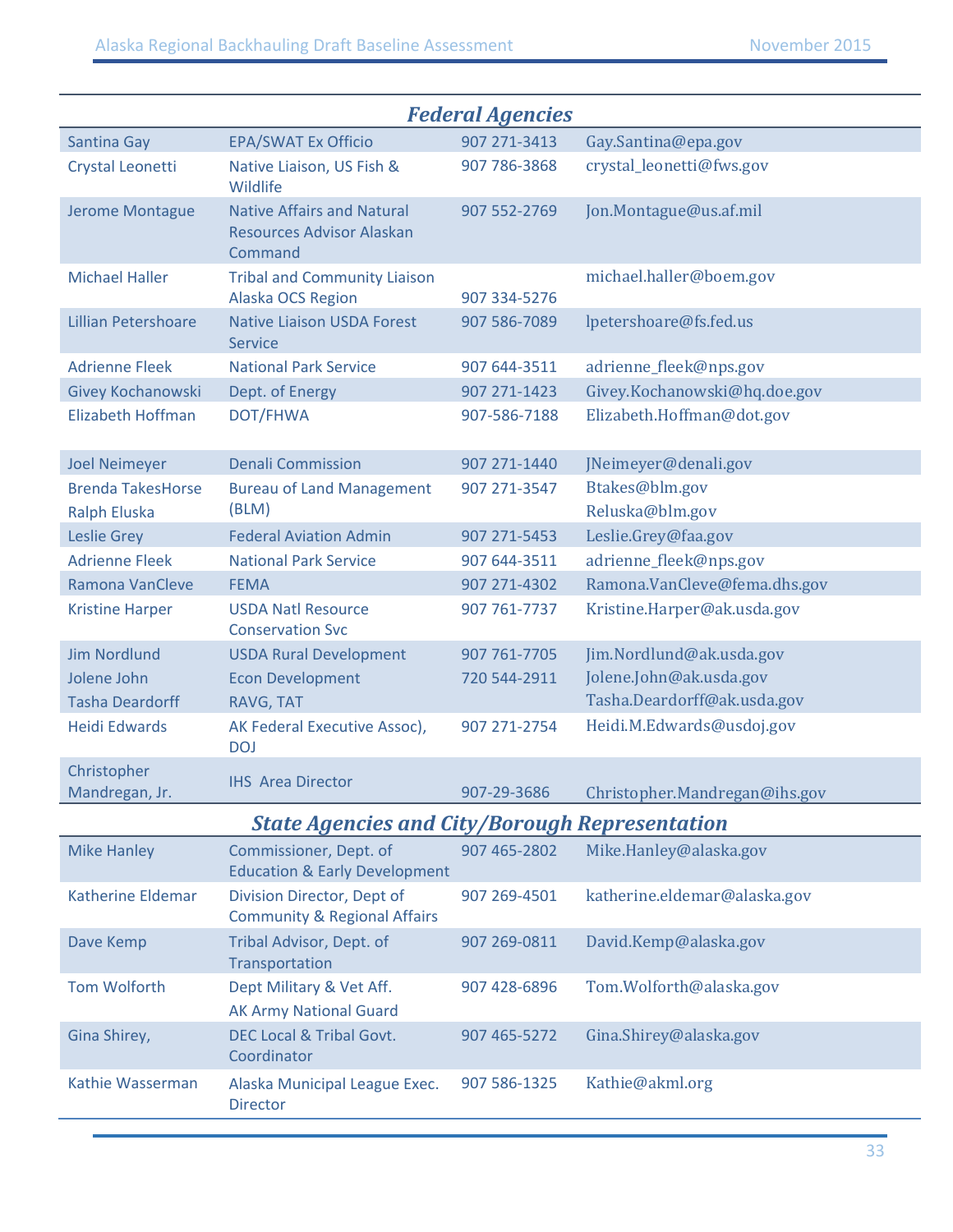| <b>Miscellaneous Stakeholders</b> |                                                                                       |              |                                           |  |
|-----------------------------------|---------------------------------------------------------------------------------------|--------------|-------------------------------------------|--|
| <b>John MacKinnon</b>             | Exec Dir. Assoc. General<br><b>Contractors of Alaska</b>                              | 907 561-5354 | info@agcak.org                            |  |
|                                   | <b>Alaska Air Charters</b>                                                            | 800-396-9514 |                                           |  |
| Leona Lane                        | Skyjet                                                                                | 855-567-9837 | llane@skyjet.com                          |  |
|                                   | <b>State Legislature</b>                                                              |              |                                           |  |
| <b>Bob Herron</b>                 | <b>House of Representatives</b><br>(Bethel)                                           | 907 465-4942 | Representative.Bob.Herron@akleg.gov       |  |
| <b>Neal Foster</b>                | <b>House of Representatives</b><br>(Nome), House Transportation<br>Co-Chair           |              | Representative.Neal.Foster@akleg.gov      |  |
| <b>Bryce Edgmon</b>               | <b>House of Representatives</b><br>(Dillingham)                                       |              | Representative.Bryce.Edgmon@akleg.gov     |  |
| Les Gara                          | <b>House of Representatives</b><br>(Anchorage)                                        | 907 465-2647 | Representative.Les.Gara@akleg.gov         |  |
| <b>Charisse Millet</b>            | <b>House of Representatives</b><br><b>Majority Leader</b>                             |              | Representative.Charisse.Millett@akleg.gov |  |
| <b>Berta Gardner</b>              | Alaska Senate, District I                                                             | 907 465-4930 | Senator.Berta.Gardner@akleg.gov           |  |
| <b>Benjamin Nageak</b>            | <b>House of Representatives</b><br>(Barrow) House Transportation<br>Comm.             | 907 465-3473 | Representative.Benjamin.Nageak@akleg.gov  |  |
| Lyman Hoffman                     | Alaska Senate, Bethel, Regional<br>& Community Affairs                                | 907 465-4453 | Senator.Lyman.Hoffman@akleg.gov           |  |
| <b>Donny Olson</b>                | Alaska Senate, Nome                                                                   | 907 465-3707 | Senator.Donny.Olson@akleg.gov             |  |
| <b>Gary Stevens</b>               | Alaska Senate, Kodiak                                                                 | 907 465-4925 | Senator.Gary.Stevens@akleg.gov            |  |
| <b>Click Bishop</b>               | Alaska Senate, Fairbanks, Chair<br>Regional & Comm Aff, Co-Chair<br><b>Trans. Com</b> | 907 456-8161 | Senator.Click.Bishop@akleg.gov            |  |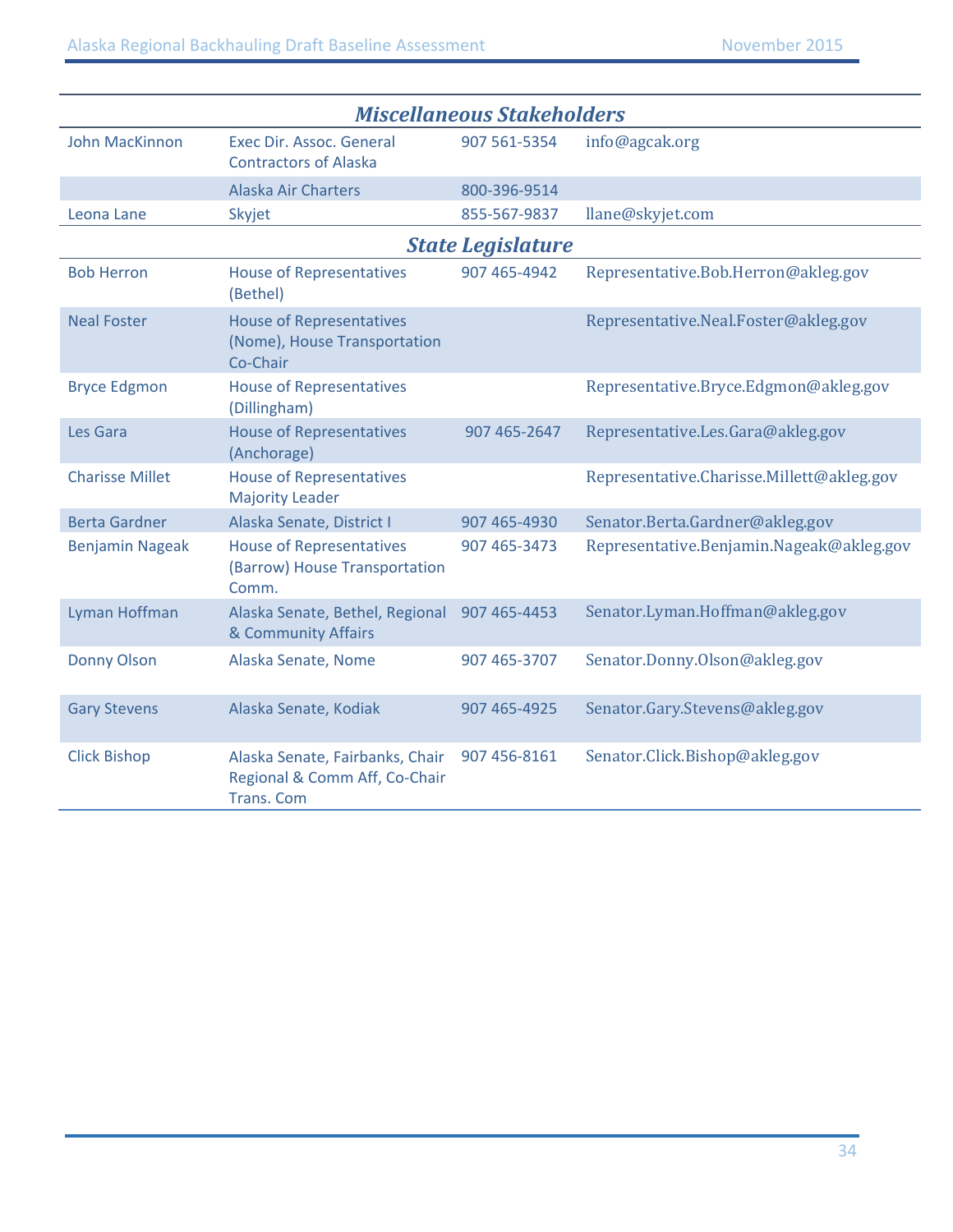### **Acronyms**

| Abbrey.         | <b>Name</b>                                                |
|-----------------|------------------------------------------------------------|
| <b>SWAT</b>     | Solid Waste Alaska Taskforce                               |
| <b>EPA</b>      | <b>Environmental Protection Agency</b>                     |
| <b>ANTHC</b>    | Alaska Native Tribal Health Consortium                     |
| <b>ALPAR</b>    | Alaskans for Litter Prevention and Recycling               |
| <b>AVCP</b>     | <b>Association of Village Council Presidents</b>           |
| <b>BBNA</b>     | <b>Bristol Bay Native Association</b>                      |
| <b>RurALCAP</b> | <b>Rural Alaska Community Program</b>                      |
| <b>KANA</b>     | Kodiak Area Native Association                             |
| <b>CCTHITA</b>  | <b>Central Council Haida and Indian Tribal Association</b> |
| <b>YRITWC</b>   | <b>Yukon River Inter-Tribal Watershed Council</b>          |
| <b>APIA</b>     | <b>Aleutian Pribilof Island Association</b>                |
| <b>DEC</b>      | Department of Environmental Conservation                   |
| <b>DEC SW</b>   | <b>DEC Solid Waste Program</b>                             |
| <b>DCRA</b>     | Alaska Division of Community and                           |
|                 | <b>Regional Affairs</b>                                    |
| <b>DEED</b>     | Alaska Dept. of Education & Early Development              |
| <b>AML</b>      | <b>Alaska Marine Lines</b>                                 |
| <b>ROAR</b>     | <b>Recycling Our Area's Resources</b>                      |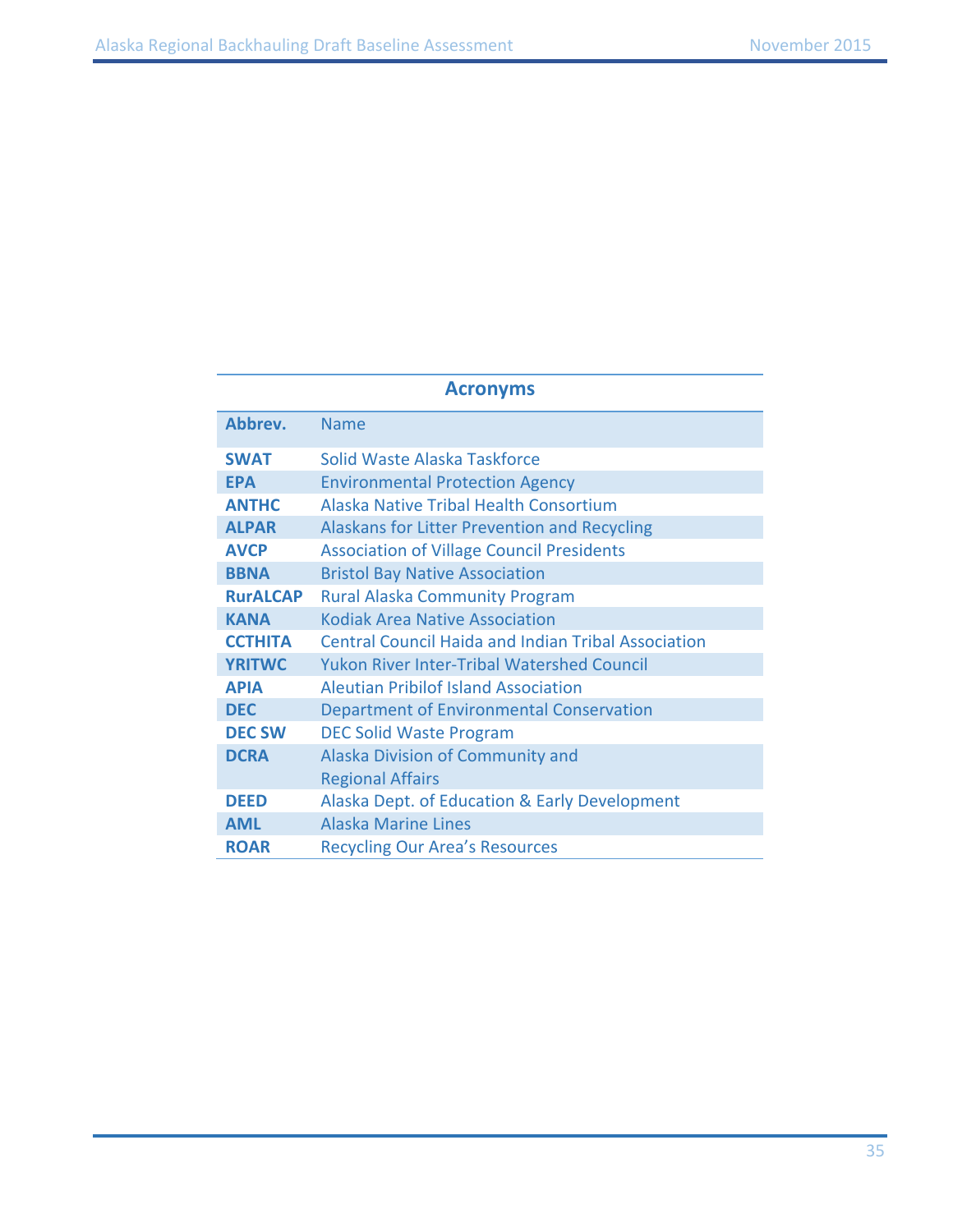Appendix B Village Backhaul Costs